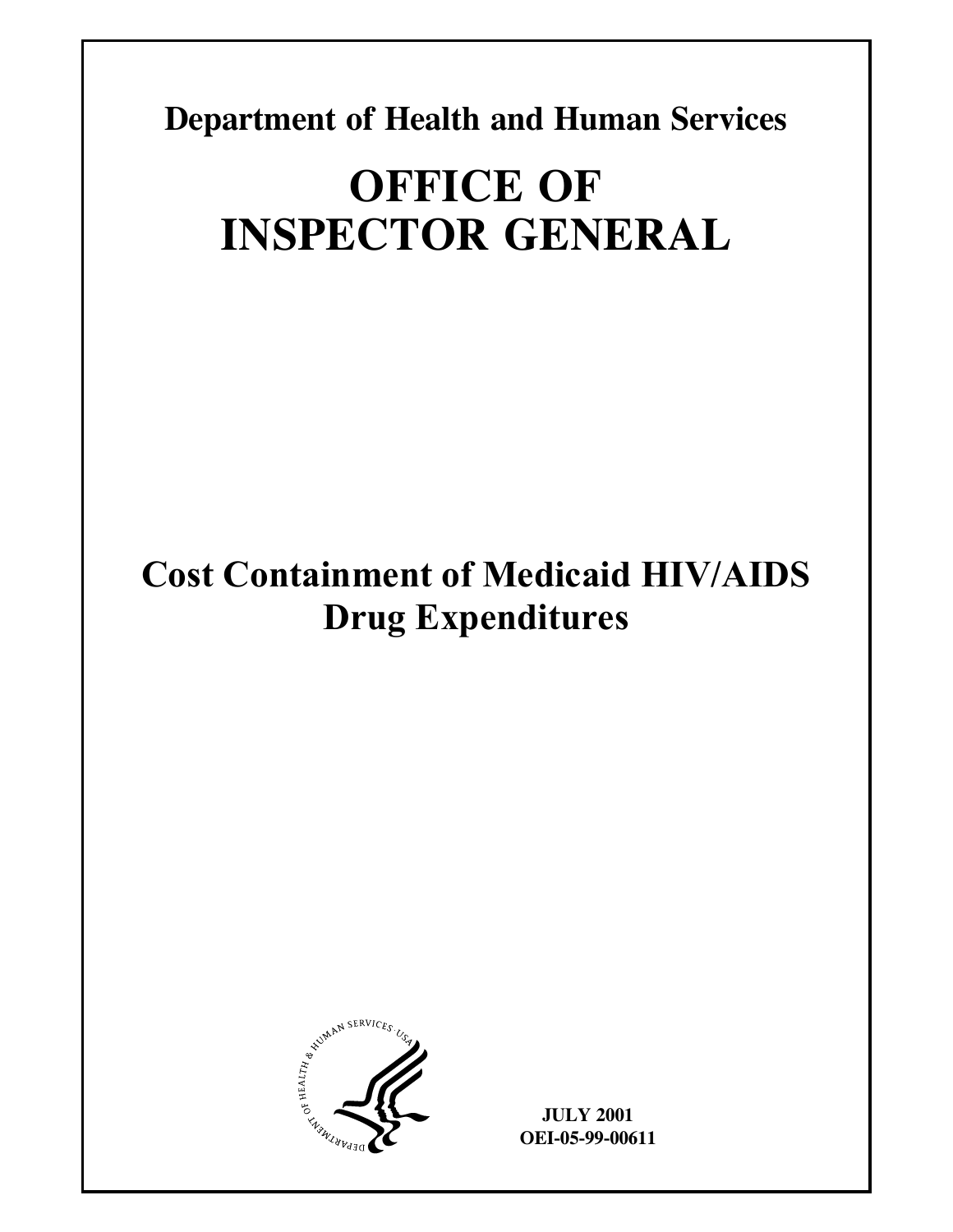## **OFFICE OF INSPECTOR GENERAL**

**The mission of the Office of Inspector General (OIG), as mandated by Public Law 95-452, as amended by Public Law 100-504, is to protect the integrity of the Department of Health and Human Services programs as well as the health and welfare of beneficiaries served by them. This statutory mission is carried out through a nationwide program of audits, investigations, inspections, sanctions, and fraud alerts. The Inspector General informs the Secretary of program and management problems and recommends legislative, regulatory, and operational approaches to correct them.** 

## **Office of Evaluation and Inspections**

**The Office of Evaluation and Inspections is one of several components of the Office of Inspector General. It conducts short-term management and program evaluations (called inspections) that focus on issues of concern to the Department, the Congress, and the public. The inspection reports provide findings and recommendations on the efficiency, vulnerability, and effectiveness of departmental programs.** 

**OEI's Chicago regional office prepared this report under the direction of William Moran, Regional Inspector General and Natalie Coen, Deputy Inspector General. Principal OEI staff included:** 

## **REGION**

## **HEADQUARTERS**

**Ann Maxwell,** *Project Leader* **Madeline Carpinelli,** *Analyst Services* **Erin Bliss,** *Intern*

**Elise Stein,** *Director, Public Health and Human* 

**Stuart Wright***, Director, Medicare and Medicaid* 

**To obtain copies of this report, please call the Chicago Regional Office at (312) 353-4124. Reports are also available on the World Wide Web at our home page address:** 

**http://www.hhs.gov/oig/oei**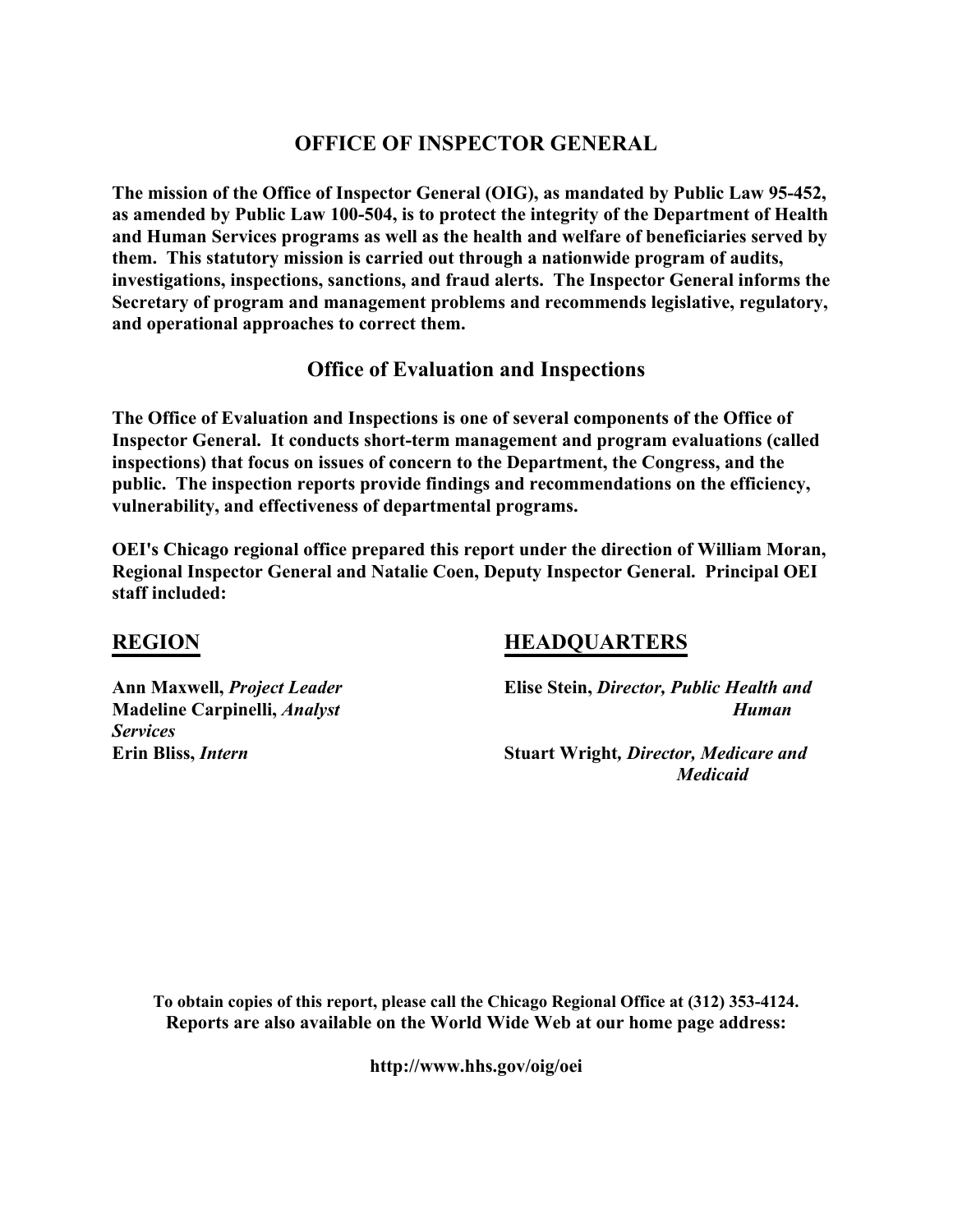# **EXECUTIVE SUMMARY**

## **PURPOSE**

To compare the amount that Medicaid reimburses for HIV/AIDS drugs to the prices paid by other government purchasers.

## **BACKGROUND**

Title XIX of the Social Security Act established Medicaid as a jointly-funded, Federal-State health insurance program to provide medical services to low-income persons. It is estimated that Medicaid's net spending on prescription drugs, the most frequently used benefit in the Medicaid program, totaled \$16.4 billion in fiscal year (FY) 2000. The Centers for Medicare and Medicaid Services (CMS), formerly known as the Health Care Financing Administration, spent \$617 million on antiretrovirals in FY 1999. Medicaid provides prescription drug benefits for 42 to 46 percent of the 335,000 persons living with HIV/AIDS who receive regular care.

As the largest source of public coverage for prescription drugs, Medicaid strives to be a prudent purchaser of pharmaceuticals. It does this by limiting drug reimbursement to pharmacies and by receiving quarterly rebates from drug manufacturers.

Other Federal programs also seek to limit pharmaceutical costs. To assess how Medicaid is functioning as a Federal purchaser of HIV/AIDS drugs, we compared Medicaid's net unit costs (reimbursement price minus rebates) for antiretrovirals in FY 2000 to other Federal purchasers. In particular, we compare Medicaid's net prices to: 1) Federal ceiling prices, 2) Federal supply schedule prices, 3) 340B Drug Pricing Program ceiling prices, and 4) the net costs paid under the 340B Drug Pricing Program rebate option available to AIDS Drug Assistance Programs.

## **FINDINGS**

## **Medicaid pays up to 33 percent more than other Federal Government drug discount programs for HIV/AIDS drugs**

Comparing the prices paid for antiretrovirals, we found that the 10 Medicaid agencies in our sample pay 33 percent more than the Federal ceiling price, 10 percent more than the Federal supply schedule and 15 percent more than the 340B Drug Discount Program ceiling prices. Medicaid's net costs also averaged 5 percent more than AIDS Drug Assistance Programs participating in the rebate option for most antiretrovirals.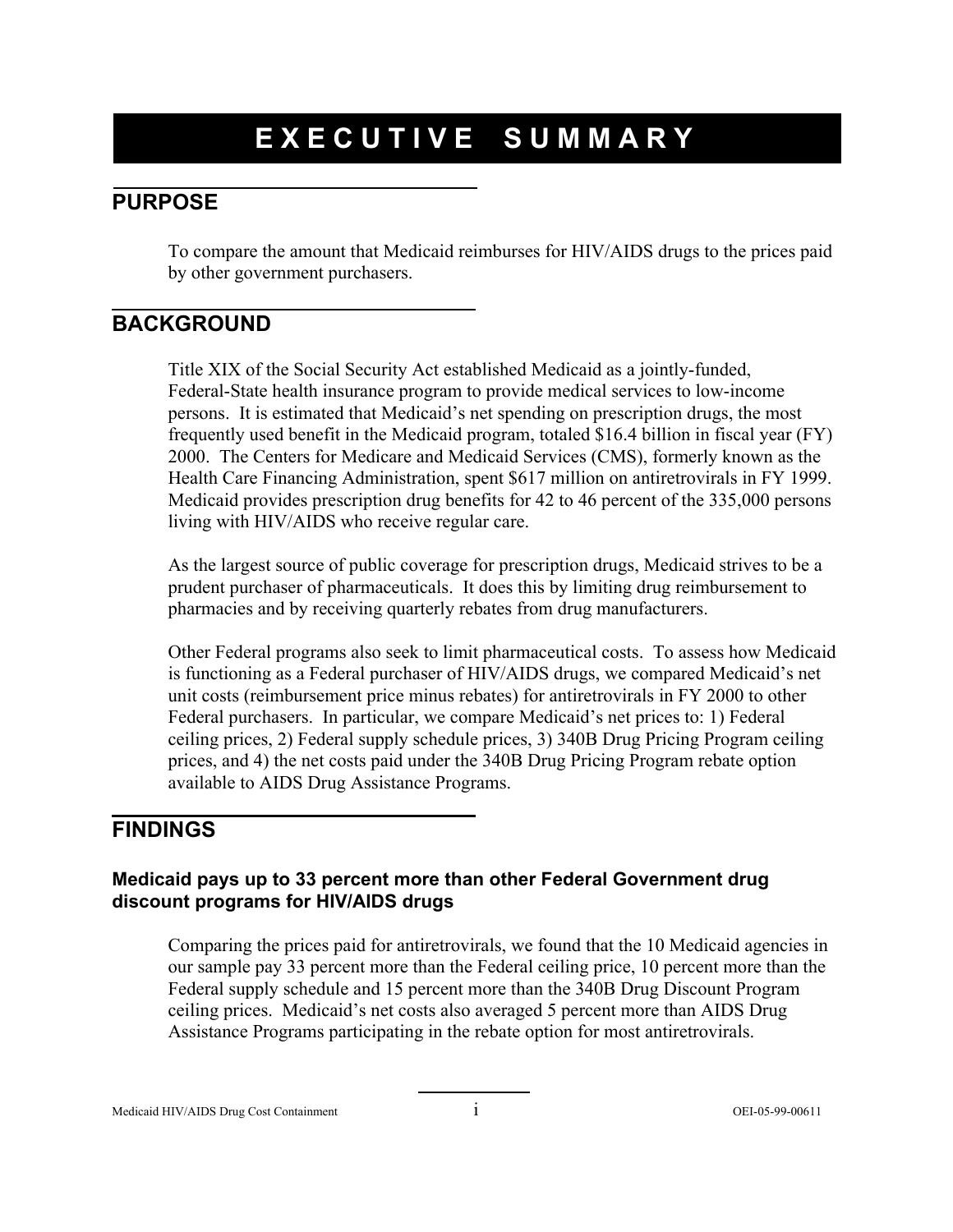## **Differences in Federal drug pricing formulas are partially responsible for cost discrepancies**

The difference in HIV/AIDS antiretroviral drug costs across Federal programs is partially explained by the fact that each of the Federal purchasers we reviewed adheres to a different federally mandated formula. The intention of each of these approaches is to place limits on the prices of drugs procured by Federal purchasers. Yet, the outcomes of the various approaches differ and result in consistently higher antiretroviral drug prices for the Medicaid program.

## **State reimbursement formulas affect the magnitude of the gap between Medicaid and other government drug purchasers**

State Medicaid agencies' flexibility in setting reimbursement rates has resulted in different prices for the same antiretroviral drugs among State Medicaid agencies. Massachusetts reports the lowest unit expenditures on pharmacy acquisition costs. If the other nine States in our sample utilized Massachusetts' formula, they could have saved an annualized \$24.5 million dollars. Georgia reports the highest unit expenditures on pharmacy acquisition costs.

## **Medicaid could have saved \$102 million if the 10 States surveyed purchased the 16 antiretrovirals at Federal ceiling prices**

Comparing the actual per drug expenditures of Medicaid to what they would have paid if they had access to Federal ceiling prices results in a joint Federal/State savings of \$102 million in FY 2000 (\$54 million Federal share) for the 10 States in our review. This represents 25 percent of the total spent on antiretrovirals in these States. If all Medicaid programs were able to obtain Federal ceiling prices, we estimate the program could have saved \$140 million (\$73 million Federal share).

## **RECOMMENDATIONS**

The rules guiding Medicaid reimbursement and rebates are intended to allow the program to participate in the pharmaceutical market as prudent buyers. Our findings demonstrate that Medicaid is paying more for antiretroviral drugs than other Federal purchasers. We offer several options regarding Medicaid drug reimbursement and rebates as potential means to lower Medicaid expenditures on antiretroviral drugs.

## **For the 16 HIV/AIDS drugs examined, Centers for Medicare and Medicaid Services should review the current reimbursement methodology and work with States to find a method that more accurately estimates pharmacy acquisition cost**

In order to maximize scarce Federal and State dollars, it is essential to improve the accuracy of States' estimated pharmacy acquisition cost. We offer the following three suggestions for improving reimbursement methodology: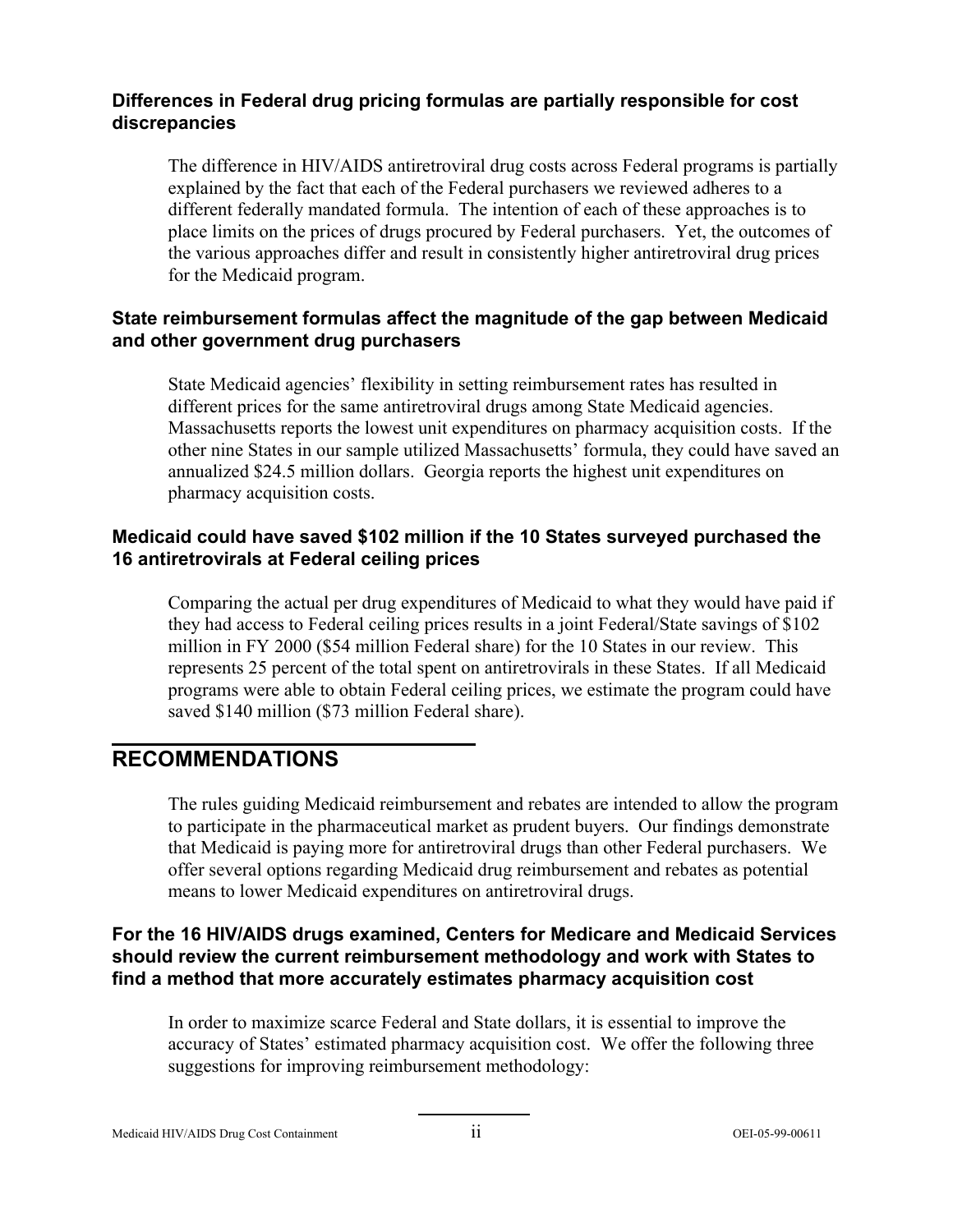| $\epsilon$ | <i>Option 1:</i> | Develop safeguards to protect Medicaid from average wholesale      |
|------------|------------------|--------------------------------------------------------------------|
|            |                  | price (AWP) manipulations, or                                      |
| $\prec$    | <i>Option 2:</i> | Create national estimated acquisition cost for the States based    |
|            |                  | upon the average manufacturers price, or                           |
| $\prec$    | <i>Option 3:</i> | Share average manufacturer price data with States so that they can |
|            |                  | accurately set Medicaid reimbursement amounts.                     |

Whichever method CMS adopts to improve estimated acquisition cost, a re-examination of the dispensing fee should also be conducted to ensure that pharmacists can cover their costs.

## **The Centers for Medicare and Medicaid Services should initiate a review of Medicaid rebates for the 16 HIV/AIDS drugs examined**

Though an improved reimbursement methodology would generate program savings, it would not completely close the gap between Medicaid and other government drug purchasers. This would require a more substantial rebate from drug manufacturers. We offer the following two suggestions to CMS for further research:

- < *Option 1:* Increase the rebate percentage of average manufacturer price, or
- < *Option 2:* Base the rebates on average wholesale price rather than average manufacturer price.

While our findings and recommendations pertain only to antiretroviral drugs, numerous other Inspector General reports have concluded that Medicaid pays more than other Federal and private purchasers for a wide variety of drugs. As part of a larger effort to examine the problems plaguing Medicaid drug reimbursement and rebate policies, our recommendations build off the recommendations made in those previous reports. Future work in this area may, in turn, find that the recommendations presented in this report for antiretroviral drugs may have broader applicability.

## **AGENCY COMMENTS**

The CMS provided comments on the draft report in which they agreed with the overall intent of our recommendations, but expressed reservations with many of the specific suggestions we offered for achieving them. Primarily, CMS felt that they did not have the statutory authority to make the suggested changes. Since reducing Medicaid prices for HIV/AIDS medications is so crucial to ensuring access to these drugs, we encourage CMS to seek any legislation necessary to accomplish the task. However, we continue to believe that most of the options delineated in the report can be undertaken without amending current law. The complete text of CMS's comments can be found in Appendix E. Additional discussion can be found on page 26.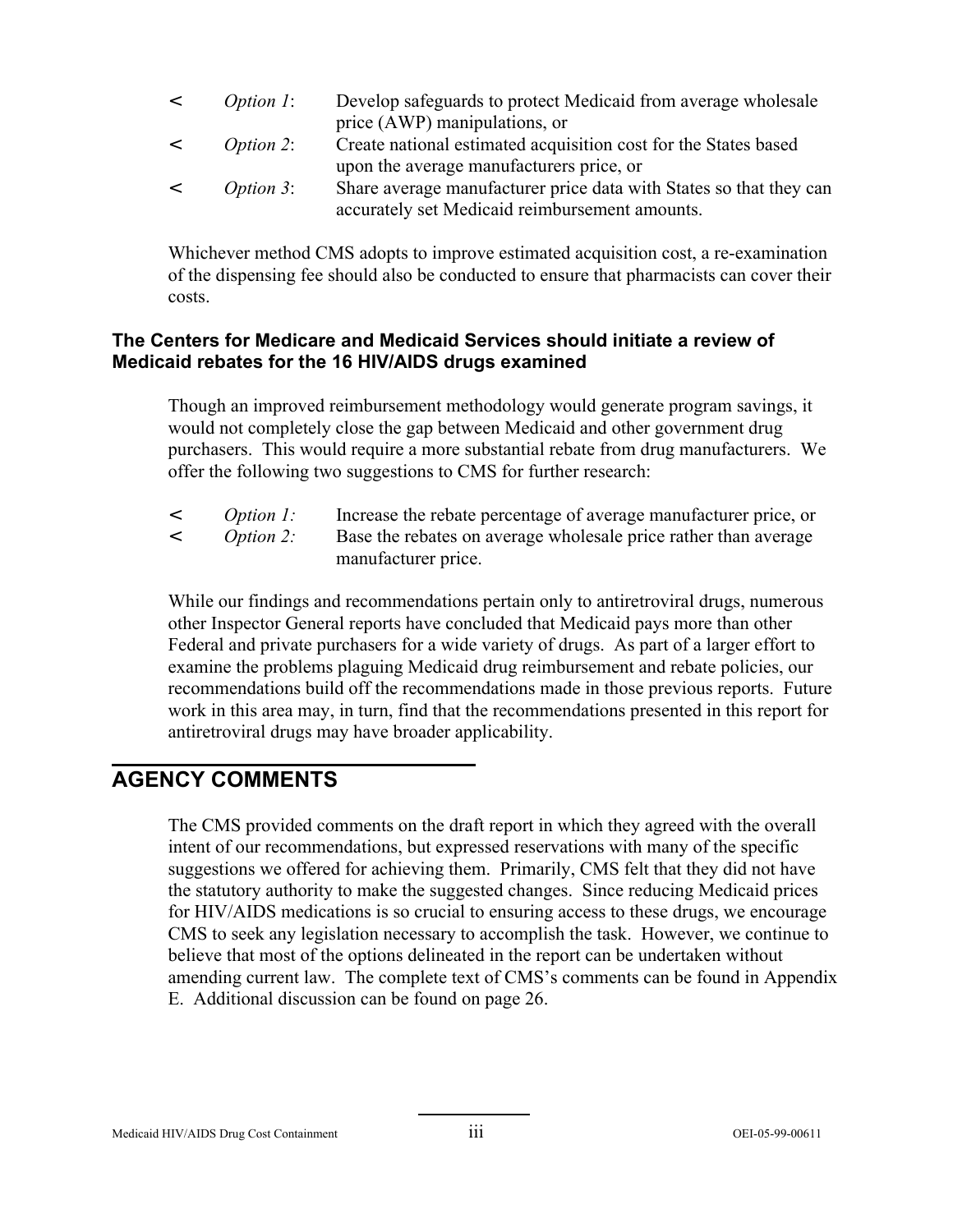# **TABLE OF CONTENTS**

## **PAGE**

## **FINDINGS**

| Medicaid Pays 33 Percent More than other Federal Programs for HIV/AIDS Medications 11 |
|---------------------------------------------------------------------------------------|
| Differences in Drug Pricing Formulas Partially Responsible for Cost Discrepancies  12 |
|                                                                                       |
|                                                                                       |
|                                                                                       |
|                                                                                       |
| <b>APPENDICES</b>                                                                     |
|                                                                                       |
|                                                                                       |
|                                                                                       |
|                                                                                       |
|                                                                                       |
|                                                                                       |
|                                                                                       |
|                                                                                       |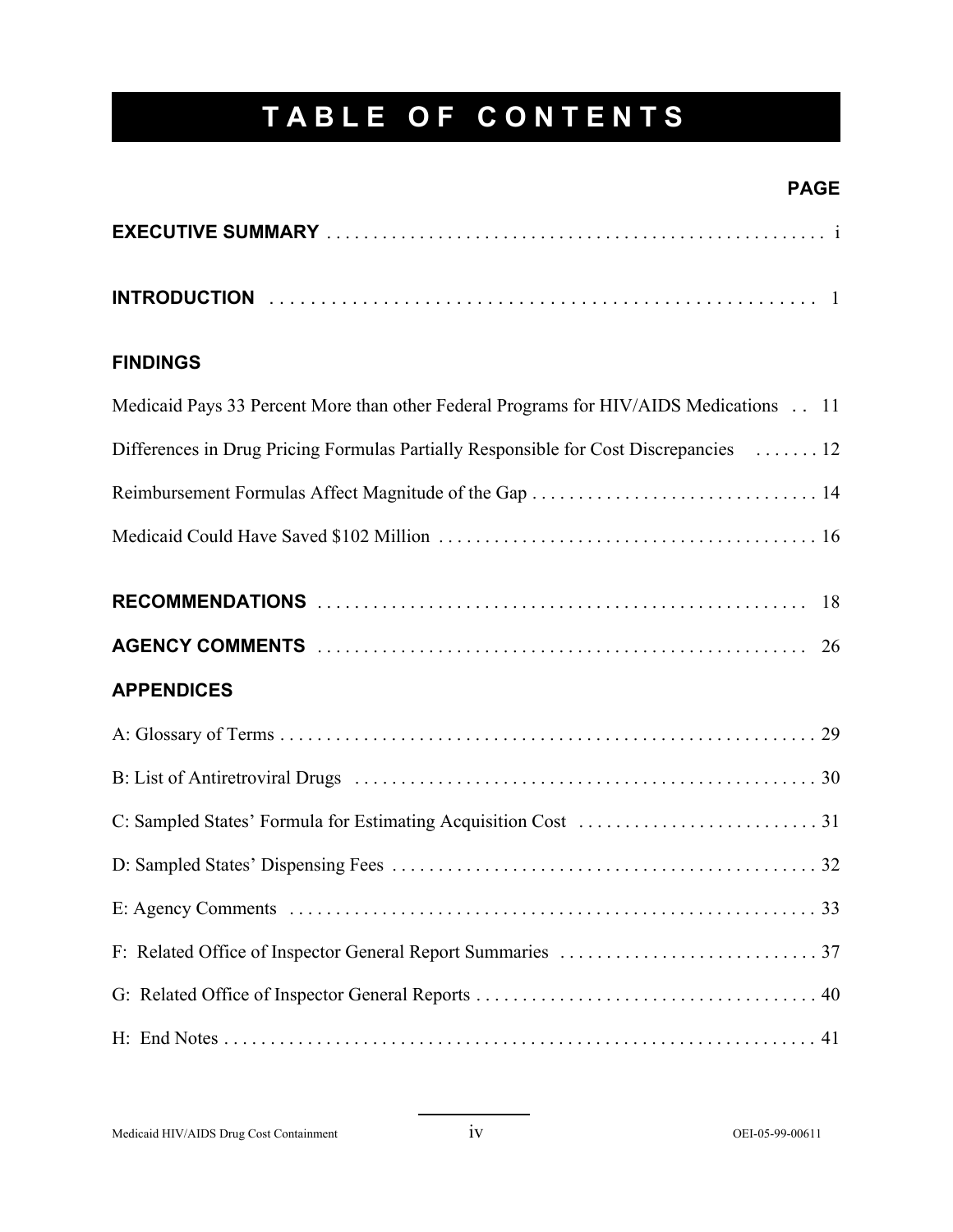# **INTRODUCTION**

## **PURPOSE**

To compare the amount that Medicaid reimburses for HIV/AIDS drugs to the prices paid by other government purchasers.

## **BACKGROUND**

### **Medicaid**

Medicaid is the largest program providing medical services to America's poorest people and represents our nation's primary health care safety net for low-income women, children and disabled persons. Title XIX of the Social Security Act established Medicaid as a jointly-funded, Federal-State health insurance program. The Federal Government contributes a matching percentage of State Medicaid outlays, ranging from 50 percent to 83 percent of health care costs, depending on the State's relative per capita income.

The Centers for Medicare and Medicaid Services (CMS), formerly known as the Health Care Financing Administration (HCFA), administers Medicaid at the Federal level. The CMS estimates expenditures for the program totaled \$201 billion in fiscal year (FY) 2000, \$114 billion in Federal and \$87 billion in State funds. This funding covered approximately 41 million individuals.

## **Medicaid and HIV**

Of the total \$201 billion Medicaid spent in FY 2000, \$4.1 billion went for HIV/AIDS care.<sup>1</sup> The States' portion of expenditures for Medicaid HIV/AIDS patients was \$1.9 billion. Federal Medicaid HIV/AIDS spending was \$2.2 billion.

There are an estimated 800,000 to 900,000 Americans living with HIV/AIDS, 300,000 of whom are estimated to be living with AIDS. Fifty-five percent of all adults and 90 percent of children with AIDS are enrolled in Medicaid.

Most persons with HIV/AIDS who qualify for Medicaid coverage do so by meeting one of two eligibility requirements. First, many individuals with HIV/AIDS become disabled as a result of their illness. This disability, combined with limited income, makes them eligible for Social Security Income, and consequently, eligible for Medicaid. Second, people with HIV may meet categorical and financial tests unrelated to their disease. Despite Medicaid's critical role in providing care for both HIV and AIDS patients, eligibility for the largest population of HIV infected persons, childless adults that have not yet been disabled by AIDS, is limited.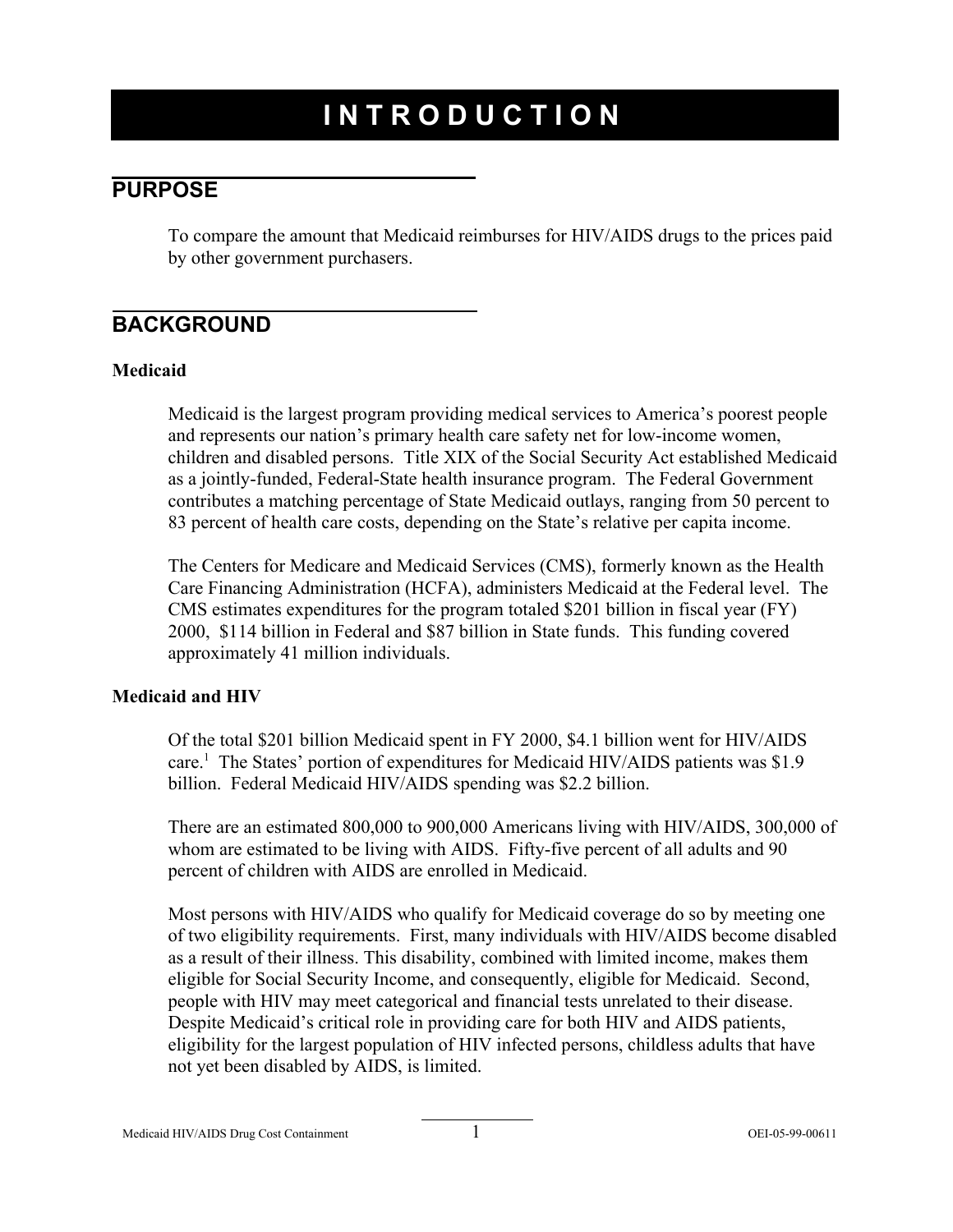Medicaid eligibility may be broadening for persons infected with HIV. Since 1997, CMS has granted States the ability to submit a 1115 waiver proposal to test Medicaid eligibility expansion. In February 2000, Maine received approval to extend Medicaid benefits to non-disabled persons living with HIV. In January 2001, Massachusetts also received waiver approval to enable people with HIV to qualify for comprehensive health coverage under Medicaid. In 1999, Section 204 of the Ticket to Work and Work Incentives Improvement Act established the Demonstration to Maintain Independence and Employment grant program. This program authorizes States to provide Medicaid benefits and services to workers who have physical or mental impairments that, without medical assistance, will result in disability. Thus far, Mississippi has been granted \$27.5 million to provide Medicaid coverage to 500 persons living with HIV/AIDS. Finally, Congress is considering national legislation to provide States with an option to extend Medicaid coverage to low-income non-disabled individuals with HIV/AIDS without the need to apply for an 1115 waiver.

#### **Medicaid and Prescription Drug Coverage**

Medicaid is the largest source of public coverage for prescription drugs. It is estimated that Medicaid's net spending on prescription drugs, the most frequently used benefit in the Medicaid program, totaled \$16.4 billion in FY 2000. Medicaid provides prescription drug benefits for 42 to 46 percent of the 335,000 persons living with HIV/AIDS who receive regular care. In FY 1999, Medicaid spent \$617 million for antiretrovirals.

Medicaid's prescription drug program faces increasing demand and rising pharmaceutical costs. The rate of HIV infection is accelerating among low-income persons, especially women. In the last decade the proportion of AIDS cases reported among women has tripled.2 Demand for services has also increased due to Medicaid eligibility expansion. Further, pharmaceutical costs have been increasing approximately 16 to 21 percent annually compared to the 4 to 7 percent annual increases in overall Medicaid spending.<sup>3</sup> As a result of increasing demand and increasing costs, containment of prescription drug expenditures has become an important issue at both the State and Federal level.

Currently, Medicaid seeks to control pharmaceutical expenses in several ways. One way is to limit drug coverage through such measures as prescriptions limits and restrictions on specific drugs based upon drug formularies.<sup>4</sup> However, Medicaid's ability to use formularies is limited. In particular, CMS issued a letter in June 1996 to State Medicaid directors requiring States to cover all Food and Drug Administration approved protease inhibitors, a prominent drug class used in the treatment of HIV/AIDS. States can also institute beneficiary co-payments, but these cannot exceed the maximum of \$3. Medicaid also strives to limit the cost of drugs. Toward this end, State agencies limit the amount they reimburse pharmacies for prescription drugs. They also receives rebates from manufacturers for dispensed drugs.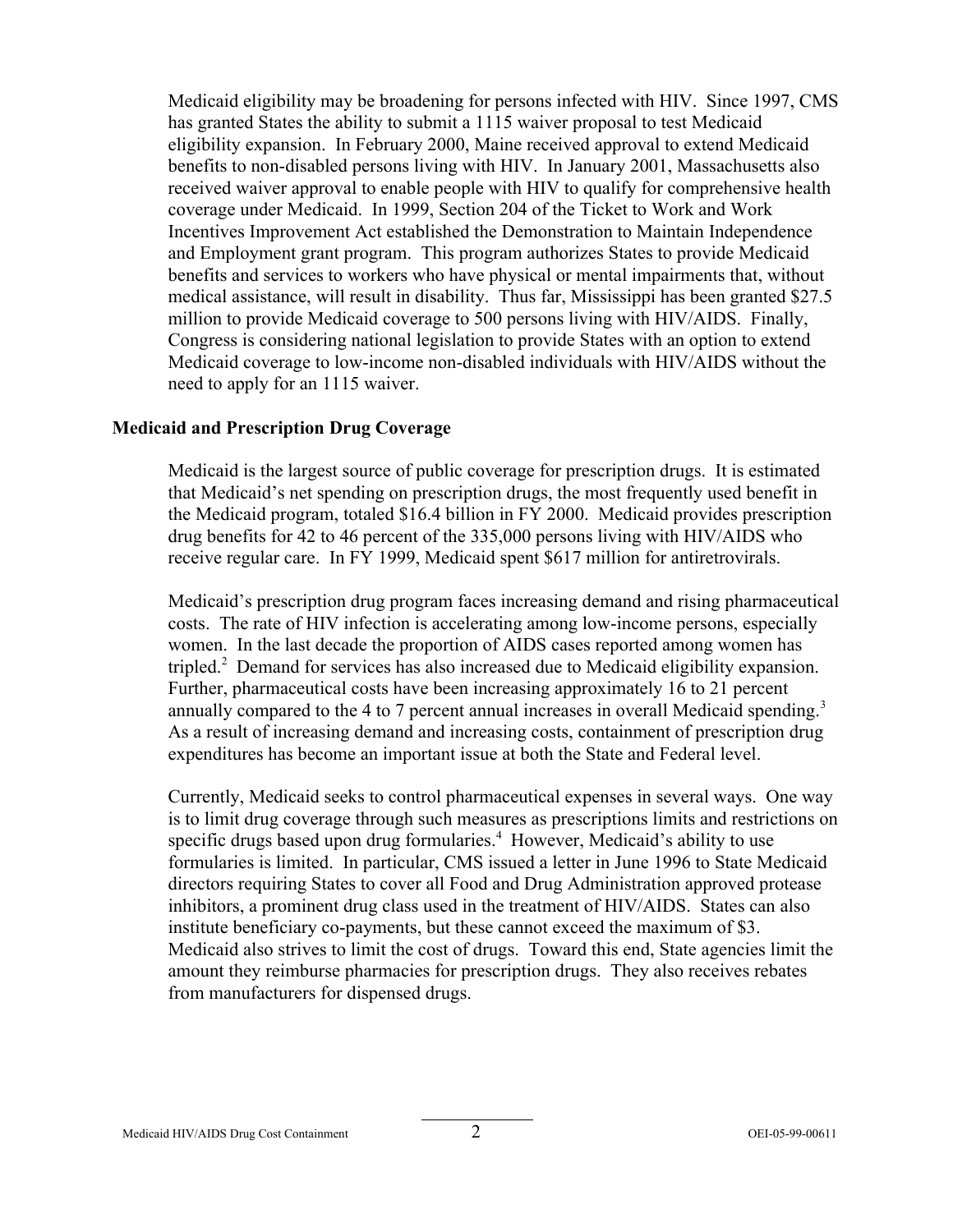#### **Medicaid Drug Reimbursement to Pharmacies**

Under Section 1902(a)(30)(A) of the Social Security Act, CMS has the authority to set upper payment limits for services available under the Medicaid program. On July 31, 1987, CMS published the final rule (52 FR 28648) that limits Medicaid drug reimbursements to pharmacies. The guidelines for payment were issued to ensure that the Federal Government act as a prudent buyer of drugs.

The reimbursement methods set forth differ for generic and brand name drugs. All of the drugs in our study are brand name because there are no generic antiretrovirals available at this time. For brand name drugs, Medicaid reimbursement is the lower of either the pharmacist's usual and customary charge to the general public or the estimated acquisition cost (EAC) plus a reasonable dispensing fee.

### *Estimated Acquisition Cost*

The estimated acquisition cost is the State agency's best estimate of the price generally paid by pharmacies for a drug.<sup>5</sup> The CMS's final rule does not specify any particular method for calculating EAC. As a result, States have developed their own methods for estimating acquisition cost. States typically use one of two methods. The "cost plus" method calculates the provider's cost based upon the wholesaler acquisition cost (WAC) plus a markup percent. The WAC is the list price established by manufactures for sales to wholesalers. The "list less" method relies upon the average wholesale price (AWP) less a discount percentage. The AWP is the manufacturer's suggested list price for a wholesaler to charge a pharmacy for a drug. Both the AWP and WAC are listed and updated by First Databank, a national drug pricing compendium, in the national drug product and pricing information publication the *Blue Book*.

The majority of State Medicaid agencies use the list less method. However, various investigations into AWP demonstrated that AWP was overstated by as much as 10 to 20 percent. In response, CMS clarified that the State determination of estimated acquisition cost using AWP must include a significant discount to be considered an acceptable estimate. In 1997, the Office of Inspector General (OIG) report, "Medicaid Pharmacy - Actual Acquisition Costs of Prescription Drug Products for Brand Name Drugs" (A-06- 96-00030) found that the actual acquisition costs for brand name drugs were still on average 18 percent lower than AWP. The average State discount in 1999 was 10.4 percent off of AWP.<sup>6</sup>

Recent investigations conducted by the Department of Justice, the Office of Inspector General and Medicaid Fraud Control Units are further calling into question AWP's validity. They have found that even with the "significant discount" off of average wholesale price, prices paid by Medicaid are still inflated. As a result, efforts are being made to ensure accurate drug pricing data are used in setting Medicaid reimbursement rates. First Databank has agreed to change the way it reports prices for 48 pharmaceuticals based on figures that fraud investigators have determined to be closer to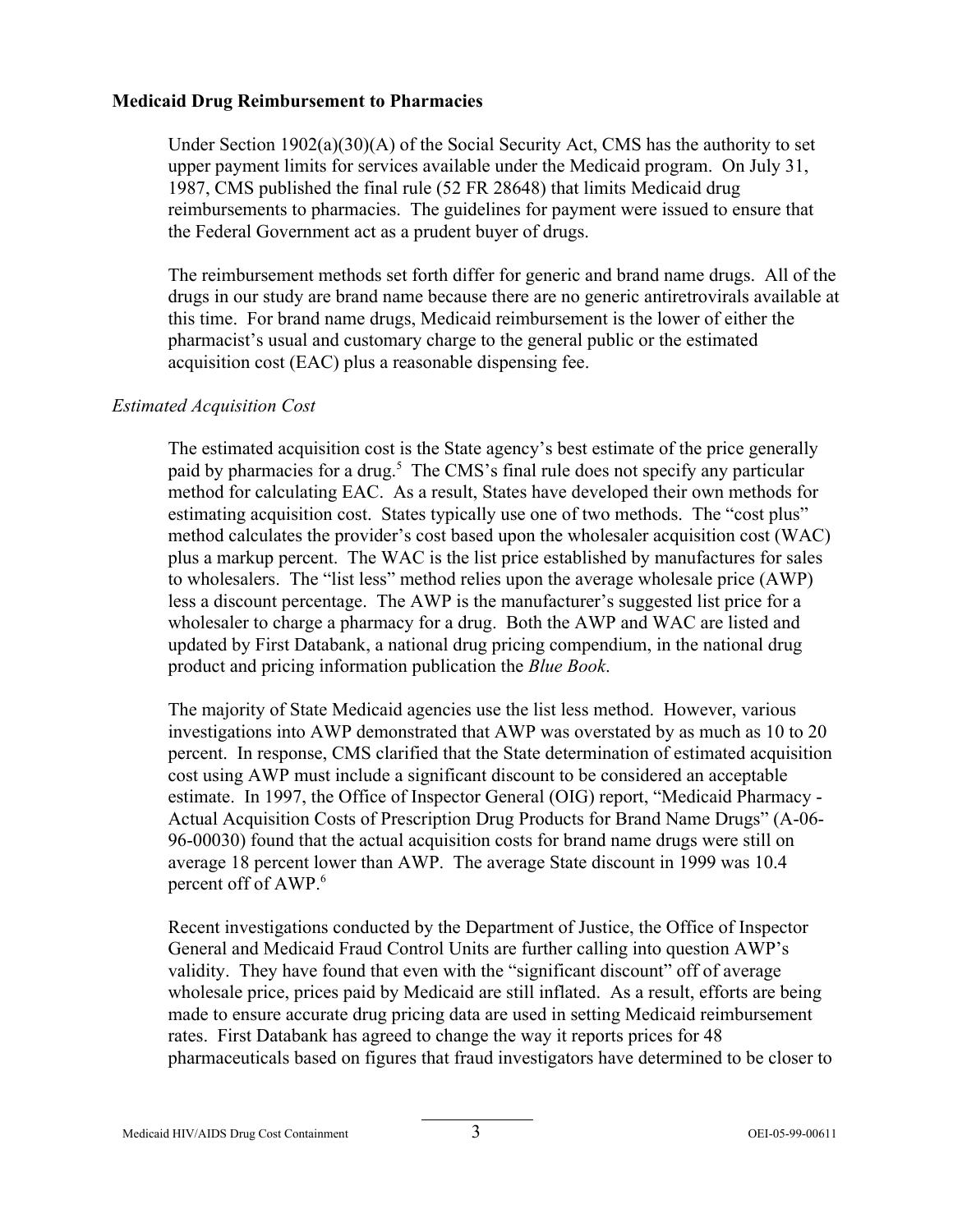what medical providers actually pay. None of the 48 pharmaceuticals with revised prices are antiretrovirals used for treating HIV/AIDS.

### *Dispensing Fees*

State agencies are required to determine reasonable dispensing fees, or, if dispensing fees are not paid separately, to impute an amount equivalent to a reasonable dispensing fee. This fee represents the charge for the professional services provided by a pharmacist when dispensing a prescription. Prior to 1987, States were required to survey dispensing fee costs and update those fees in a periodic manner. The requirement was eliminated with the expectation that States would continue to work to establish a reasonable dispensing fee level and document these in their State plan.

### **Manufacturer Rebates: The Medicaid Drug Rebate Program**

In addition to limiting reimbursement, the Medicaid program controls costs by obtaining rebates from drug manufacturers. The Omnibus Budget Reconciliation Act of 1990 created the Medicaid Drug Rebate Program. This Federal statute mandates that drug manufacturers provide rebates to State Medicaid agencies. For their drugs to be eligible for Medicaid reimbursement, manufacturers must enter into rebate agreements with the Secretary of the Department of Health and Human Services and pay quarterly rebates to the State Medicaid agencies.

Rebates are calculated separately for generic drugs and brand name drugs. The rebate for brand name drugs is the greater of 15.1 percent of the average manufacturer price (AMP) per unit or the difference between the AMP and the manufacturer's "Best Price." The average manufacturer price is the average unit price paid to the manufacturer for the drug by wholesalers. The Best Price is defined as the lowest price available from the manufacturer to any wholesaler, retailer, provider, health maintenance organization, nonprofit entity, or government entity, excluding any prices charged to certain government agencies and the Federal Supply Schedule, State pharmaceutical assistance programs, and any single award contract prices.7 In an effort to restrain drug price inflation, the rebate calculation includes an additional rebate on any drug whose price increases at a rate faster than the Consumer Price Index-Urban.

### **Other Federal Drug Purchasing Systems**

### *Department of Veterans Affairs*

The Veterans Health Care Act (VHCA) of 1992, Section 603, states that prices to the Department of Veterans Affairs (VA), Department of Defense, the Coast Guard and the Public Health Service, known as the Big 4, may not exceed 76 percent of the non-Federal average manufacturer price (non-FAMP). The non-FAMP is the manufacturers weighted average of commercial, non-Federal sales per unit. These statutorily discounted prices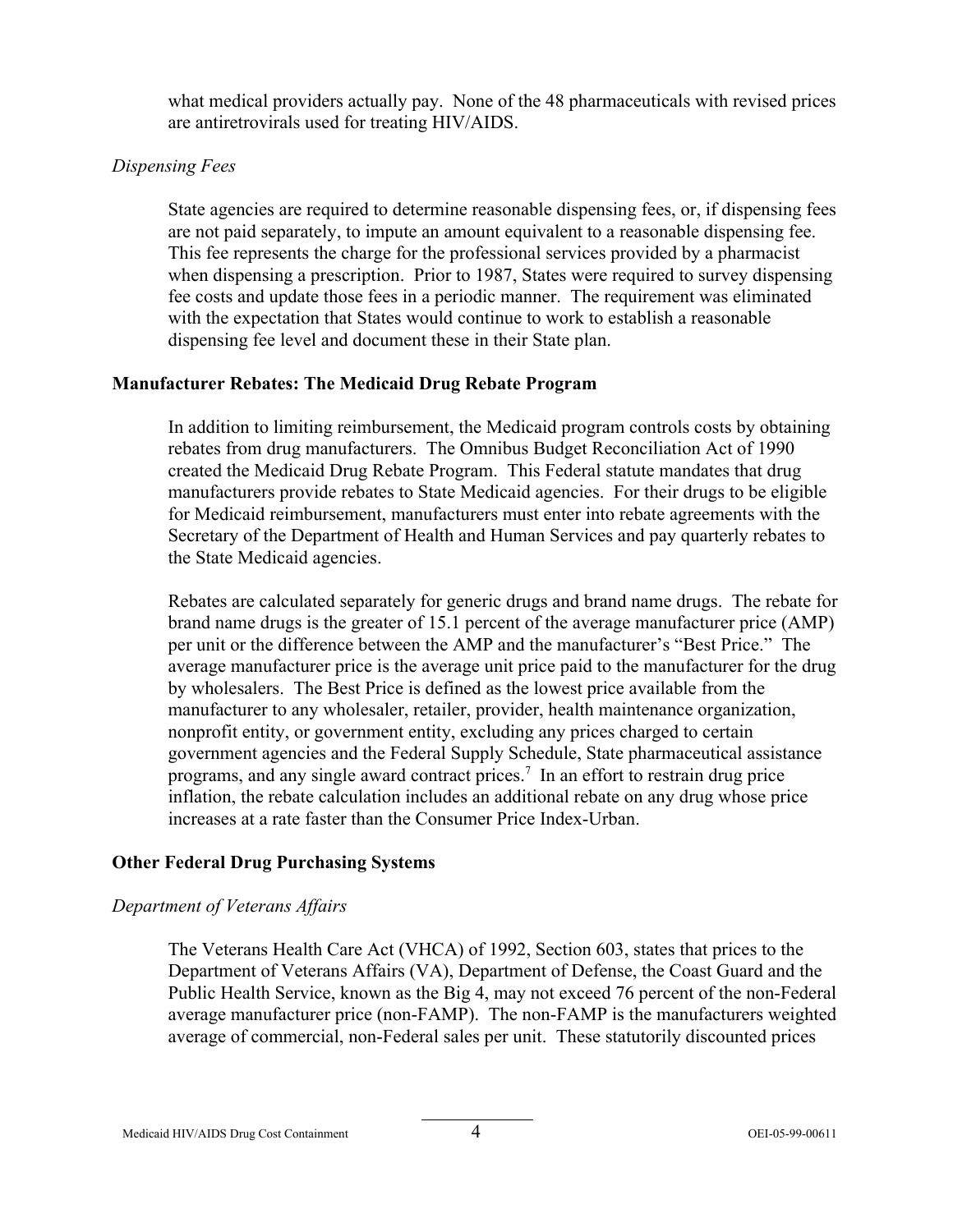are typically referred to as the Federal ceiling prices. The law additionally requires that the Big 4 access these Federal ceiling prices through the Federal supply schedule (FSS).

In addition to calculating the Federal ceiling price, the VA manages several Federal supply schedules dealing with health care commodities for the entire Federal Government, including Schedule 65 I B for pharmaceuticals. The FSS provides a schedule of contracts and prices for a broad range of drugs that allow agencies to purchase various quantities of pharmaceuticals while still obtaining the discount associated with bulk purchasing. Using competitive procedures, contracts are awarded to companies to provide drugs at "the most favored customer price."

### *340B Covered Entities*

Section 602 of VHCA enacted Section 340B of the Public Health Services Act. This sets statutory ceiling prices for pharmaceuticals purchased by certain covered entities. The entities eligible for 340B Drug Discount Program direct purchase option purchase drugs directly from the manufacturers through a centralized mechanism. The ceiling price formula is roughly the average manufacturer's price decreased by the Medicaid unit rebate amount (URA).

Among those eligible for the 340B Drug Discount Program are the AIDS Drug Assistance Programs (ADAP), established by the Ryan White Comprehensive AIDS Resource Emergency Act of 1990. The ADAPs provide medications to low-income individuals living with HIV/AIDS who have limited or no coverage from private insurance or Medicaid.

The 340B ceiling price is available to 23 State ADAPs who acquire pharmaceuticals through a centralized purchaser. Another 24 State ADAPs take advantage of a rebate option that allows them to access Medicaid unit rebates on a quarterly basis. Like Medicaid, these ADAPs do not purchase their own drugs but rather reimburse retail pharmacies for prescriptions filled.

### **Pharmaceutical Industry Overview**

The pharmaceutical industry is extremely complex, including a myriad of arrangements that differ by drug, company and purchaser. Chart 1 provides an extremely basic view of these interactions. It is only meant to explicate the fundamental dynamics among the various entities involved in Medicaid drug purchasing and distribution. It does not, by any means, capture the full complexity of the system. The following paragraphs explain the chart from top to bottom.

Manufacturers typically do not distribute their products, but rather rely on wholesalers to warehouse and distribute their drugs. For brand name drugs, manufacturers set the wholesale acquisition price as a list price for wholesalers to purchase drugs from manufacturers. Manufacturers also set the average wholesale price as a suggested list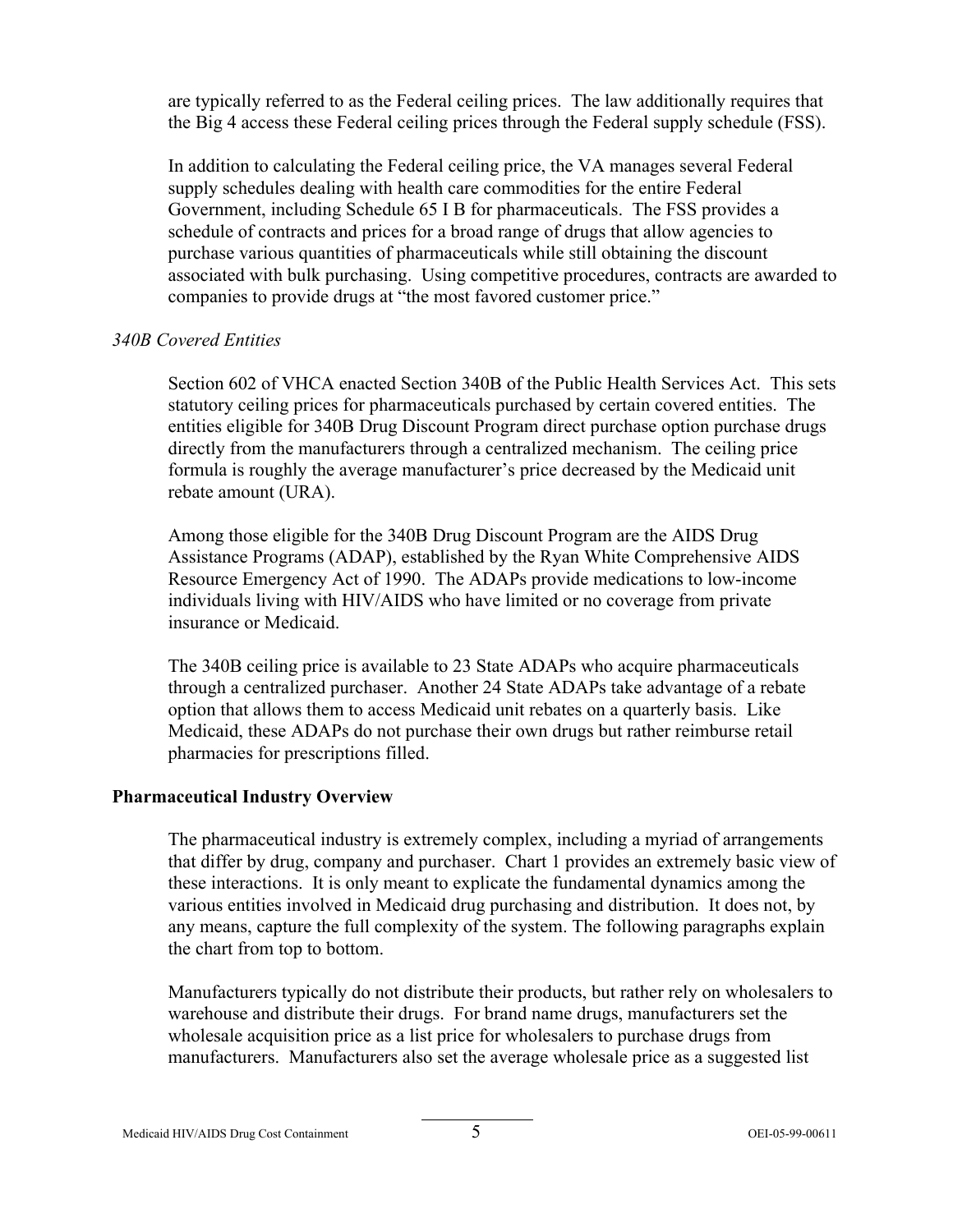price for wholesalers to charge drug suppliers. Both the WAC and the AWP operate as suggested list prices and are typically not what is paid. Buyers negotiate lower prices through the inclusion of discounts, rebates or free goods.

Wholesalers purchase large quantities of drugs from manufacturers and distribute them to drug suppliers, including retail pharmacies, pharmacy benefit managers, hospitals and physicians. Almost 80 percent of all prescription drugs are purchased through wholesalers. The interaction between these components and the Medicaid program has been diagramed in Chart 1 below. We have also included a glossary of terms in Appendix A.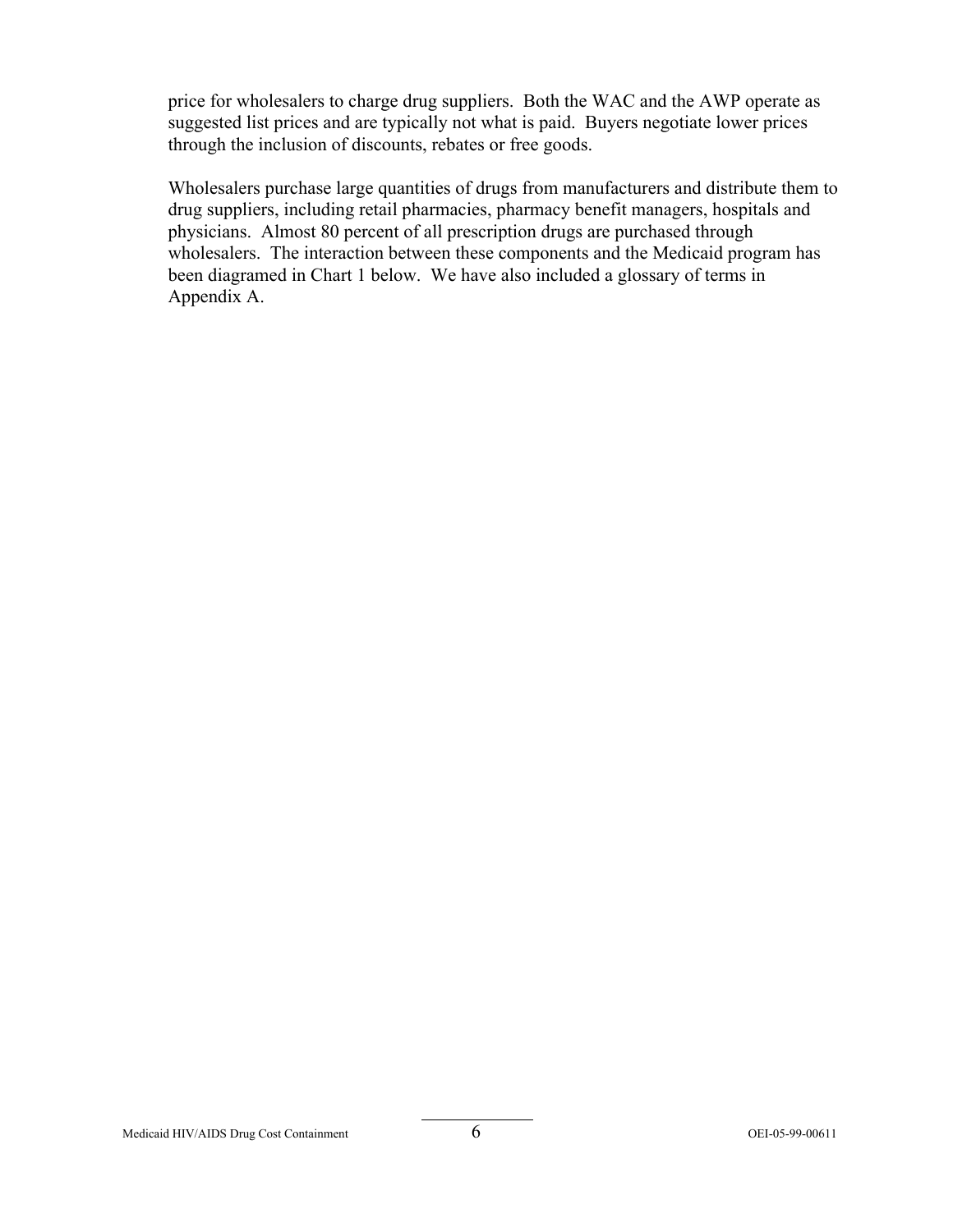

Manufacturer Rebates: **15.1% of AMP or AMP-Best Price** 

## **Medicaid Agencies**

Cover the pharmaceutical costs for eligible low-income women, children and disabled.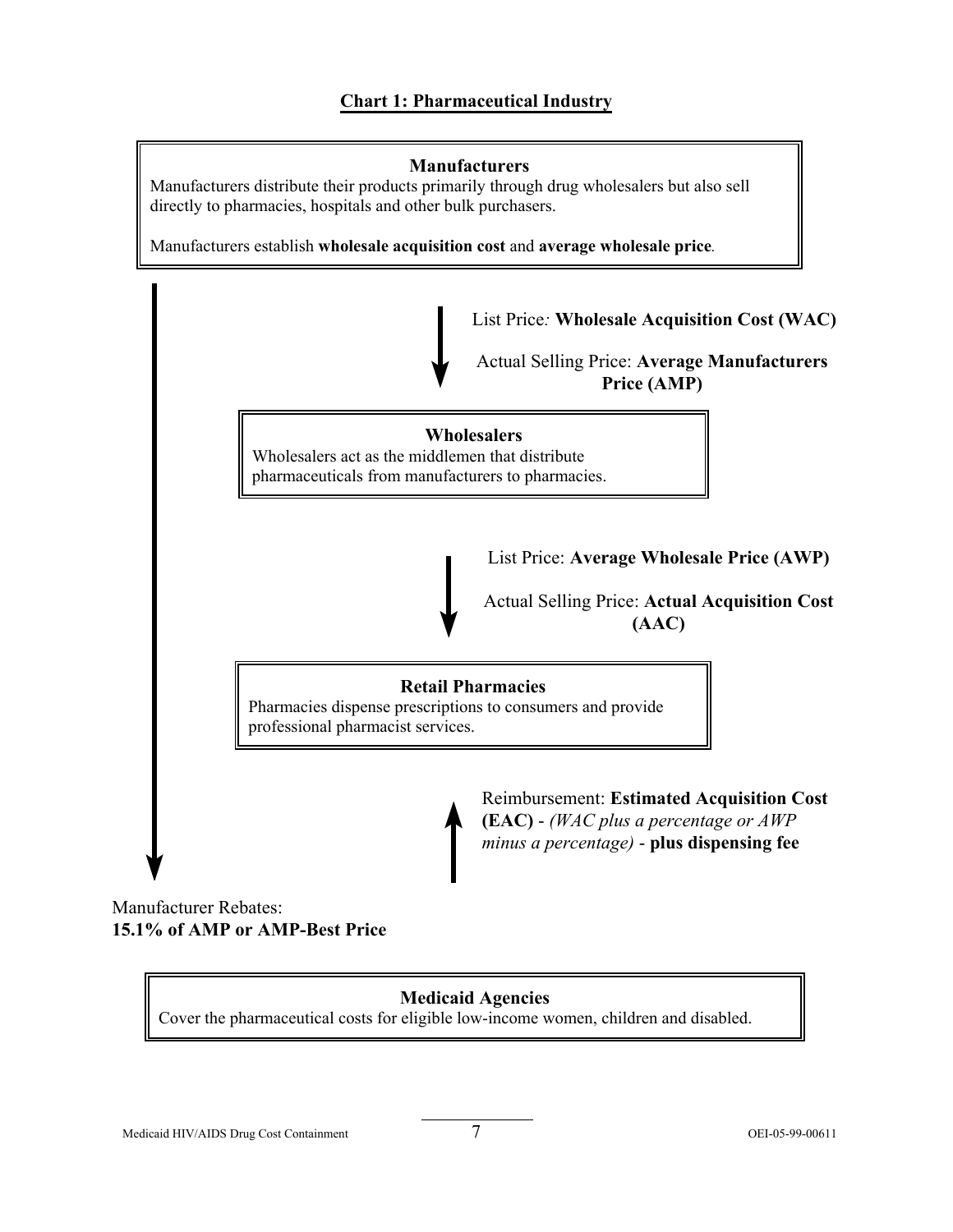### **Related Work by the Office of Inspector General**

The Office of Inspector General has issued a significant body of work related to all aspects of Medicaid drug pricing including reimbursement, rebates and the accuracy of AWP. In 1997, the OIG released a series of reports specific to 10 States estimating the difference between AWP and the prices at which pharmacies purchase brand name and generic drugs. The results from the 10 States are summarized in two reports: "Medicaid Pharmacy: Actual Acquisition Cost of Generic Prescription Drug Products" (A-06-97- 00011) and "Medicaid Pharmacy: Actual Acquisition Cost of Prescription Drug Products for Brand Name Drugs" (A-06-97-00030). These reports found that pharmacies pay an average of 42.5 percent less than AWP for generic drugs and 18.3 percent less for brand name drugs. The OIG recommended that CMS work to ensure that the States reimburse the ingredient portion of Medicaid in a manner more consistent with the findings of the report. It was also recommended that CMS study any of the other factors, such as dispensing fees, which they believe could significantly impact pharmacy reimbursement.

Other related reports include "Need to Establish Connection Between the Calculation of Medicaid Drug Rebates and Reimbursement for Medicaid Drugs" (A-06-97-00052). This report examines the disparity inherent in the fact that Medicaid drug rebates are calculated using the AMP while the Medicaid program reimburses pharmacies based on AWP. The Inspector General recommended a legislative change to base rebates on the AWP. In "Medicaid Drug Rebates: The Health Care Financing Administration<sup>1</sup> Needs to Provide Additional Guidance to Drug Manufacturers to Better Implement the Program" (A-06-91-00092), the OIG found manufacturers' calculations of AMP to be inconsistent. The OIG recommended that CMS should survey manufacturers to identify the various calculation methods used to determine AMP and develop a more specific policy for manufacturers.

Another related OIG report looks at the prices paid for 10 antiretrovirals by the AIDS Drug Assistance Program (ADAP). This report, "AIDS Drug Assistance Program Cost Containment Strategies" (OEI-05-99-00610), found that ADAP ceiling prices are, on average, 16 percent higher than the Federal ceiling prices and that ADAPs could have saved \$58 million in 1999 if they were able to access the Federal ceiling prices.

## **SCOPE AND METHODOLOGY**

This inspection compares the net prices (reimbursement price minus rebates) that 10 State Medicaid agencies paid for all 16 HIV/AIDS antiretroviral drugs to the prices paid by other government purchasers. Specifically, the prices paid by the State Medicaid agencies were compared to the Federal ceiling prices, the Federal supply schedule contract prices, and the prices available to 340B eligible entities.

<sup>&</sup>lt;sup>1</sup> In June 2001, the Health Care Financing Administration (HCFA) was renamed the Centers for Medicare and Medicaid Services (CMS).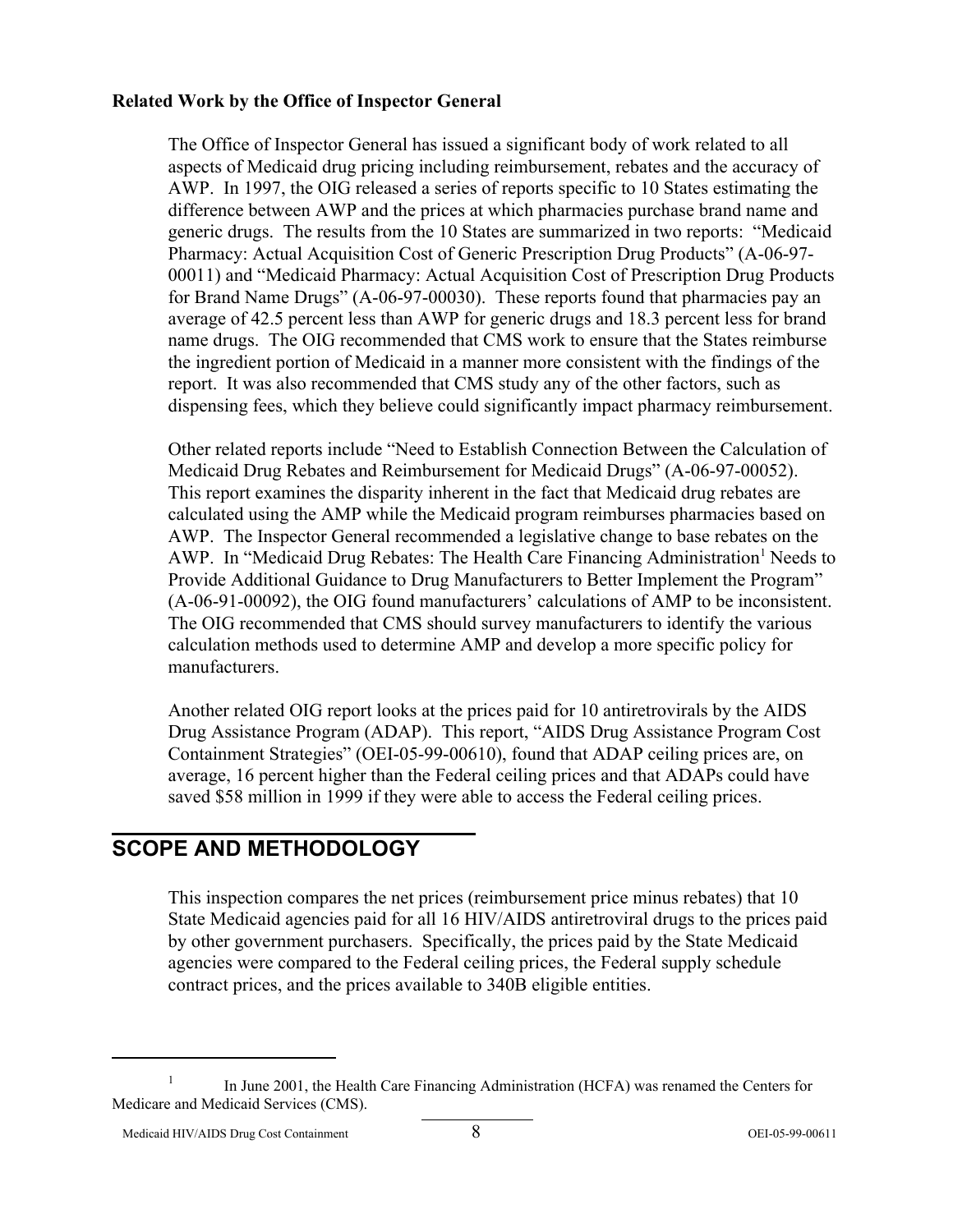The 10 States selected accounted for 73 percent of Medicaid's total fee-for-service spending on antiretrovirals in FY 1999. They also accounted for nearly 70 percent of all AIDS cases in the United States (excluding Puerto Rico).<sup>8</sup> The States are: California, Florida, Georgia, Illinois, Maryland, Massachusetts, New Jersey, New York, Pennsylvania and Texas.

We selected the most commonly prescribed package size for each of the 16 Food and Drug Administration approved antiretroviral drugs. A list of these selected drugs can be found in Appendix B. Antiretrovirals constitute one of the most prescribed and effective drug therapies for treating HIV/AIDS and are covered by all Medicaid agencies.

We focused on the pharmaceutical prices paid by the fee-for-service component of Medicaid. We did not consider drug prices negotiated by Medicaid managed care organizations. Most States carve out HIV/AIDS prescription drug payments from their managed care contracts and pay for these drugs separately under their standard drug benefit policy. Furthermore, managed care organizations negotiate their own drug discounts with manufacturers and are not covered by Federal laws that seek to contain Medicaid drug costs.

For the purpose of this study, we focused on drug acquisition costs. For Medicaid, we defined these as the net costs to Medicaid for antiretroviral drugs. This is calculated by subtracting the manufacturer's rebates paid to Medicaid from the reimbursement rates paid by Medicaid to the pharmacies. We selected acquisition cost, choosing to disregard administrative overhead, drug distribution and storage expenses, in order to control for different administrative and drug distribution systems. Comparisons incorporating this data would amount to a comparison of alternate systems and are not the focus of this study.

To conduct our analysis, we gathered information regarding pharmaceutical pricing from CMS and the VA. The CMS supplied us with the average manufacturer's price, the Best Price, the Medicaid unit rebate amount, 340B ceiling prices as well as total expenditures on antiretrovirals. The VA provided us with data on the Federal ceiling prices and the FSS contract prices.

To gather data on actual State Medicaid agencies' expenditures, we sent a survey to each of the 10 States in our sample in September 2000. The survey requested States to record drug reimbursements, rebates and dispensing fees for the first two quarters of Federal FY 2000. The survey also asked States brief questions concerning the reimbursement formula, dispensing fee charges, and any additional rebates. Finally, the States were requested to provide the total amount spent on the 16 drugs in FY 1999.

The surveys were followed up with telephone interviews with each State's Medicaid Director or Pharmacy Division Director. The purpose of the interviews was to gain a general understanding of program operations and to explore any efforts surrounding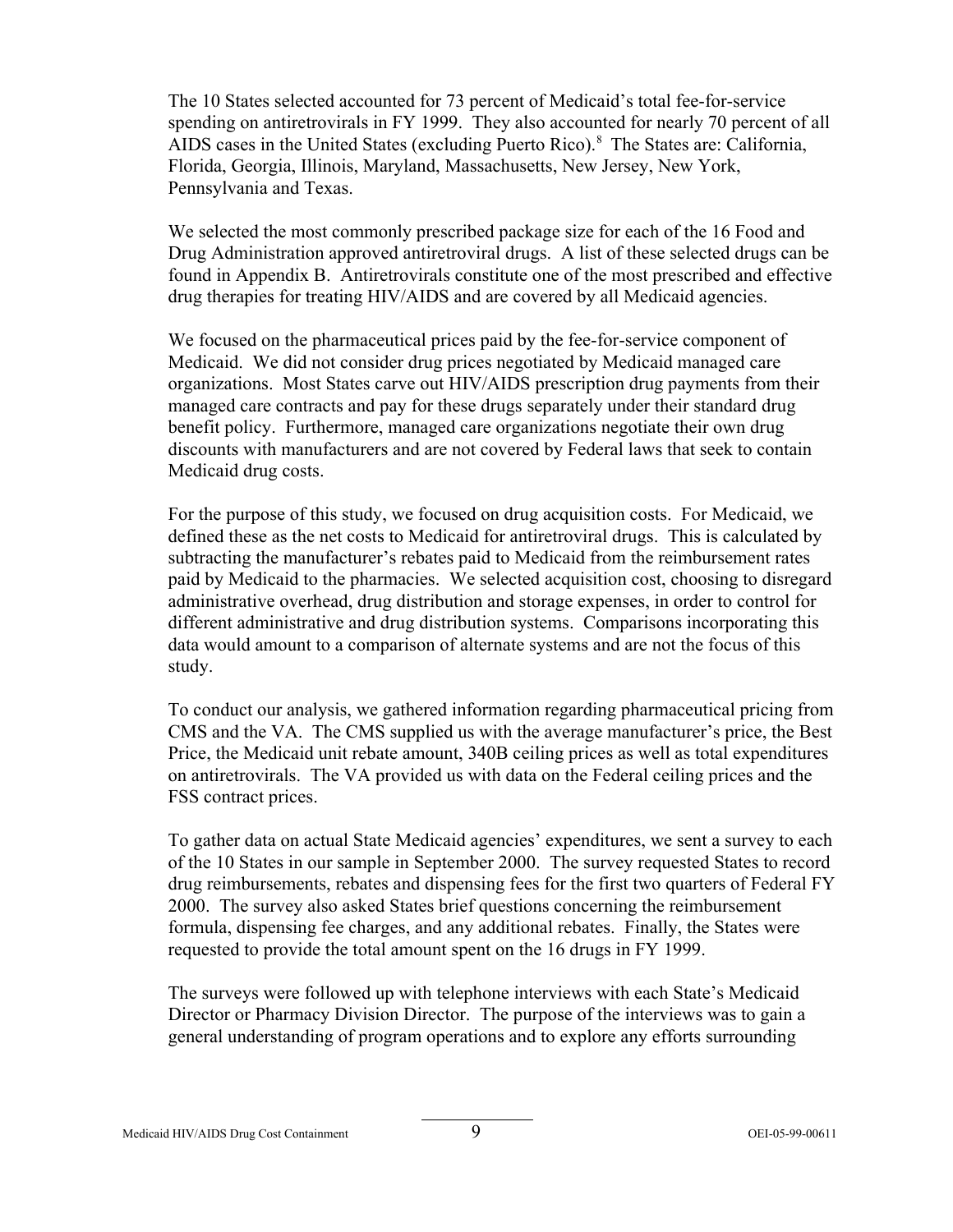HIV/AIDS treatment or drug cost containment strategies. The interviews were conducted between September and November of 2000.

We have taken precaution not to disclose any proprietary drug prices. Towards this end, most estimates are averages and all estimates have been rounded. All savings estimates based on this information have been annualized. We conducted our review in accordance with the *Quality Standards for Inspections* issued by the President's Council on Integrity and Efficiency.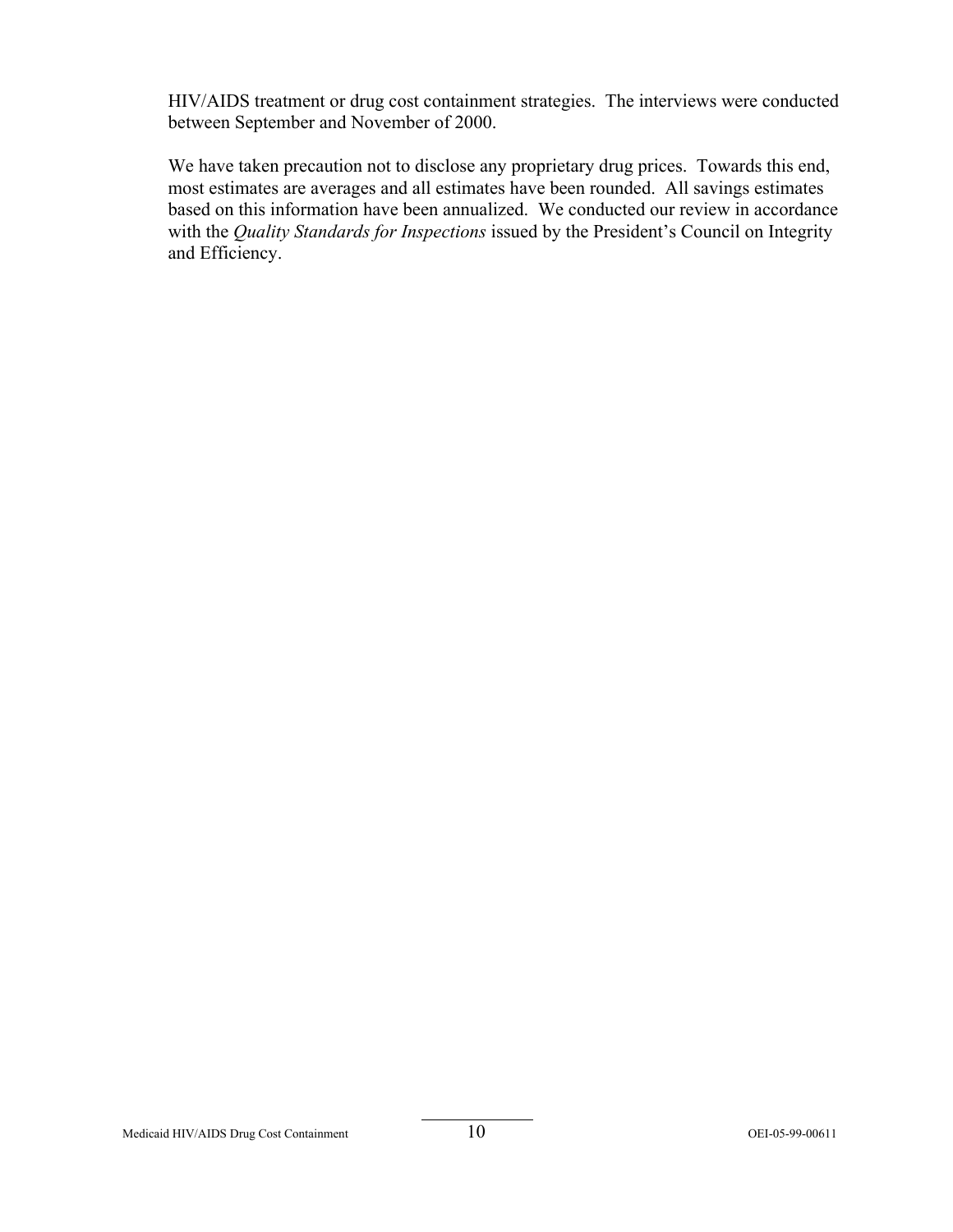# **FINDINGS**

## **Medicaid pays up to 33 percent more than other Federal Government drug discount programs for HIV/AIDS drugs**

Comparing the prices for antiretrovirals, we found that the Medicaid agencies we sampled pay up to 33 percent more than other Federal Government programs that purchase antiretrovirals. On average, Medicaid pays:

- $\leq$  33 percent more than the Federal ceiling price,<sup>9</sup>
- < 10 percent more than the Federal supply schedule contract prices, and,
- < 15 percent more than the 340B Drug Discount Program ceiling prices.

On average, Medicaid will pay 61 cents more per pill than the Big 4 agencies covered by the Federal ceiling prices. This difference ranges from 7 cents more per pill for Rescriptor and \$1.10 more per pill for D4T. For D4T, this difference translates into \$66 more per prescription.

While Medicaid's average net price is higher than the Federal Supply Schedule average price when all 16 drugs are considered, for 7 drugs, Medicaid pays less than the FSS price. Medicaid averages 11 cents less per pill for theses 7 drugs. However, where Medicaid is paying more than the FSS, they are averaging 50 cents more per pill. For example, Medicaid pays 46 percent more for D4T than agencies accessing the FSS and 44 percent more for Videx.

These comparisons indicate that the Medicaid program is not as successful as other Federal purchasers in securing low-cost pharmaceuticals for its recipients. One possible explanation for the discrepancy is the fact that the various programs purchase their drugs at different points in the economic chain of pharmaceutical manufacturers, wholesalers and pharmacies. The VA, on behalf of the Big 4 and the rest of the agencies accessing the FSS, as well as the 340B Drug Discount Program (direct purchase option) purchase directly from manufacturers or wholesalers. The Medicaid program does not purchase drugs directly. Rather, participating pharmacies bill Medicaid an allowed amount for filled prescriptions.

Given that Medicaid's price purchases the additional services of a pharmacist, it is not surprising that Medicaid's reimbursement rate is higher than other program's purchase prices. The National Association of Chain Drug Stores found that in 1999, 22 percent of the cost of a prescription went to the pharmacy and another 2.3 percent went to the wholesaler. However, the prices used in the above comparisons were not Medicaid's reimbursement prices, but rather its net prices. Medicaid's net price is their reimbursement price minus manufacturer rebates. The rebates are intended to give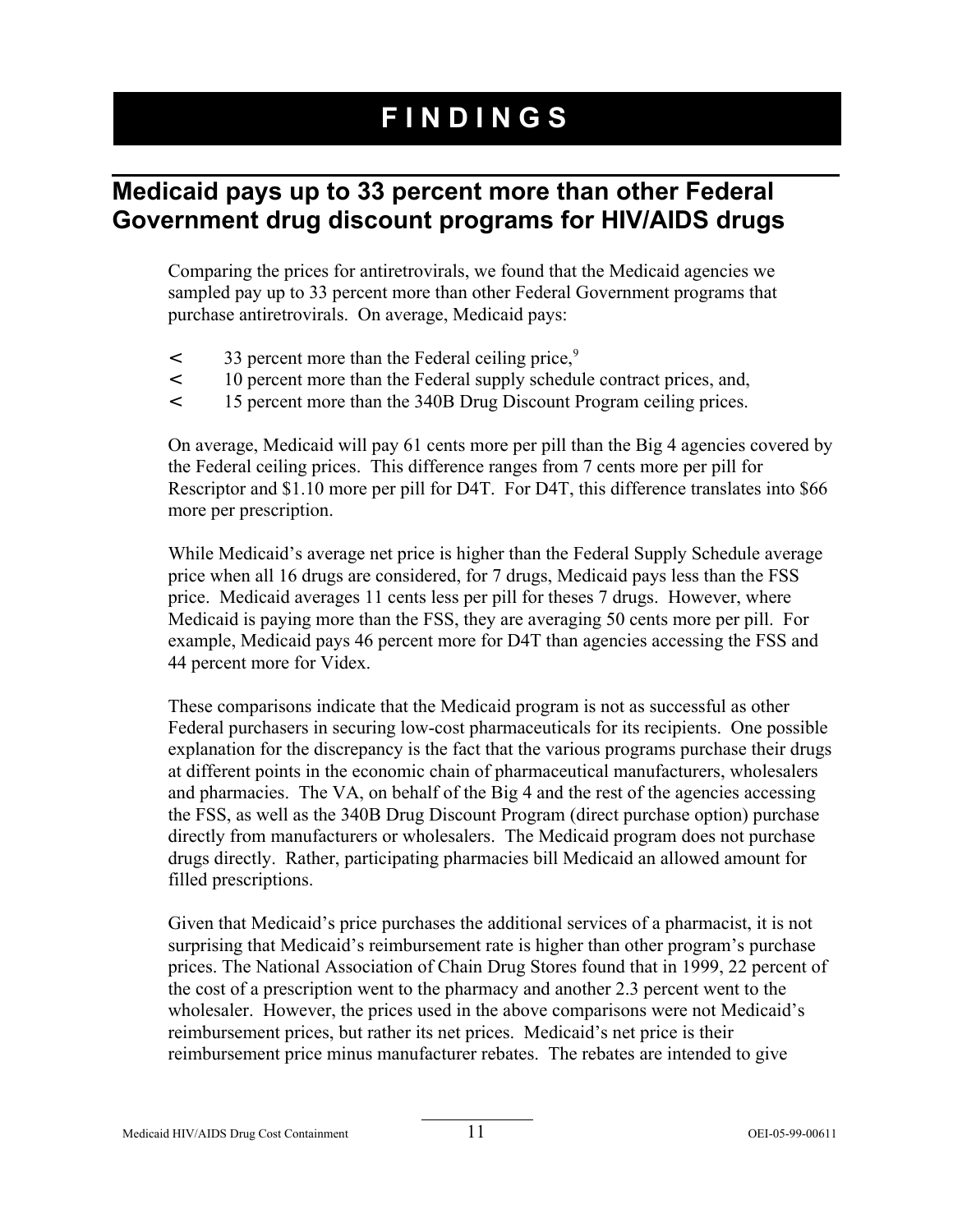Medicaid the benefit of price discounts offered by the manufacturers to their largest customers. Even calculating in these rebates, Medicaid is paying the highest prices for antiretrovirals of any Federal purchaser.

## **Medicaid pays 5 percent more for antiretrovirals than AIDS Drug Assistance Programs with identical drug distribution structure**

While the above comparisons may only approximately gauge Medicaid's drug purchasing performance due to differences among the programs, one would expect Medicaid to pay the same amount for the same drugs when compared to a government program of similar structure. In order to assess this, we compared the prices Medicaid pays for antiretrovirals to those paid by AIDS Drug Assistance Programs utilizing the rebate option of the 340B Drug Discount Program.

The Medicaid program and the rebate ADAPs share identical drug purchasing and distribution structures. Like Medicaid, rebate ADAPs reimburse pharmacies for the purchase and distribution of drugs. Like Medicaid, rebate ADAPs receive the Medicaid unit rebate from manufacturers on a quarterly basis. Despite their identical structures, Medicaid paid, on average, 5 percent more than the drug assistance programs for 10 antiretrovirals in 1999. Medicaid reimburses 6 percent more for Combivir, Videx and Retrovir. Since both programs receive the same statutorily defined rebates, the discrepancy indicates that Medicaid's reimbursement rate for the sampled States is higher than the average reimbursement rate for the rebate ADAPs.

## **Differences in Federal drug pricing formulas are partially responsible for cost discrepancies**

Each Federal drug purchaser adheres to a different federally mandated formula to contain drug costs. The Big 4 and the 340B programs, because they have the ability to purchase directly from a manufacturer or wholesaler, are able to realize their savings up-front through federally defined ceiling prices. Medicaid, on the other hand, attempts to contain costs by recouping rebates from manufacturers after paying discounted retail prices for pharmaceuticals. The intent of each approach is to place limits on the prices of drugs procured by Federal purchasers. Yet the outcomes of the various approaches differ and result in consistently higher prices for the Medicaid program. Table A outlines the formulas governing drug prices for the Federal programs of interest.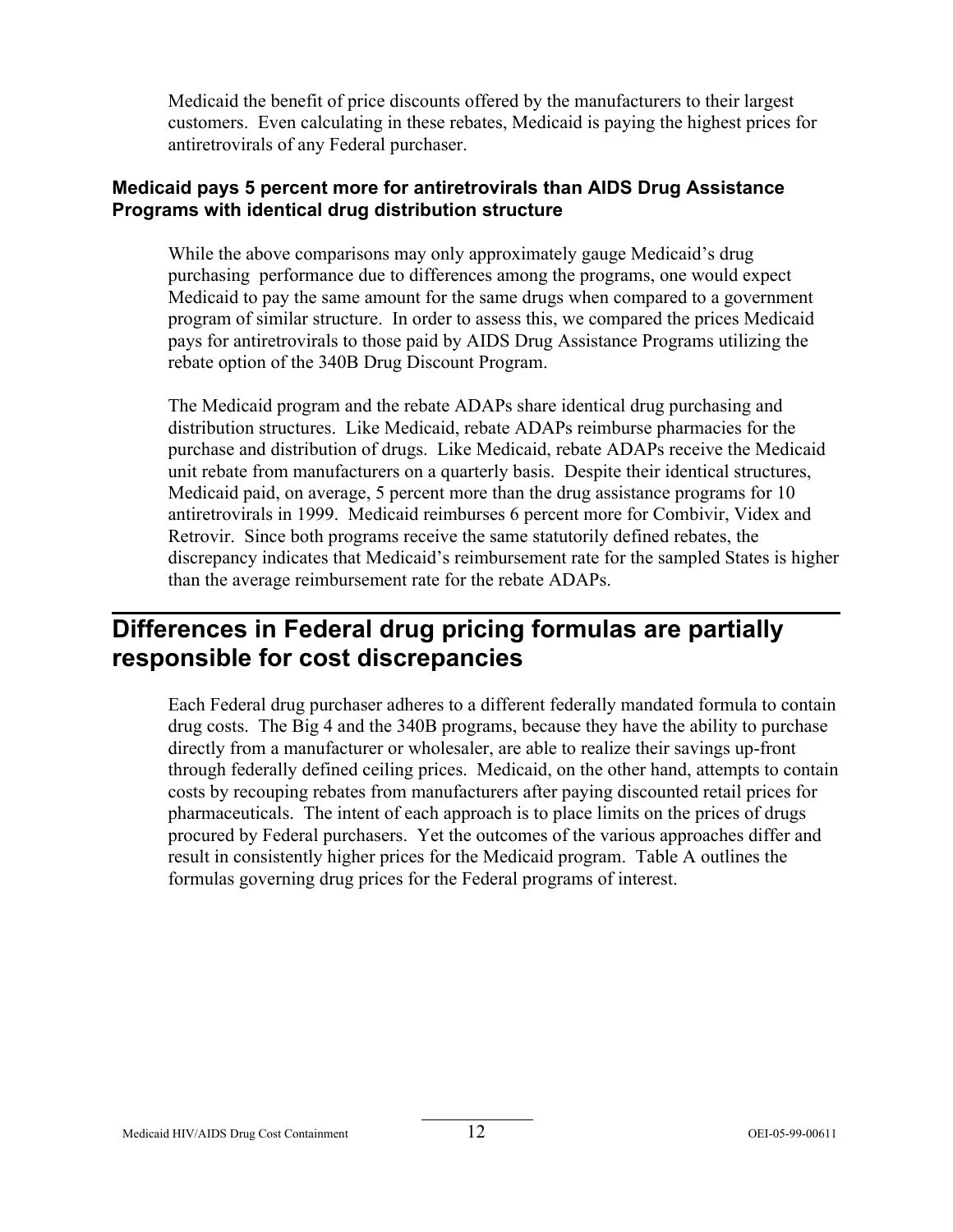| Drug Purchasing Program                         | Drug Purchasing Formula <sup>10</sup> |                                                 | <b>Statutory Authority</b>                                            |
|-------------------------------------------------|---------------------------------------|-------------------------------------------------|-----------------------------------------------------------------------|
|                                                 | Reimbursement<br><b>Base</b>          | Cost<br>Containment<br>Measure                  |                                                                       |
| Medicaid                                        | Wholesaler<br>prices                  | $15.1\%$ of<br>Manufacturer<br>prices           | Omnibus Budget<br>Reconciliation Act 1990                             |
| <b>Federal Ceiling Price</b>                    | Manufacturer<br>prices                | $24\%$ of<br>Manufacturer<br>prices             | Veterans Health Care Act<br>of 1992 (Section 603)                     |
| Federal Supply Schedule                         | 'most favored<br>customer price'      | annual<br>negotiations<br>with<br>manufacturers | Federal Property and<br><b>Administrative Services</b><br>Act of 1949 |
| 340B Drug Discount Program<br>(direct purchase) | Manufacturer<br>prices                | $15.1\%$ of<br>Manufacturer<br>prices           | Veterans Health Care Act<br>of 1992 (Section 602)                     |
| 340B Drug Discount Program<br>(rebate option)   | Wholesaler<br>prices                  | $15.1\%$ of<br>Manufacturer<br>prices           | 63 CFR 35239                                                          |

|  |  | <b>Table A. Federal Drug Discount Formulas</b> |  |
|--|--|------------------------------------------------|--|
|--|--|------------------------------------------------|--|

As shown in Table A, there are several considerations when comparing Federal drug pricing formulas. One is the price estimate used as the base reimbursement amount, a second involves the calculation of those base estimates, and a third is the level of the mandated discounts.

Medicaid and rebate ADAPs reimburse based on a wholesale list price. This is a recommended list price for the sale of drugs from wholesalers to retailers. On the other hand, the Federal ceiling price and the 340B ceiling price are sales calculated using manufacturer prices. As a result, Medicaid is at a disadvantage because its reimbursement formula is based on the wholesale list price, which is always higher than the manufacturer sales price. It is higher since it represents a price farther down the chain of buyers and sellers. It is also higher because wholesale list price is only a list price that is almost always higher than the actual purchase price, whereas manufacturer sales prices are based on actual transaction prices.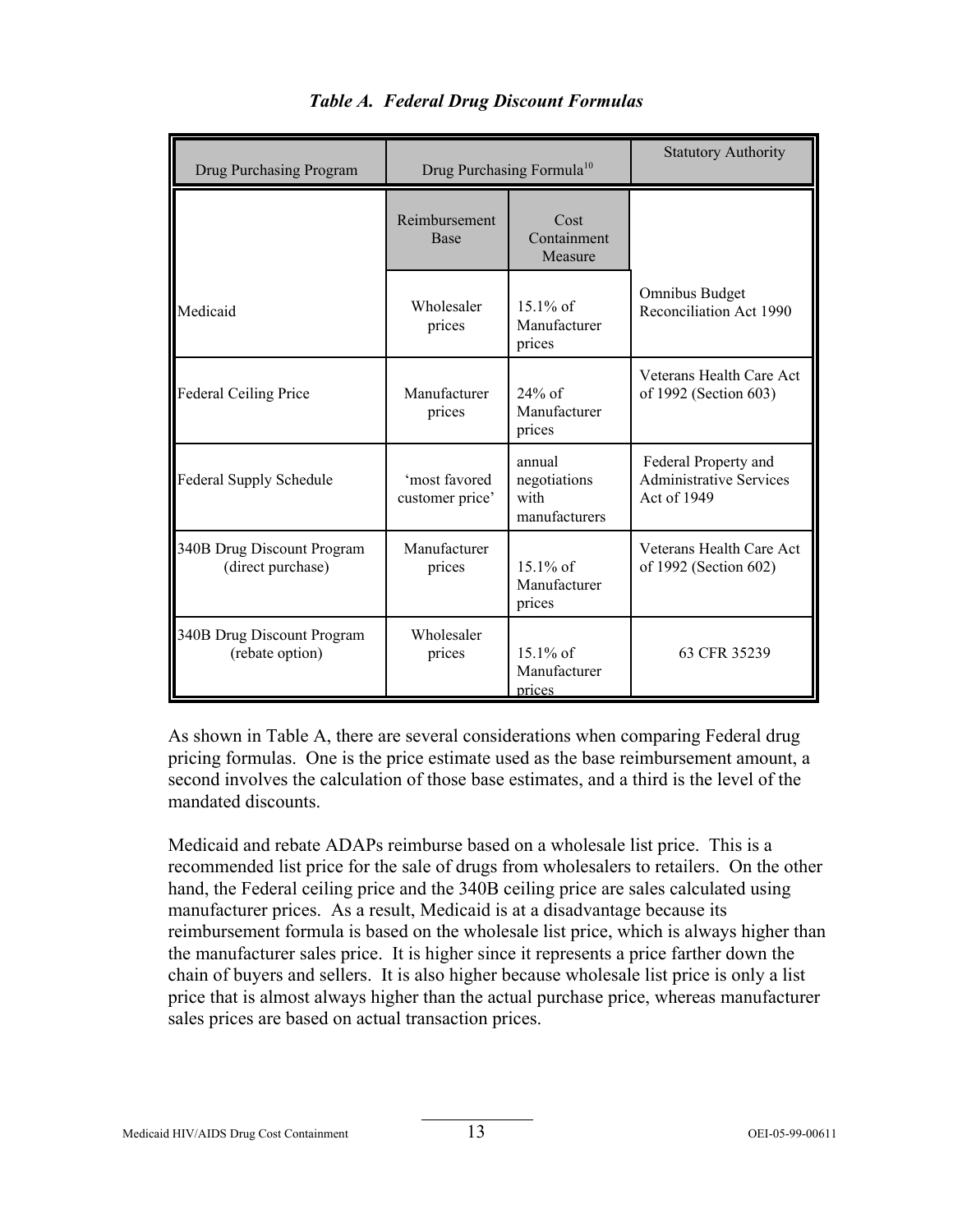Second, even when measures for the various programs are based on manufacturers' prices, there are different interpretations of what that base includes. The VA bases its reimbursement and cost containment on the non-federal average manufacturer price (non-FAMP). Non-FAMP is the average price of a drug that is paid by wholesalers in the United States to the manufacturer, except for any prices paid by the Federal Government.<sup>11</sup> The CMS bases cost containment on average manufacturer price, which is the average price paid to the manufacturer for the drug by wholesalers for drugs distributed to the retail pharmacy class of trade.<sup>12</sup> Although conceptually similar, these definitions are not identical, and CMS and the VA may calculate them slightly differently. Both AMP and non-FAMP specifically exclude sales to federal purchasers, but how they may vary is unclear. Furthermore, the VA updates their non-FAMP calculation annually whereas CMS updates the AMP calculation quarterly.

Third, the level of discounting in the programs' cost containment measure also differs. Medicaid and rebate ADAPs receive the Medicaid unit rebate amount from manufacturers. This is roughly 15.1 percent of AMP. They receive these rebates quarterly only after reimbursing retail pharmacies at prices based on average wholesale price. The 340B Drug Discount Program also uses the Medicaid unit rebate amount to discount the cost of drugs, but there is a key difference between program formulas. The 340B direct purchase program subtracts the unit rebate amount (URA) from the drug price prior to the drug purchase. The Federal ceiling price provides an even steeper discount by subtracting 24 percent off of manufacturer prices rather than the 15.1 percent represented by the Medicaid unit rebate amount. Thus, Medicaid faces disadvantages in both paying a higher reimbursement base and receiving a lower cost containment discount when compared to Federal ceiling prices.

## **State reimbursement formulas affect the magnitude of the gap between Medicaid and other government drug purchasers**

State Medicaid agencies have flexibility in setting their reimbursement rates. This has resulted in different prices for the same drugs among State Medicaid agencies. Massachusetts' net unit prices are 24 percent higher than the Federal ceiling prices for these 16 drugs. Maryland's approach yields net prices that are 33 percent higher than the Federal ceiling price. Georgia bears the highest net costs, which are 55 percent higher than the Federal ceiling price. Given the fact that Medicaid manufacturer rebates are nationally set by CMS, the only explanation for the difference among States is their reimbursement methodology.

As previously stated, Medicaid reimbursement of pharmacies includes two components, the estimated acquisition cost and the dispensing fee. The State Medicaid Manual defines estimated acquisition cost as "the agency's best estimate of the price generally and currently paid by providers."<sup>13</sup> Currently, CMS grants States maximum flexibility in determining estimated acquisition cost. Seven of the 10 States calculate this estimate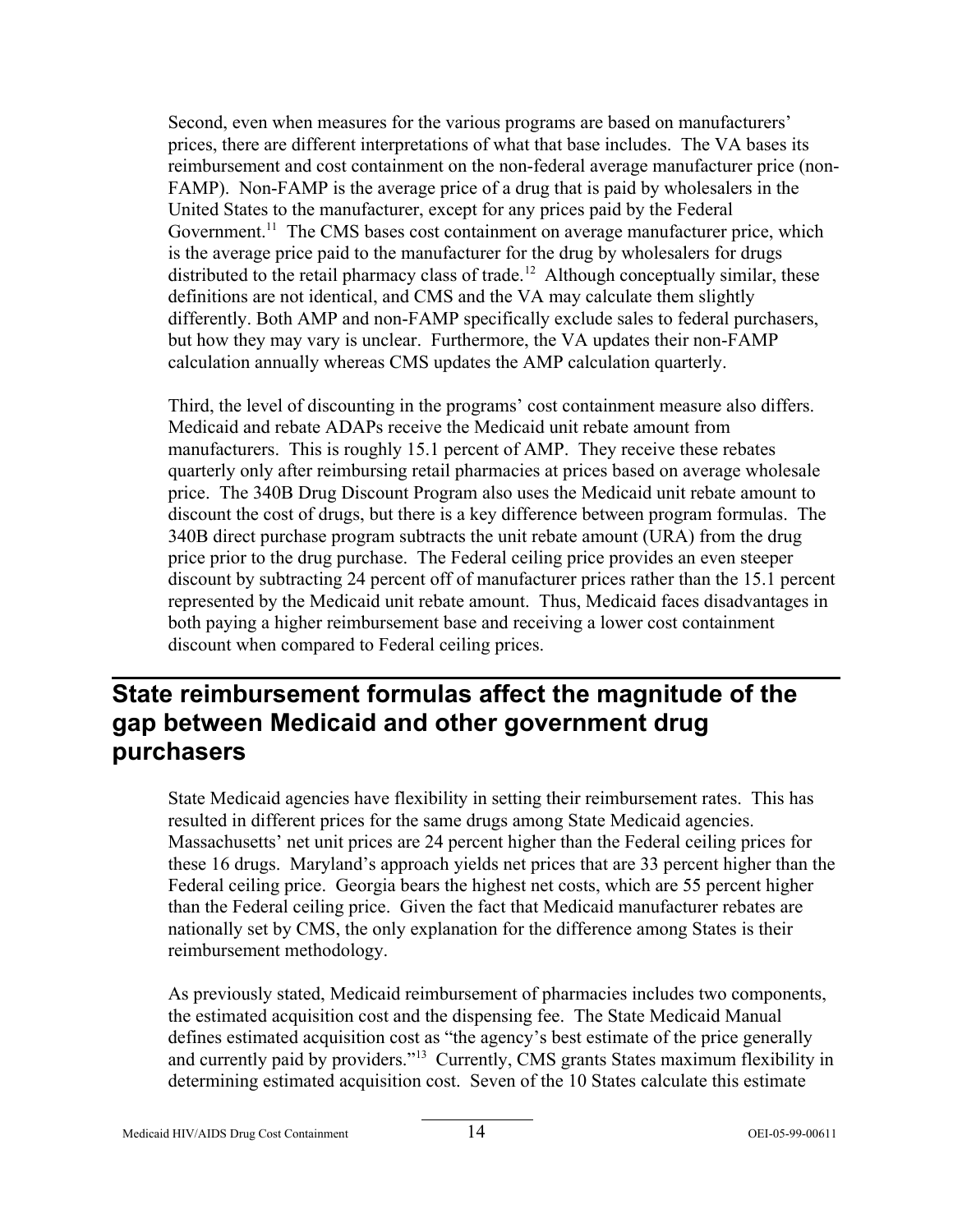based solely upon average wholesale price. Two States consider both average wholesale price and wholesaler acquisition cost and reimburse at the lower calculation. One State bases calculations solely upon WAC. Appendix C contains a list of the States' reimbursement formulas.

## **Massachusetts reports the lowest unit pharmacy acquisition costs**

The other nine States reimburse pharmacies at an average unit price that is 2 to 16 percent higher than Massachusetts' cost for these 16 drugs. If the other nine States in our sample utilized Massachusetts' formula, they could have saved an annualized \$24.5 million. Of this total, over \$12.7 million represent the Federal share of program savings. These savings would narrow the disparity between State Medicaid net costs and Federal ceiling prices by 24 percent. The gap would close even further for the Federal supply schedule (58 percent) and 340B covered entities (44 percent).

Massachusetts is the only State in our sample that consistently calculates pharmacy reimbursement based upon wholesaler acquisition cost. The WAC represents the price at which wholesalers purchase the drug from the manufacturer. Massachusetts reimburses at WAC plus 10 percent. The other six States (not in our sample) that use WAC for constructing pharmacy costs also average a 10 percent mark-up.

## **Georgia reports the highest unit pharmacy acquisition costs**

Georgia reimburses pharmacies at an average unit price that is 9 to 16 percent higher than the reimbursement of the other nine States. If Georgia utilized a reimbursement calculation equal to the average calculation of the other nine States, it could have saved over \$1.5 million in annual net costs. This represents a savings of 10 percent of Georgia's total net costs, of which the Federal Government pays a 60 percent share.

Georgia reports using AWP minus 10 percent as its formula and obtaining its pricing information from First Databank. Four other States in our sample also report the consistent use of the AWP minus 10 percent formula and the receipt of data from First Databank. The average drug cost for Georgia is over 9 percent higher than these other four States.

## **Eight of ten States pay modest dispensing fees**

While the estimated acquisition cost calculation is intended to reimburse the pharmacies' costs to purchase the drug, the dispensing fee is meant to compensate pharmacies for the costs of dispensing the drug.

Most States pay pharmacists a flat dispensing fee for brand name drugs. These flat fees range from  $$3.00<sup>14</sup>$  to  $$4.23$ . The average flat dispensing fee is \$3.89. Some States employ a "tiered" dispensing fee that varies across drugs. For two of these tiered-fee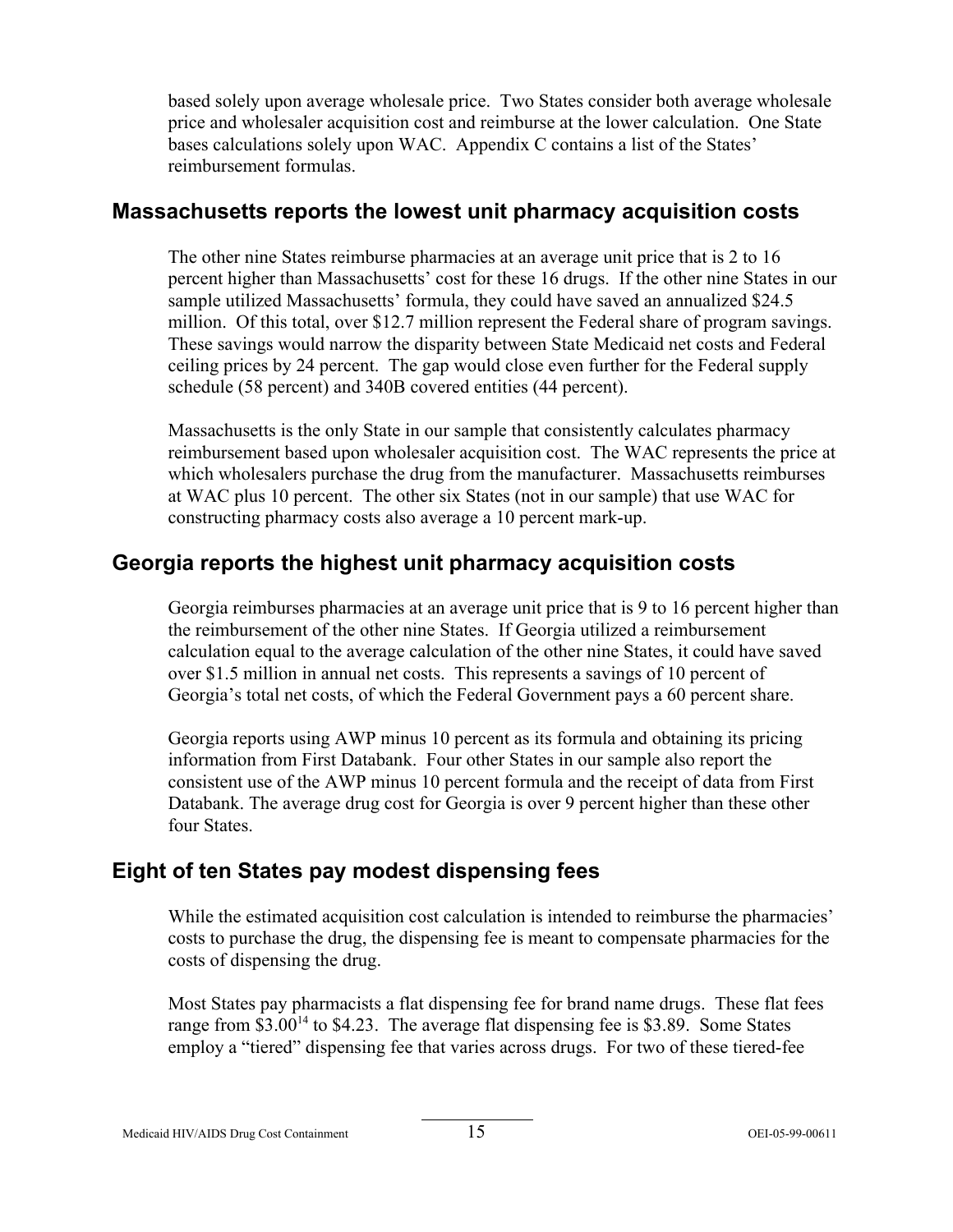States, the maximum dispensing fees average \$4.35. See Appendix D for a list of dispensing fees by State.

Illinois and Texas are the only States in our sample with significantly higher dispensing fees. Illinois pays a fee equal to 10.4 percent of the drug cost, up to a maximum fee of \$15.40. For 15 of the antiretrovirals, the calculated fee reached the Illinois cap, and the average fee for all 16 drugs was \$15.10. The Texas fee system pays \$5.27 plus 2 percent of the drug cost. This calculation produced an average fee of \$10.85 for Texas for the 16 drugs in our study.

## **Medicaid could have saved \$102 million if the 10 States surveyed purchased 16 antiretroviral drugs at Federal ceiling prices**

The 10 States we reviewed would have saved a total of \$51 million or 25 percent<sup>15</sup> of their net cost for the first two quarters of FY 2000 if their drug prices equaled the Federal ceiling prices. This amounts to program savings of \$102 million annually. The Federal share of this savings is approximately \$54 million annually.

While this savings estimate is limited to only 10 of the 52 Medicaid programs, the 10 States are those with the largest percentage of HIV/AIDS cases. These States also represent the bulk of Medicaid expenditures on antiretrovirals. We estimate that they represent 73 percent of the total Medicaid spent in FY 1999 for the 16 antiretrovirals. If we assume this same percentage for FY 2000, we can estimate that if all Medicaid programs' net prices were equal to the Federal ceiling prices, the program could have saved \$140.5 million, saving the Federal Government \$73.8 million.

The States that would save the most if Medicaid net costs were equivalent to other Federal drug prices are New York, Florida and California. This is due to the extremely large volume of drugs they purchase. These three States purchased 73 percent of all of the units purchased by our sample States. The States that would maximize per unit savings are Georgia, Texas and Illinois. On average, Georgia could save over a dollar per pill if their net prices were equal to the Federal ceiling prices. They could save 75 cents per pill if their net prices were equal to those listed on the Federal supply schedule.

Medicaid could have saved over \$55 million, representing over half of the total savings estimate, if their net prices for just 3 of the 16 drugs were equal to the Federal ceiling prices. If the net price of Combivir was equivalent to the Federal ceiling prices, the program would have saved \$26 million. Medicaid could have saved another \$18 million if D4T net prices were equivalent to the Federal ceiling prices and almost \$12 million on Epivir. The median savings for all 16 drugs is \$4 million.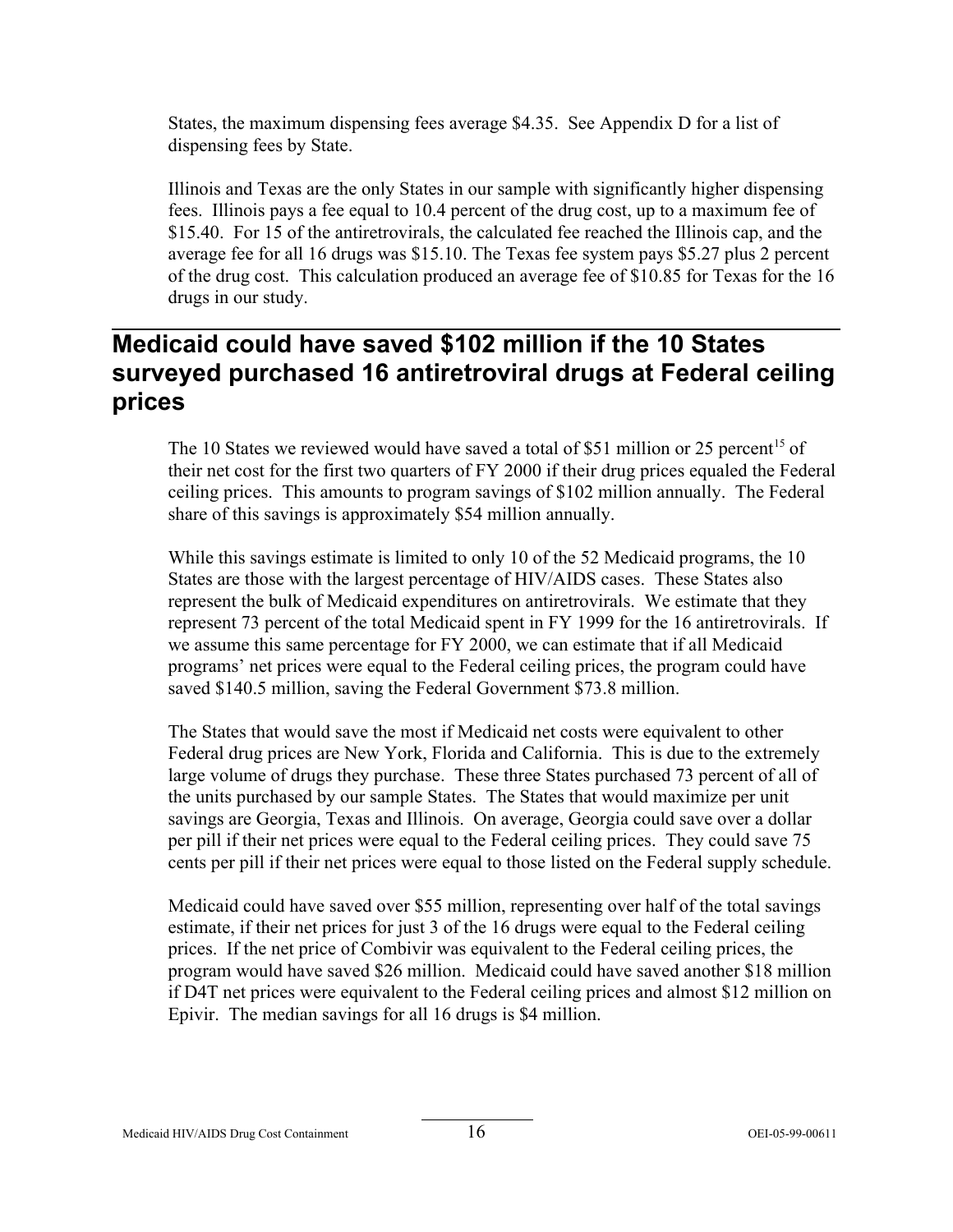## **These savings could be applied to the expanding need for antiretroviral therapy**

All States have opted to include prescription drug benefits in their programs, so Medicaid covers antiretroviral therapy for all eligible persons with HIV/AIDS. Medicaid faces increasing demand for antiretrovirals because the population of Medicaid eligible persons with HIV/AIDS is growing. Program savings can be translated into the ability to provide life-saving antiretrovirals to additional persons for the same cost. The \$102 million savings could purchase additional antiretrovirals to meet the impending pharmaceutical needs and improve the lives of several thousand more individuals living with HIV/AIDS. Using the estimate of \$12,000 a year for combination antiretroviral therapy, the savings could purchase a complete regimen for over 8,500 HIV-infected persons.

Focusing solely on the three drugs with the most savings, Epivir, Combivir and D4T, also results in a substantial increase in purchasing power for these life-saving therapeutics. The \$102 million in savings could purchase an additional 728,000 bottles of D4T at Federal ceiling prices. This translates into a prescription of a bottle per month for 60,000 patients. Alternately, the \$102 million in savings could purchase 712,000 additional bottles of Epivir for 59,000 patients' annual needs or 315,000 bottles of Combivir for 26,300 patients.

This purchasing ability is particularly important for the Medicaid program in light of three trends. First, some States are considering extending Medicaid eligibility to lowincome HIV-positive individuals before they become categorically eligible through disability. The CMS has already approved waivers for Maine and Massachusetts to conduct such demonstration programs, and other States have pending applications. States that apply for such demonstration waivers must prove budget neutrality, and decreased drug costs can help the States to extend prescription drug eligibility and still meet this requirement.

Second, the rate of HIV infection is accelerating among low-income persons, especially women. In the last decade the proportion of AIDS cases reported among women has tripled<sup>16</sup>. This trend suggests that more HIV-positive persons will become categorically eligible for Medicaid. Providing antiretroviral therapy to more persons without increasing total expenditures would ease the impending strain on Medicaid budgets.

Third, some States have already experienced budget strains and shortfalls related to Medicaid drug costs, and these pressures can have serious consequences for the provision of optional services. For example, the Medicaid Director of Indiana has proposed restricting Medicaid drug coverage and eliminating certain other optional services to avert budget shortfalls over the next 2 years.<sup>17</sup> Cost savings for antiretrovirals represents one means to alleviate strained budgets and to preclude the need to restrict coverage of these lifesaving drugs.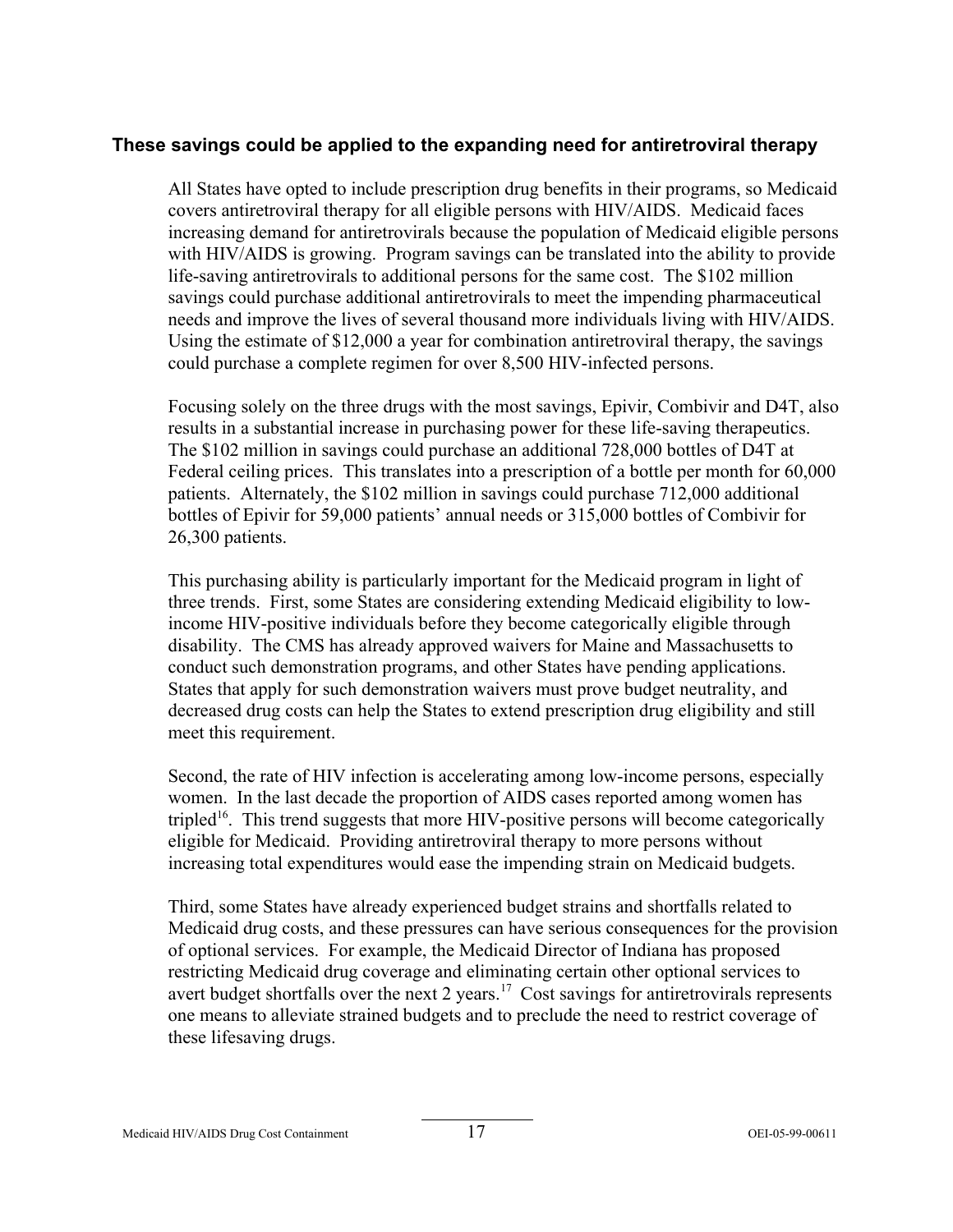# **RECOMMENDATIONS**

Maximizing the ability to purchase life-saving antiretroviral drugs may be the only fiscally viable solution to meeting the challenges of increasing demand and access. Demand for HIV/AIDS pharmaceuticals continues to increase as the standard of care for persons living with HIV/AIDS grows increasingly reliant on drug therapy. The National Institutes of Health/Public Health Service *Guidelines for the Use of Antiretroviral Agents in HIV Infected Adults and Adolescents* calls for the use of combination therapy comprised of at least three drugs. Additionally, the numbers of HIV-infected people are climbing among the low-income, traditionally under-served, population. This, in combination with the fact that approximately 68 percent of the HIV/AIDS population in care has no private health insurance<sup>18</sup> will continue to place increasing demands on Medicaid to provide more pharmaceuticals. Beyond this increase in demand, State and Federal legislatures continue to consider expanding Medicaid coverage to a broader range of HIV-infected persons.

The rules guiding Medicaid reimbursement and rebates are intended to allow the program to participate in the pharmaceutical market as prudent buyers. Our findings demonstrate that Medicaid is paying more for antiretroviral drugs than other Federal purchasers. Because of this discrepancy and the potential program savings, the CMS should revisit the rules governing Medicaid reimbursement and rebates for antiretrovirals.

Unfortunately, the extreme complexity of the pharmaceutical market complicates the resolution of these issues. The drug industry is multi-layered, with a variety of manufacturing, distribution and retail sales arrangements that not only differ by geographic location, but also by product. Thus, it is extremely difficult to determine how and to what degree changes will affect market participants. Recognizing the potential for unexpected impacts, we offer several options within each recommendation for CMS to examine as means to improve reimbursement and rebate methodology for antiretroviral drugs. Our recommendations suggest starting points for additional research and discussion on how these changes could impact quality and access to care. Such comprehensive examinations represent the first step to actuating the long term goals that involve regulatory or legislative changes.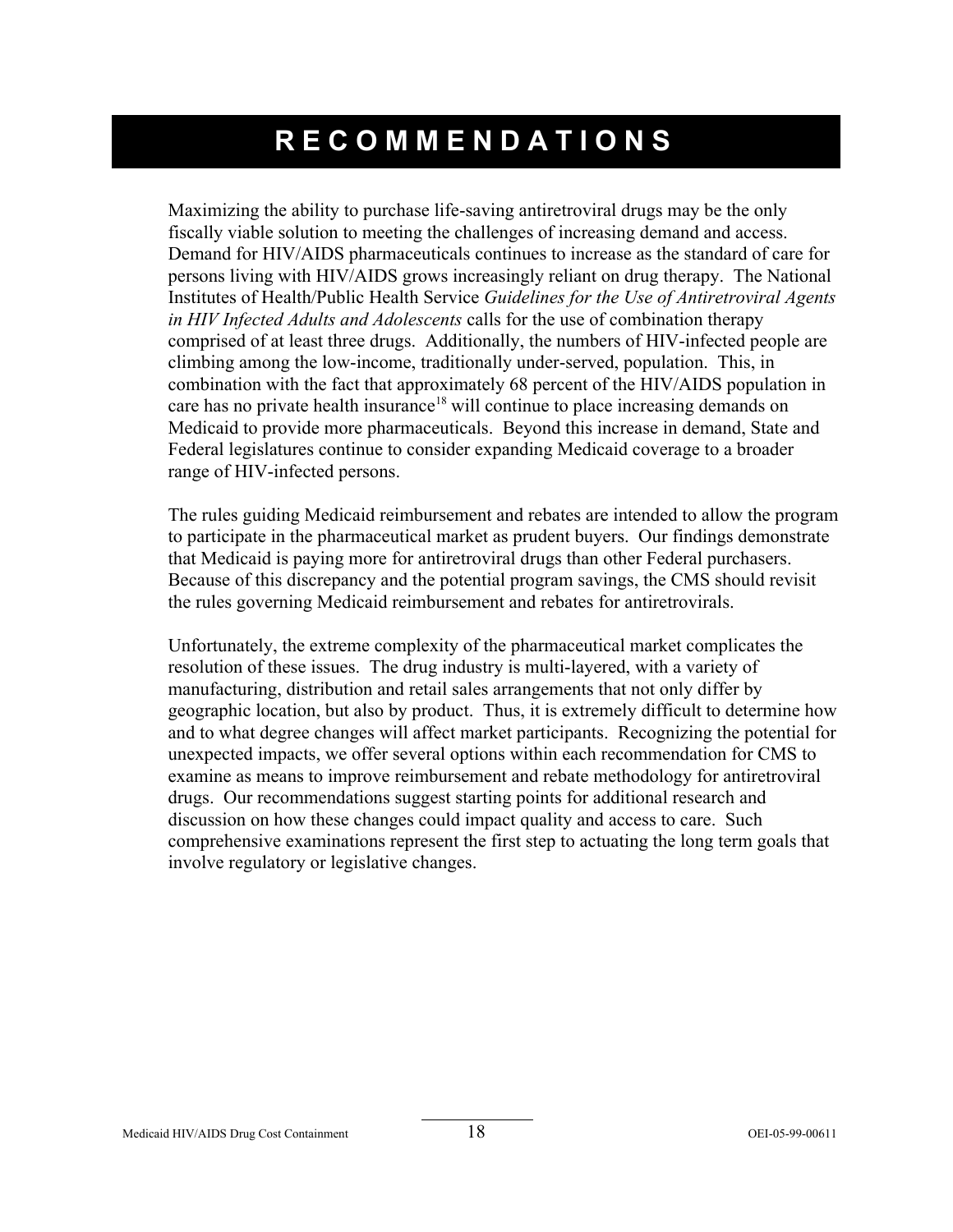## **For the 16 HIV/AIDS drugs examined, Centers for Medicare and Medicaid Services should review the current reimbursement methodology and work with States to find a method that more accurately estimates pharmacy acquisition cost**

The CMS has the ability to address deficiencies in the Medicaid reimbursement system. Under Section  $1902(a)(30)(A)$  of the Social Security Act, CMS has the authority to set upper payment limits for services available under the Medicaid program. Regulations 42 CFR 447.331 through 447.334 limit the aggregate amounts State Medicaid agencies may claim for pharmaceuticals. To be granted Federal matching funds to pay for pharmaceuticals, State agencies are required to submit claims to CMS for approval. In order to maximize scarce State and Federal dollars it is essential that CMS use its authority to help improve the accuracy of States' estimated pharmacy acquisition cost.

### **Options for Improving Estimated Acquisition Cost**

Medicaid's current reimbursement system predominantly relies upon average wholesale price to estimate acquisition cost. The CMS can improve the EAC calculation either by making changes to AWP within the existing system or by changing the basis of the calculation. If CMS prefers to continue using AWP, then we suggest the following improvement option:

## < **Option 1: Develop safeguards to protect Medicaid from average wholesale price manipulations**

The CMS has demonstrated an awareness of problems with AWP validity, and we encourage CMS to intensify its efforts to address this issue. In 1997 and 1998, CMS supported legislative proposals that would have required Medicare reimbursement to be based upon actual acquisition cost rather than average wholesale price. Also in 1998, in comments to an OIG report, "Need to Establish Connection Between the Calculation of Medicaid Drug Rebates and Reimbursement for Medicaid Drugs" (A-06-97-00052), CMS indicated that they were planning to examine the calculation of AWP. They stated that this review would include issues such as, "how AWP is defined; how to safeguard against manipulation of AWPs to maximize reimbursement or minimize rebates; how to verify the accuracy of AWPs; the need for an indexing factor; and differences in AWPs for brand name versus generic drugs."<sup>19</sup> The CMS has not yet undertaken this examination, but we suggest that they follow through with their planned study. Such an examination would provide a solid foundation of knowledge for building safeguards to protect Medicaid from AWP manipulations.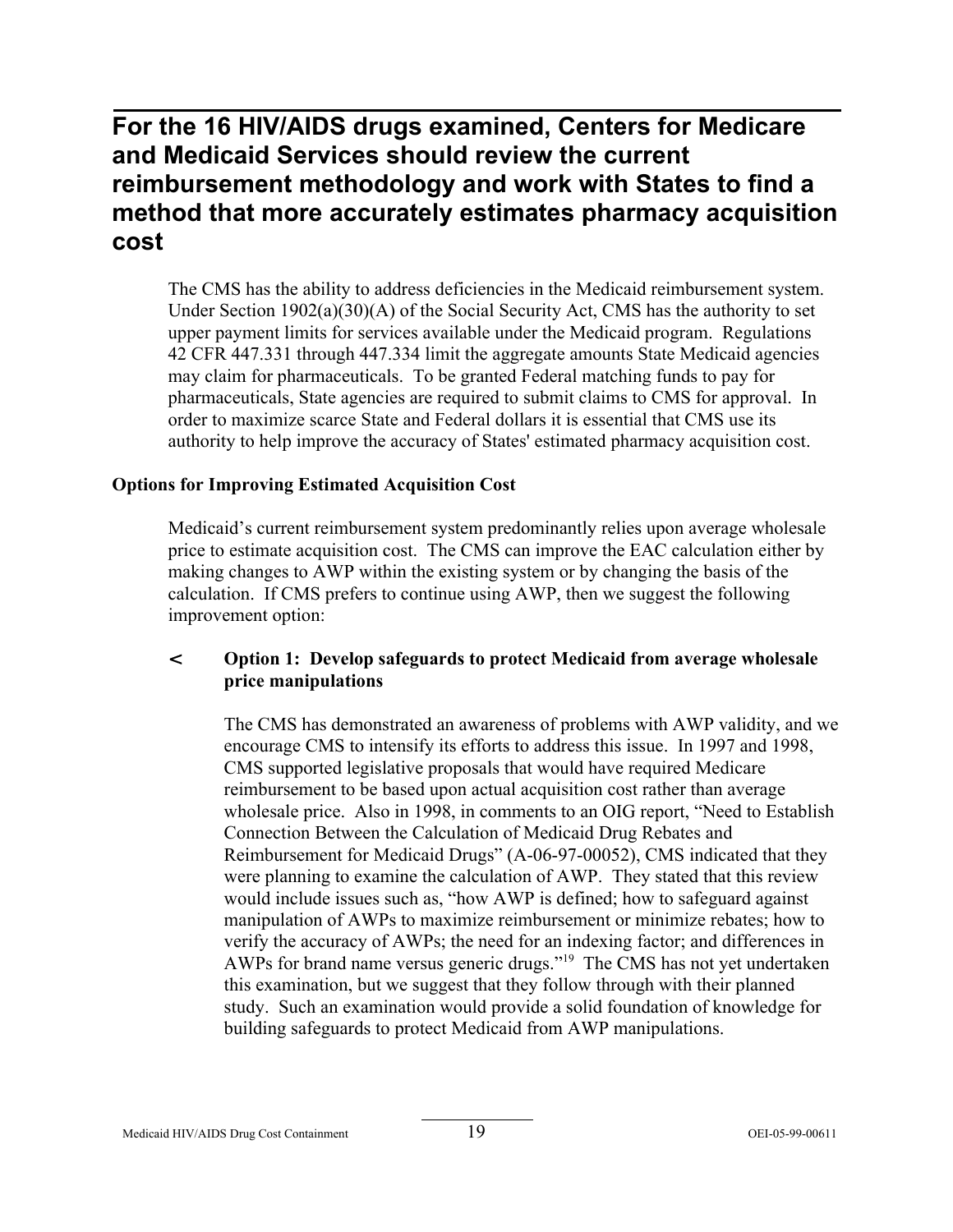More recently, CMS has expressed the intent to work with State Medicaid programs to implement a revised AWP methodology that the Department of Justice has established with First Databank regarding a limited set of drugs. One approach to revising the AWP methodology would be for CMS to require EAC calculations using AWP to be based on market surveys in order to qualify for Federal financial participation. Providing clear guidelines for acceptable calculations will assist States in maintaining Medicaid's responsiveness to the pharmaceutical marketplace.

Furthermore, we suggest that CMS reinforce these guidelines by requiring a more frequent reporting of payment assurances by States. To access Federal matching funds, States must make "findings and assurances" that their drug reimbursements have not exceeded the maximum aggregate limits that CMS has established.<sup>20</sup> Payment assurances for brand name drugs compare the prices paid by State agencies to State calculations of estimated acquisition cost. The CMS set this reporting period for every 3 years to limit the burden on States to make these calculations. At the time of the regulation, however, CMS did not anticipate that States would use the EAC reimbursement method as consistently as they have. Submitting pricing assurances may be less arduous than anticipated because States already make estimated acquisition cost calculations. Increasing the frequency of these reports may increase accountability of State reimbursements without imposing an undue burden.

If CMS prefers to create a new basis for estimating acquisition cost, then we suggest that CMS use average manufacturer price for the EAC calculation. The CMS can either set national EAC levels or allow States to set their own levels. If CMS's main concern is protection of AMP confidentiality, then we recommend Option 2. If CMS is more concerned with State flexibility, then we recommend Option 3.

### **Option 2: Create national estimated acquisition costs for States based upon average manufacturer price**

An alternative to creating a market-based average wholesale price may be to discontinue the reliance upon this figure. The use of AWP for estimating acquisition costs emerged as a matter of convenience because AWP data was readily accessible. Initially, it did not seem problematic to rely on manufacturer's pricing information without audit controls. Because manufacturers do not bill the program for their drugs, there appeared to be little to no incentive to inflate prices. However, over the years the financial link between manufacturers and Medicaid billers has become evident. Manufacturers can inflate AWP and generate financial incentives for providers to favor their products. Now that these issues have been identified, the negative repercussions of relying on AWP outweigh the convenience.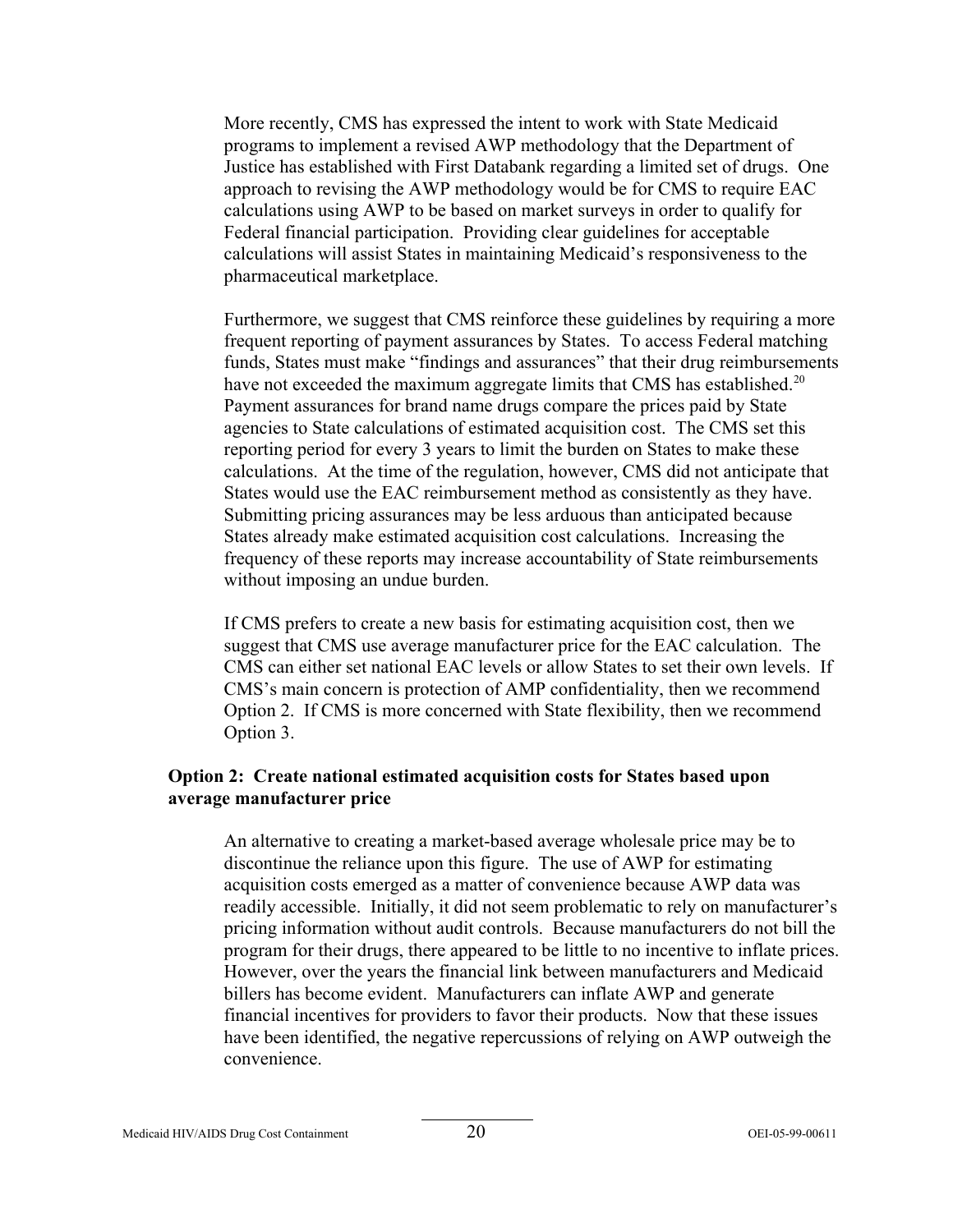An alternate reimbursement option involves CMS determining its own estimated acquisition cost for States based upon average manufacturer price. Unlike AWP, which is a suggested list price, AMP is a calculation that reflects actual transactions between drug manufacturers and commercial purchasers. Manufacturers submit AMP information to CMS quarterly, which CMS uses to calculate Medicaid's unit rebate amounts. The average manufacturer price data is subject to Federal oversight and audits, which ensure its accuracy.

A reimbursement formula based on AMP instead of AWP would also serve to connect rebates and reimbursement. Currently, reimbursement is based on AWP and rebates are based on AMP, creating a disconnection between the two calculations. This disconnection has introduced incentives for manufacturers to inflate average wholesale price to generate profit for providers. If both rebates and reimbursement were based on AMP, however, the incentive to inflate reimbursement amounts would be removed as any increase to AMP would also cause an increase in the rebates paid by the manufacturer.

The confidentiality of AMP is statutorily protected, so States cannot currently obtain this information and use it to create their own estimated acquisition cost. The CMS, however, could determine its own methodology for estimating acquisition cost based upon AMP plus some mark-up percentage to compensate wholesalers and pharmacies. Under the condition that CMS does not reveal its EAC formula, AMP would remain confidential. The CMS could then report EAC data to States along with the unit rebate information it already reports on a quarterly basis.

While this option may limit State flexibility to determine their own payment systems, it would allow the States and the Federal Government to access significant program savings. In order to maintain some level of flexibility, CMS could implement this suggestion using aggregate reimbursement limits for States. This would require that total State spending on drugs did not exceed a maximum set by CMS, without imposing a strict ceiling on each prescription drug price. This approach would afford States and physicians some flexibility on a case by case basis while also providing the Federal Government with the needed oversight and control over expenditures.

## < **Option 3: Share average manufacturer price data with States so that they can accurately set Medicaid reimbursement rates**

The rebate program requires drug manufacturers to report average manufacturer price and Best Price data to the Secretary in order to have their drugs reimbursed by Medicaid. Both AMP and Best Price are confidential. The confidentiality provision mandates that AMP and Best Price information provided by the manufacturer "will not be disclosed by the Secretary or State Medicaid agency in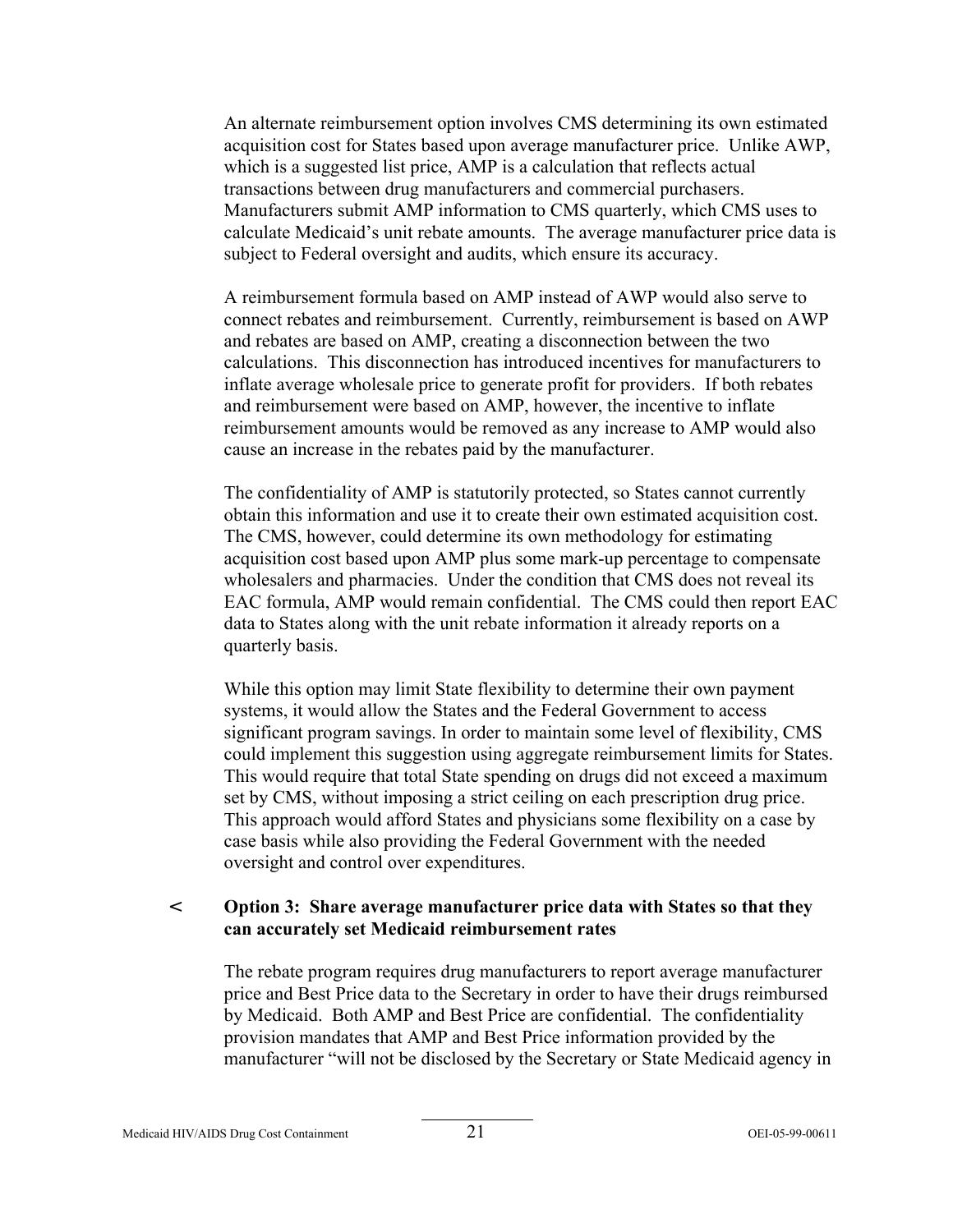a form which reveals the Manufacturer, or prices charged by the Manufacturer" except as necessary to carry out the Medicaid rebate program.<sup>21</sup>

Currently, CMS interprets the confidentiality clause very narrowly. This interpretation prevents CMS from sharing average manufacturer price data with State Medicaid agencies. The CMS reports only the unit rebate amounts to States, from which States cannot deduce AMP because of the complex unit rebate methodology. It would seem plausible, however, to interpret the confidentiality provision more broadly as a safeguard to prevent manufacturers from gaining access to the pricing information of their competitors. The legislation specifically prohibits the State Medicaid agencies from disclosing average manufacturer price and Best Price, which implies a legislative assumption that State Medicaid agencies would have access to that information. In September 1995, CMS addressed this issue in response to comments received on the proposed rule regarding Medicaid payment for outpatient drugs. The CMS asserted that they would not to disclose AMP to the States but maintained that the statute contemplates the disclosure of manufacturer pricing data to the States and that they believed Congress intended that States have access to sufficient pricing information to implement the Medicaid drug rebate program. $^{22}$ 

Furthermore, the statute also indicates that State Medicaid agencies have a legal obligation to protect manufacturers' confidentiality interests. The CMS could initiate this reimbursement option by working with the States to devise a means of protecting the confidentiality of average manufacturer price. For example, the State Medicaid agencies could conduct in-house calculations of reimbursement for antiretrovirals using AMP plus a markup percentage that would be kept confidential. Because this methodology would only affect 16 drugs, performing and protecting this calculation should not present a formidable burden. Once CMS and the States have agreed upon protection measures, then CMS could provide AMP data to the States on a quarterly basis.

By sharing AMP information with the State Medicaid agencies, CMS could provide States with the means to fulfill the intent of the Medicaid reimbursement to reflect actual acquisition costs. Improving the accuracy of State estimates would also generate program savings. Furthermore, States would maintain flexibility in determining their reimbursement formulas and enjoy more valid information upon which to base those determinations.

### **Examining the Current Medicaid Dispensing Fees**

Regardless of which option CMS chooses to improve pharmacy reimbursement methodology, any change should include a separate consideration of appropriate dispensing fees to ensure that pharmacists can cover their professional costs. Otherwise, pharmacies may begin to refuse Medicaid patients, limiting access for beneficiaries.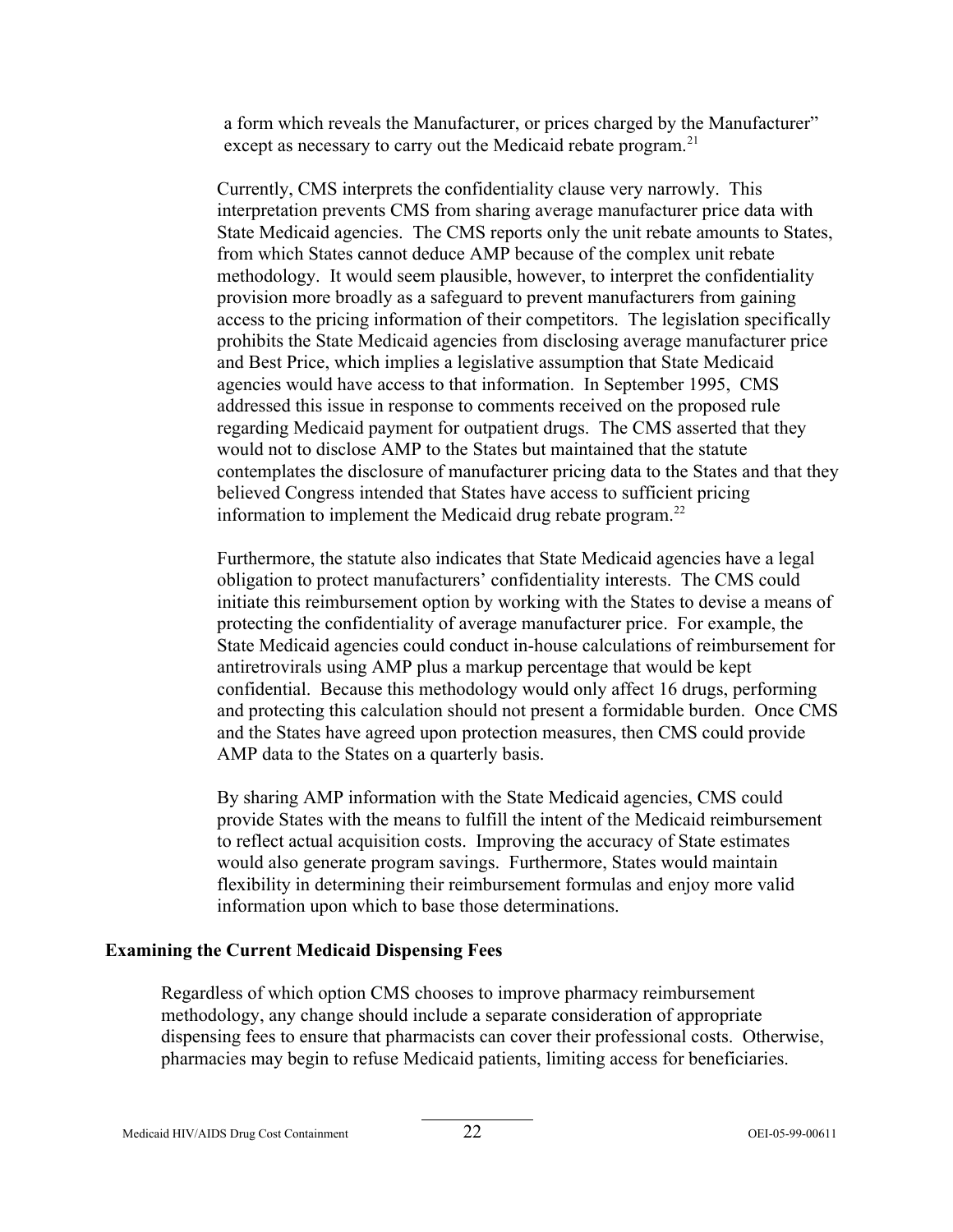In the past, CMS has expressed concern about fair pharmacy compensation for serving Medicaid clients and has stated that one means to ensure access was to permit pharmacies to profit from sales to Medicaid clients. Though the final rule of 1987 deleted a procedural requirement for States' determination of reasonable dispensing fees, CMS expressed the expectation that the States would continue their customary activities to establish this fee. These activities included: 1) audits and surveys of pharmacy operational costs; 2) compilation of data regarding professional salaries and fees; and 3) analysis of compiled data regarding pharmacy overhead costs, profits, etc. We recommend that CMS consider reinstating the requirement that States determine a reasonable dispensing fee using one of the methods described or another appropriate method for estimating pharmacy dispensing costs.

## **The Centers for Medicare and Medicaid Services should initiate a review of Medicaid rebates for the 16 HIV/AIDS drugs examined**

Though an improved reimbursement methodology would generate program savings, it would not completely close the gap between Medicaid and other government drug purchasers. Medicaid reimbursement cannot be lowered so far as to eliminate all pharmacy profit without risking pharmacies' willingness to serve this population. This access concern limits the extent to which decreased reimbursement can achieve savings.

However, the Medicaid rebate program could significantly increase the unit rebate amount and still allow the manufacturers to profit from participation. Drug manufacturers receive approximately 76 percent of the cost of a prescription. After deducting taxes, research, marketing and other operational costs from this gross share, manufacturers retain a net profit that averages over 18 percent.

Initiating a review of the rebate formula to address the purchasing disadvantage that Medicaid faces in comparison to other Federal purchasers would be consistent with the legislative history of the program. The Omnibus Budget Reconciliation Act of 1990 created the Medicaid drug rebate program and set forth a formula based upon average manufacturer price and Best Price. This formula produced an unintended consequence that disadvantaged certain Federal drug purchasers, including the VA. The Veterans Health Care Act of 1992 amended the rebate program to correct that disadvantage. Congress changed the rebate formula to exclude certain government purchasers from the Best Price calculation in order to secure better drug prices for those programs. The VHCA of 1992 also increased the rebate percentage from 12.5 percent to 15.7 percent off of AMP in the last quarter of 1992 and then incrementally lowered it to 15.1 percent.

We propose that CMS examine how another legislative amendment could ameliorate Medicaid's purchasing disadvantage to generate program savings for the 16 drugs examined. We offer two suggestions for further research, which are linked to the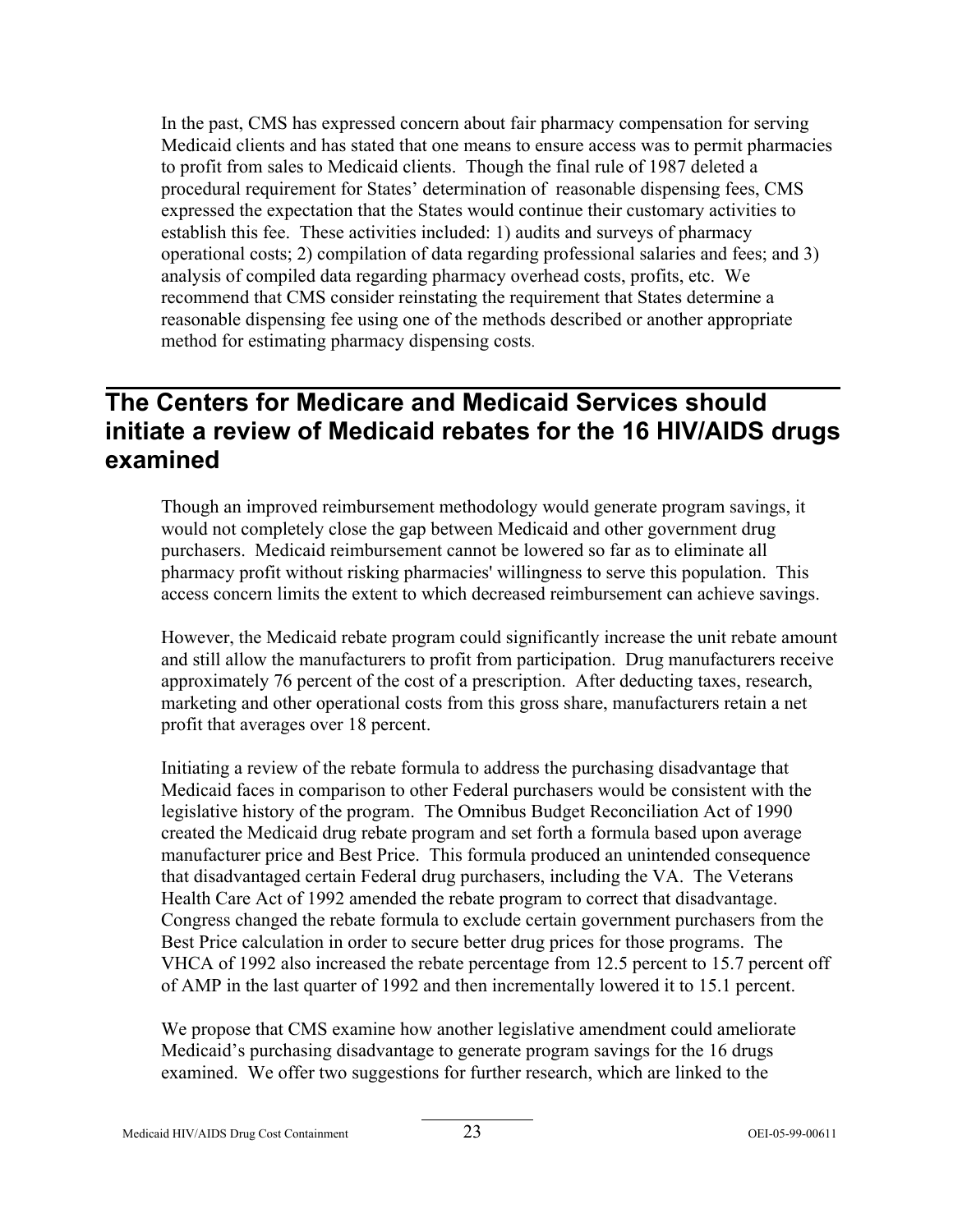reimbursement option that CMS pursues. If CMS chooses to base reimbursement calculations upon average manufacturer price, as outlined by either Option 2 or Option 3 of the previous recommendation, then we suggest the following:

## < **Option 1: Increase the rebate percentage of average manufacturer price**

Ensuring that Medicaid's net costs more closely resemble the costs of other Federal purchasers requires an increase in the Medicaid unit rebate. The current Medicaid rebate is statutorily based upon a 15.1 percent discount off of AMP.<sup>23</sup> One of the reasons that the Federal ceiling price is much lower than the Medicaid net price is because the Federal ceiling price statutorily receives a 24 percent discount off of average manufacturer price. Regardless of improvements to the reimbursement formula, the Medicaid net price would still exceed the Federal ceiling price because the Federal ceiling price receives a greater discount off of average manufacturer price. Increasing the percentage off of AMP used for the rebate calculation would allow Medicaid to access greater program savings.

On the other hand, if CMS continues to base reimbursement on average wholesale price, as outlined by Option 1 of the reimbursement recommendations, then we suggest the following:

## < **Option 2: Base rebates on average wholesale price rather than average manufacturer price**

Another potential means to achieve these savings involves changing the basis of the Medicaid rebate calculation from average manufacturer price (AMP) to average wholesale price (AWP). In May 1998, the OIG issued "Need to Establish Connection between the Calculation of Medicaid Drug Rebates and Reimbursement for Medicaid Drugs" (A-06-97-00052). This report recommended a legislative change requiring that Medicaid rebates be based upon AWP. Despite concurring with the administrative benefits, CMS disagreed that such a proposal was feasible. We suggest that CMS re-evaluate this recommendation to determine whether it would achieve program savings.

As discussed, the current disconnection between reimbursement based on AWP and rebates based on AMP creates an incentive for manufacturers to use average wholesale price inflation as a profit-based incentive for providers to choose their drug. Using average wholesale price for rebate calculations would minimize manufacturers' incentives to inflate AWP because their rebate obligations would increase as AWP increased. Furthermore, the rebate program guarantees an additional rebate when drugs prices increase at a faster rate than inflation, as measured by the consumer price index. This mechanism also discourages artificial price inflation. If Medicaid reimbursement methodology continues to use average wholesale price, then this change could both improve the accuracy of reimbursement and increase the unit rebates.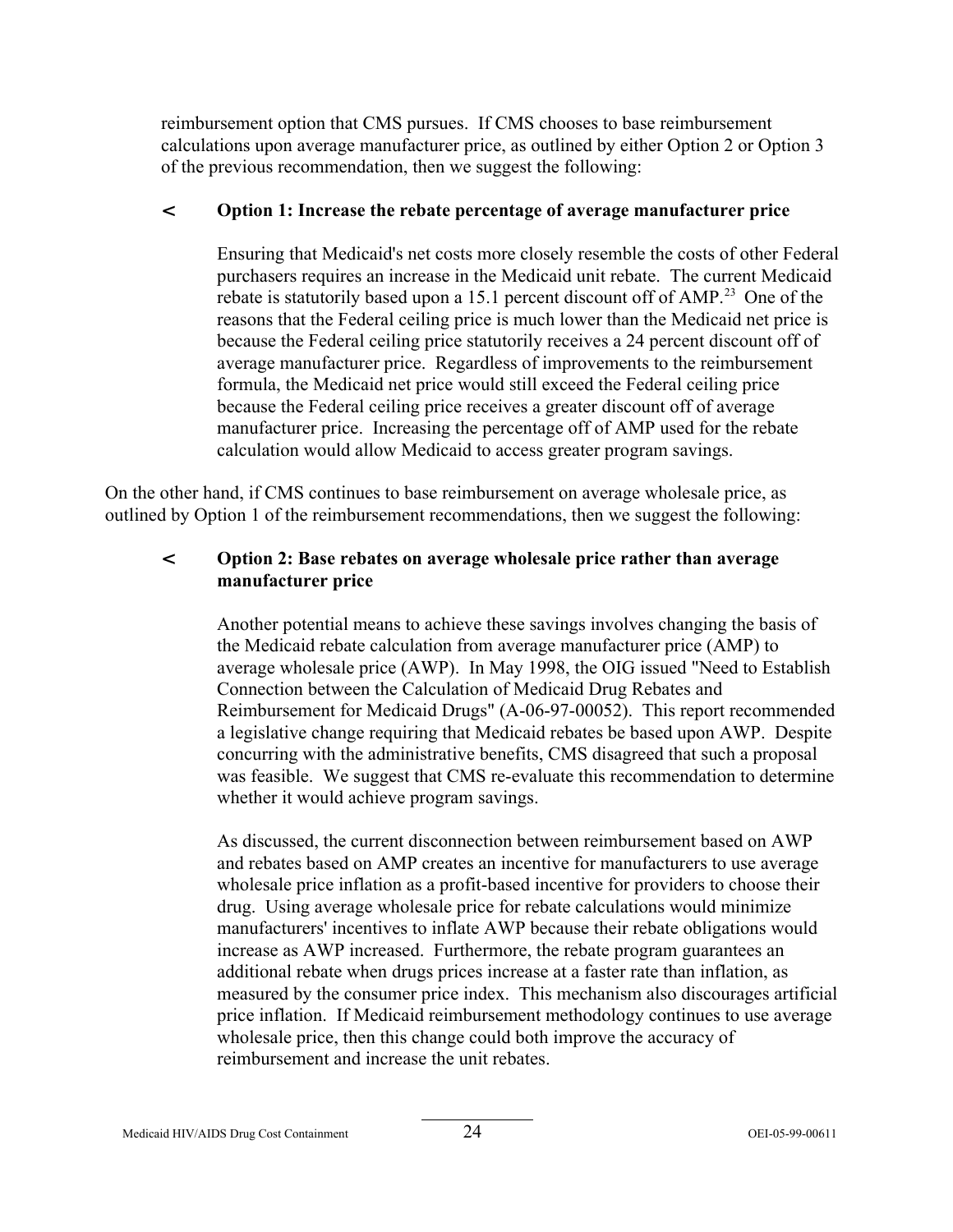One concern, however, that CMS should consider involves this susceptibility of AWP to manipulation. Average wholesale price listings are not currently indexed to actual transactions, so conceivably, manufacturers could artificially lower AWP in the same way that they can artificially inflate it. A lower AWP could reduce Medicaid reimbursement expenditures, but it would also reduce unit rebate amounts. These circumstances complicate the forecasting of net program savings through this option.

#### **Implications for Broader Medicaid Drug Benefit**

While our findings and recommendations pertain only to antiretroviral drugs, numerous other Inpector General reports have concluded that Medicaid pays more than other Federal and private purchasers for a wide variety of drugs. In 1997, the IG estimated that the actual acquisition cost for brand name drugs averaged 18.3 percent below AWP. The difference between actual acquisition cost and generic drugs averaged 42.5 percent. For a complete list of the findings and recommendations of these reports, please consult Appendix F.

As part of a larger effort to examine the problems plaguing Medicaid drug reimbursement and rebate policies, our recommendations build off the recommendations made in previous OIG reports. Future work in this area may, in turn, find that the recommendations presented in this report for antiretrovirals drugs may have broader applicability.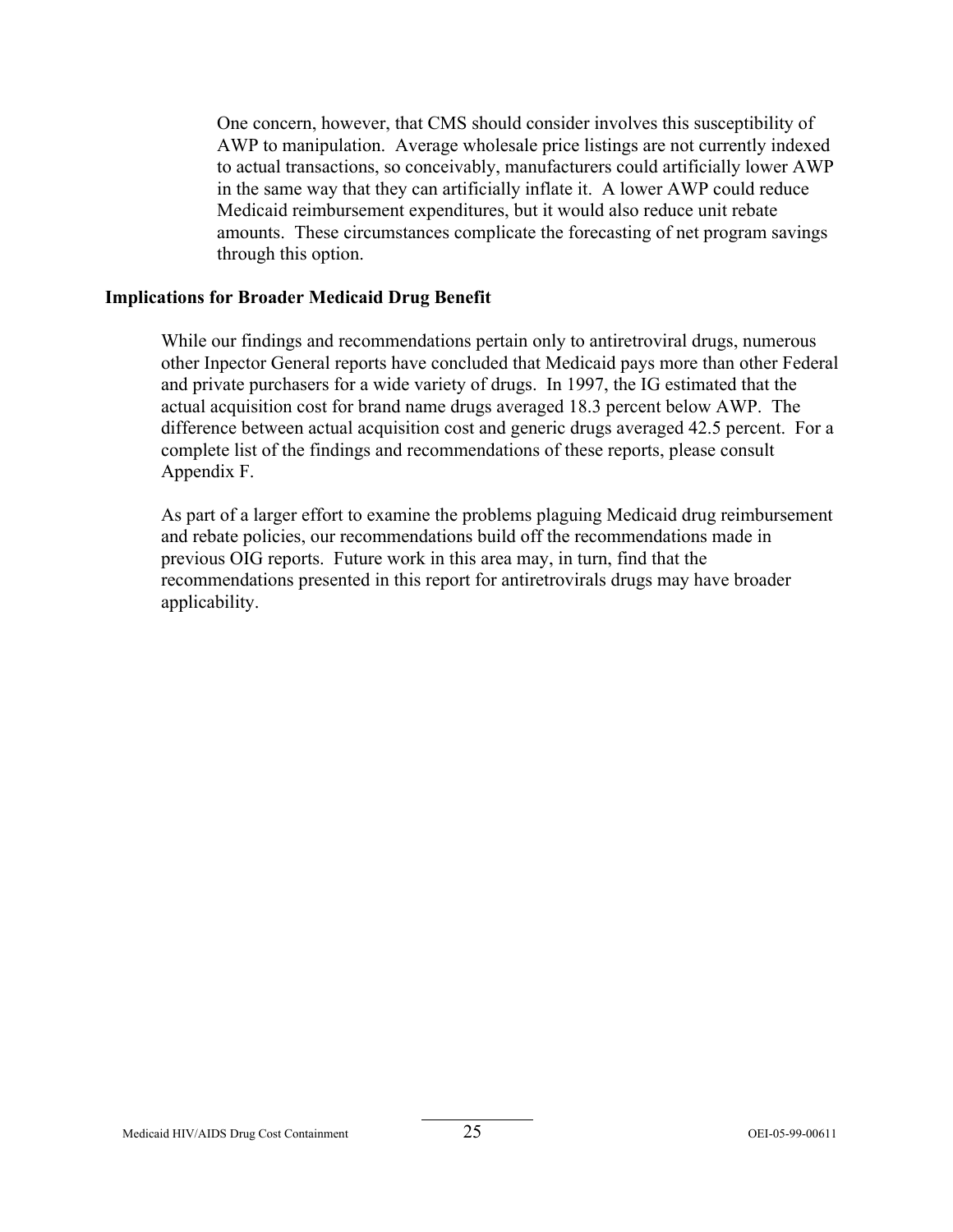# **AGENCY COMMENTS**

The CMS provided comments on the draft report in which they agreed with the overall intent of our recommendations but expressed reservations with many of the specific suggestions we offered for achieving them. The complete text of CMS's comments can be found in Appendix E. Primarily, CMS felt that they did not have the statutory authority to make the suggested changes. Since reducing prices for HIV/AIDS medications is so crucial to ensuring access to these drugs, we encourage CMS to seek any legislation necessary to accomplish the task. However, we continue to believe that most of the options delineated in the report can be undertaken without amending current law. Below we review CMS's concerns and offer some specific suggestions on how our recommended options could be operationalized under current law.

In response to the first option related to Medicaid reimbursement, CMS stated that there are already safeguards in place to protect AWP from price manipulation. The CMS points out that the law gives States the authority to establish their own payment methodologies for prescription drugs. Consequently, CMS believes that States retain the responsibility for implementing any necessary safeguards, with CMS "encourag[ing] states to be proactive in monitoring the pharmaceutical marketplace." Finally, CMS stated that their guidance to the States regarding the calculation of estimated acquisition cost was clear and that further guidance would constitute Federal price controls.

While it is true that some safeguards protecting Medicaid from AWP inflation are in place, considerable evidence points to the fact that AWP is still very vulnerable to price manipulations. Appendix F lists several other OIG reports that, like this report, document on-going problems with AWP calculations resulting in higher prices to the Medicaid program. Federal and State prosecutors are currently investigating numerous drug companies regarding alleged inflation of AWP for Medicaid-covered drugs. In January 2001, the Bayer Corporation agreed to pay \$14 million to settle charges of alleged AWP inflation and other alleged wrongdoing. Even CMS has demonstrated an awareness of the problems with AWP validity through support of legislative proposals to replace AWP with actual acquisition cost and through correspondence with the House Commerce Committee. The persistence of these problems indicates that this issue has not yet been sufficiently addressed.

The OIG agrees that CMS should not impose price controls, and our recommendations do not suggest price controls. Rather, our options to safeguard AWP suggest that CMS provide more specificity in the guidelines that it already imposes. While we agree with CMS that States retain responsibility for defining their EAC methodology, CMS also retains the responsibility of oversight for that methodology through the State plan approval process. The CMS has demonstrated the authority to provide boundaries of acceptability of EAC calculations. In the State Medicaid Manual, CMS already requires that States must include a "significant discount" off of AWP in order for a State's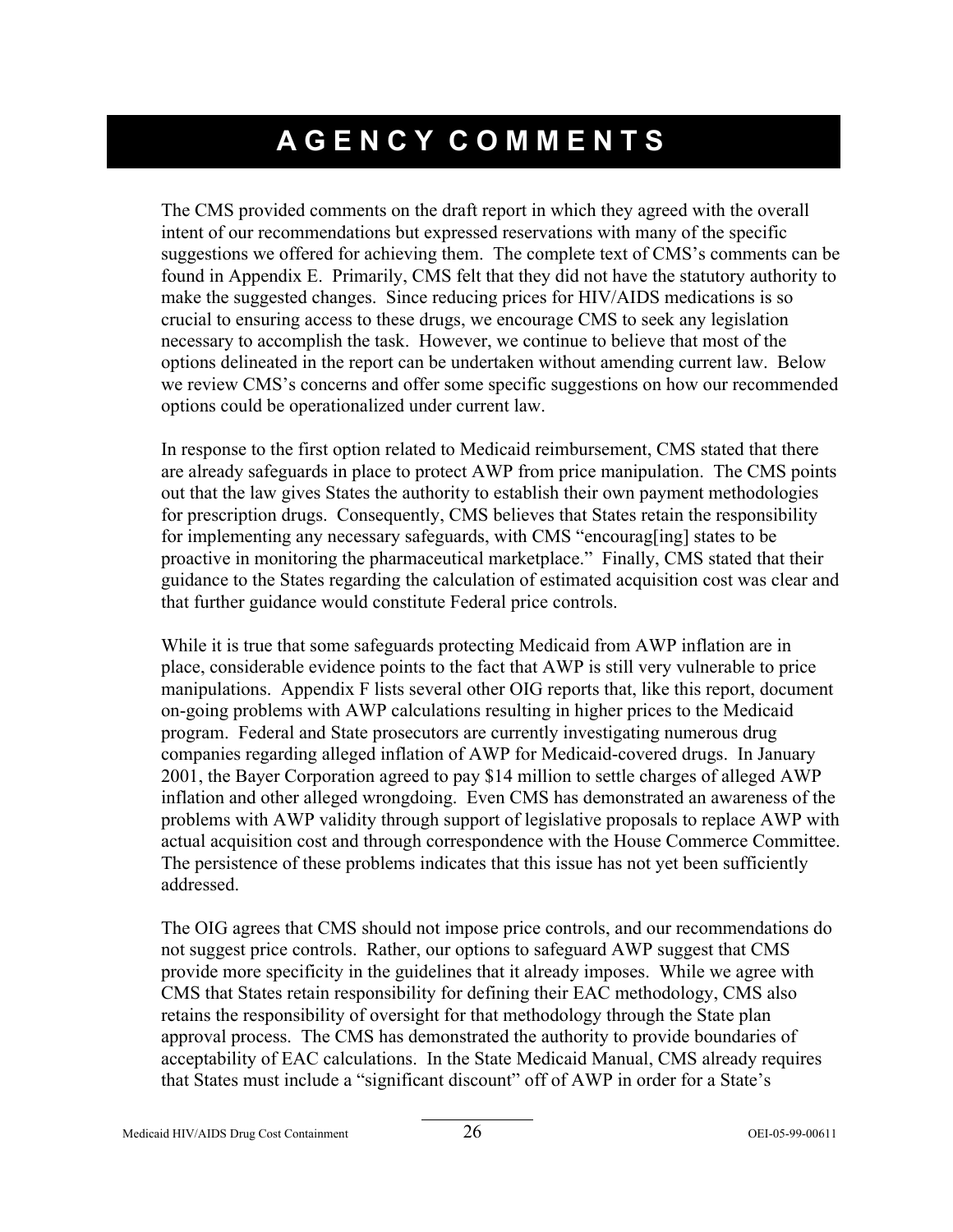reimbursement methodology to be accepted. Given the preponderance of evidence that demonstrates AWP still overstates prices, we believe that CMS should further clarify the requirements of an acceptable use of AWP by specifying that the AWP should be derived in a way that reflects actual market transactions.

The CMS disagreed with our second option related to Medicaid reimbursement, to create a national EAC for the States based on the AMP, and our third option, to share AMP data with States to set Medicaid reimbursement rates. In both cases, they cited the statutorily protected confidentiality of AMP. The CMS did agree to examine the current dispensing fee as part of their state plan amendment review process and will do so whenever a State proposes a fee change.

We continue to believe that the creation of a national estimated acquisition cost based on AMP is workable on a drug-by-drug basis without disclosing AMP information. This recommendation applies to only 16 very specific drugs, namely, antiretrovirals to treat HIV/AIDS. We believe that the CMS could develop an estimated acquisition cost for the States for these 16 drugs based upon AMP plus a markup percentage. The CMS could share the calculated EAC for these 16 drugs without revealing the formula from which the EAC was derived much the way they currently share unit rebate amounts with States without revealing AMP.

Our interpretation of the confidentiality provision for AMP leads us to believe that CMS could legally share AMP with the State Medicaid programs. The confidentiality provision mandates that AMP information provided by the manufacturer "will not be disclosed by the Secretary or State Medicaid agency in a form which reveals the Manufacturer or prices charged by the Manufacturer."<sup>24</sup> The specific inclusion of the State Medicaid agencies in that mandate implies a legislative assumption that those agencies would have access to AMP information. In September 1995, CMS addressed this issue and expressed an interpretation of this provision more similar to our own. In the Federal Register (60 FR 48442), CMS stated that although they would not disclose AMP to the States at that time, they maintained that the statute contemplates the disclosure of this manufacturer pricing data to the States. $25$ 

Our second recommendation called for CMS to initiate a review of Medicaid rebates for the 16 HIV/AIDS drugs examined in this study. The CMS agreed with the first option of increasing the rebate percentage of AMP and plans to include this recommendation when they consider legislative changes for the Medicaid program.

The CMS disagreed with our second option, basing the rebates on AWP rather than AMP, citing comments to an OIG report from 1998, "Need to Establish Connection Between the Calculation of Medicaid Drug Rebates and Reimbursement for Medicaid Drugs" (A-06-97-00052). In these comments, CMS stated that a legislative change was not feasible at the time the report was issued and expressed concern with AWP validity. We share this concern, and our recommendation advised CMS to consider the susceptibility of AWP to manipulation if they chose this option.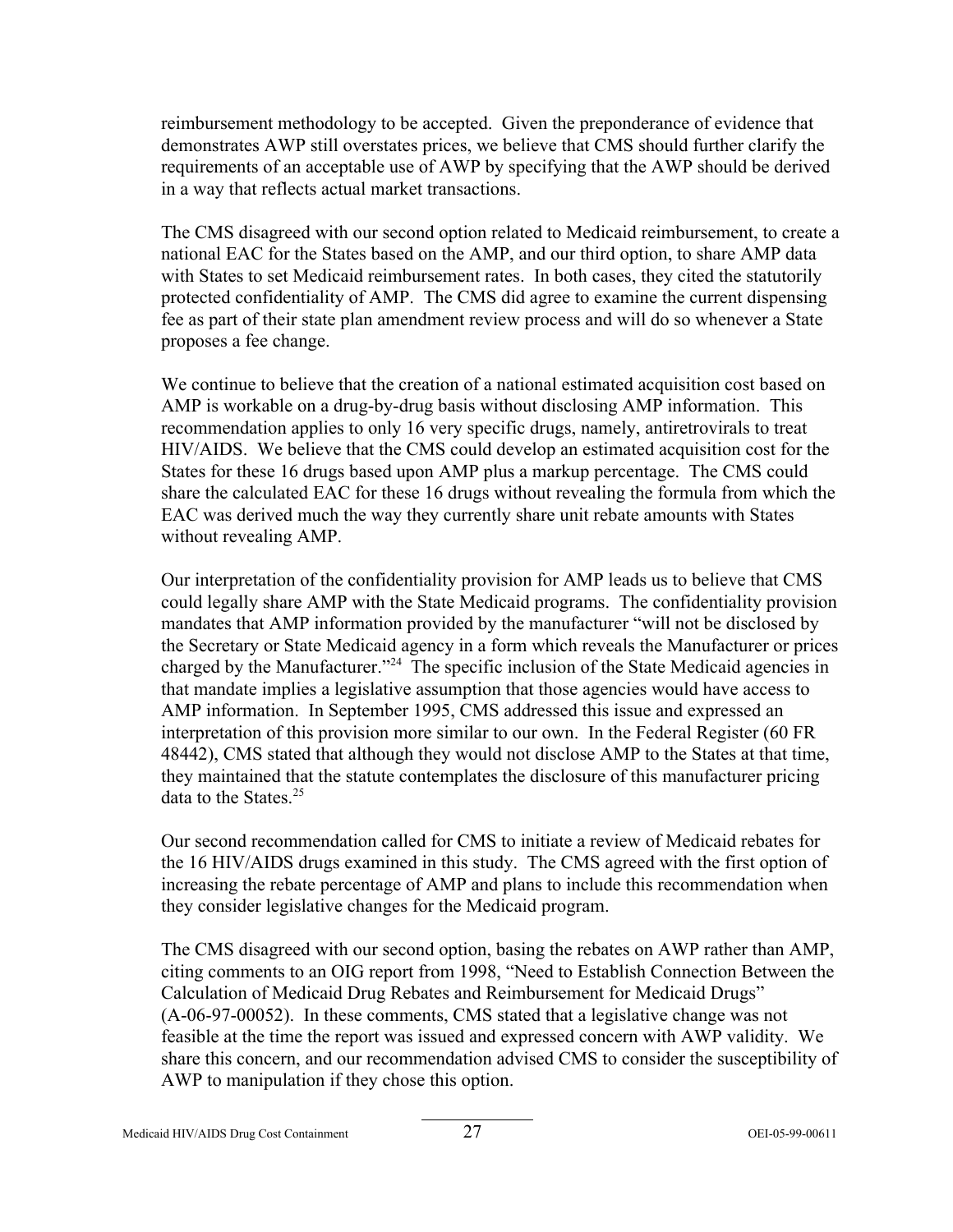In the 1998 CMS comments, CMS stated that they were planning to examine the calculation of AWP, including issues such as, "how AWP is defined; how to safeguard against manipulation of AWPs to maximize reimbursement or minimize rebates; how to verify the accuracy of AWPs; the need for an indexing factor; and differences in AWPs for brand name versus generic drugs."<sup>26</sup> We support such an examination. We agree that these issues warrant CMS's attention, and these concerns strengthen our belief that the CMS should provide greater guidance to the States regarding acceptable use of AWP.

We hope that this additional discussion of our recommendations is helpful to CMS. We encourage them to reconsider the feasibility of each option to accomplish the ultimate goal of assuring that Medicaid pays reasonable prices for the 16 antiretroviral drugs we reviewed. Reducing prices for these life-saving antiretrovirals is an essential step in helping the Medicaid program meet the demands of expanded eligibility for people living with HIV.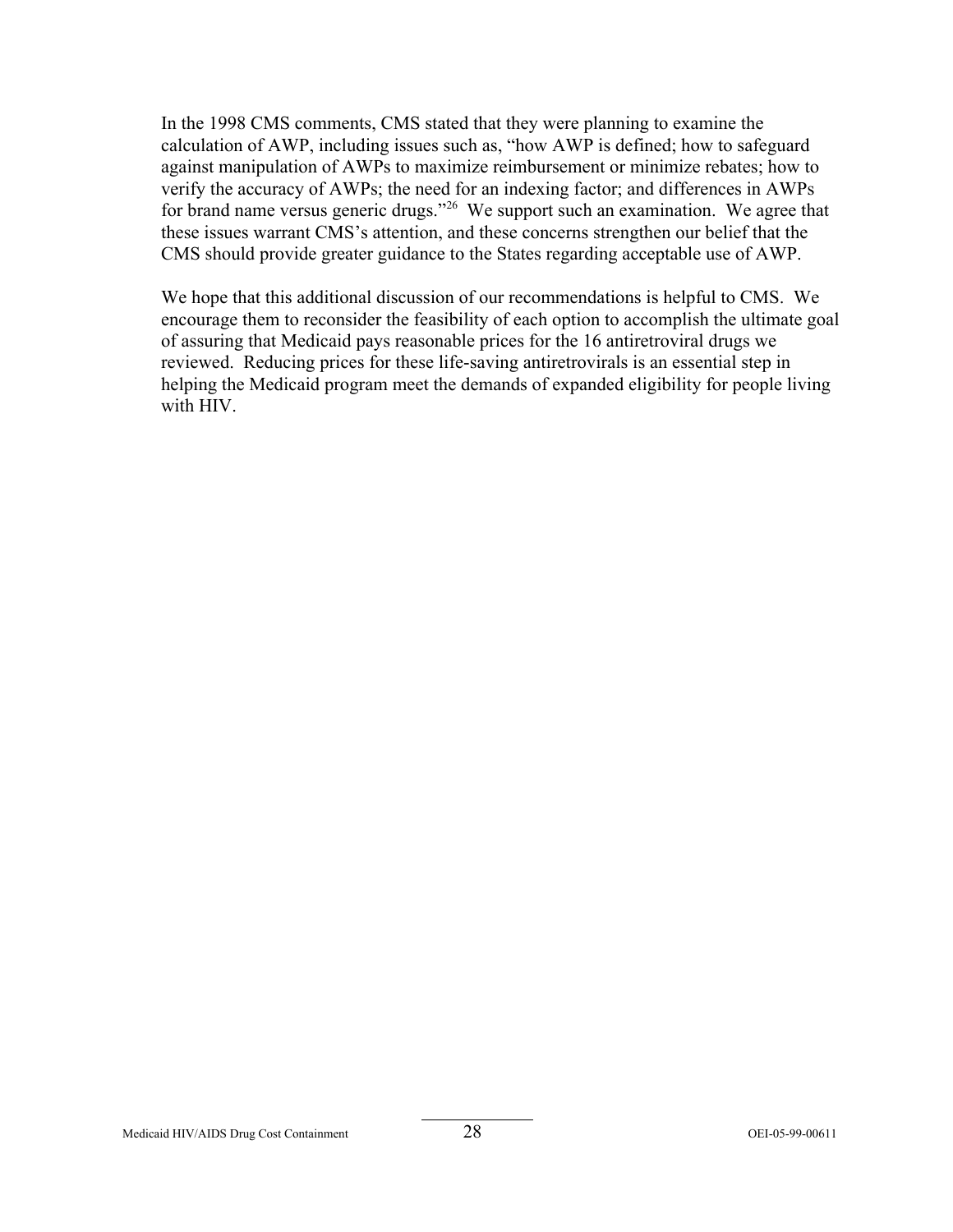## **Glossary of Terms**

**Estimated Acquisition Cost (EAC) —** State Medicaid agency's best estimate of the price generally and currently paid by pharmacies for a drug.2 This figure is meant to represent pharmacies' actual acquisition cost (AAC).

**Average Wholesale Price (AWP) —** The published manufacturer's suggested list price for a wholesaler to charge a pharmacy for a drug.<sup>3</sup>

**Wholesale Acquisition Cost (WAC) —** the price paid by the wholesaler for drugs purchased from the manufacturer. Publicly listed WAC amounts may not reflect all available discounts.<sup>4</sup>

**Actual Acquisition Cost (AAC) — The net cost at which the pharmacy acquires a drug.<sup>5</sup>** 

**Average Manufacturer Price (AMP) —** The average price paid by wholesalers to the manufacturer for drugs distributed to the retail pharmacy class of trade.<sup>6</sup>

**Best Price (BP)** — The lowest price available for a drug from the manufacturer to any purchaser with the exception of Federal agencies and State pharmaceutical assistance programs.

<sup>2</sup> State Medicaid Manual, Part 6, Section 6305.1

 $<sup>4</sup>$  Ibid.</sup>

 $<sup>5</sup>$  Ibid.</sup>

Medicaid HIV/AIDS Drug Cost Containment 29 OEI-05-99-00611

<sup>&</sup>lt;sup>3</sup> Prescription Drug Trends -- A Chartbook. The Henry J. Kaiser Family Foundation, July 2000.

 $6$  42 USC Sec. 1396r-8(k)(1)

 $7$  42 USC Sec. 1396r-8(c)(1)(C)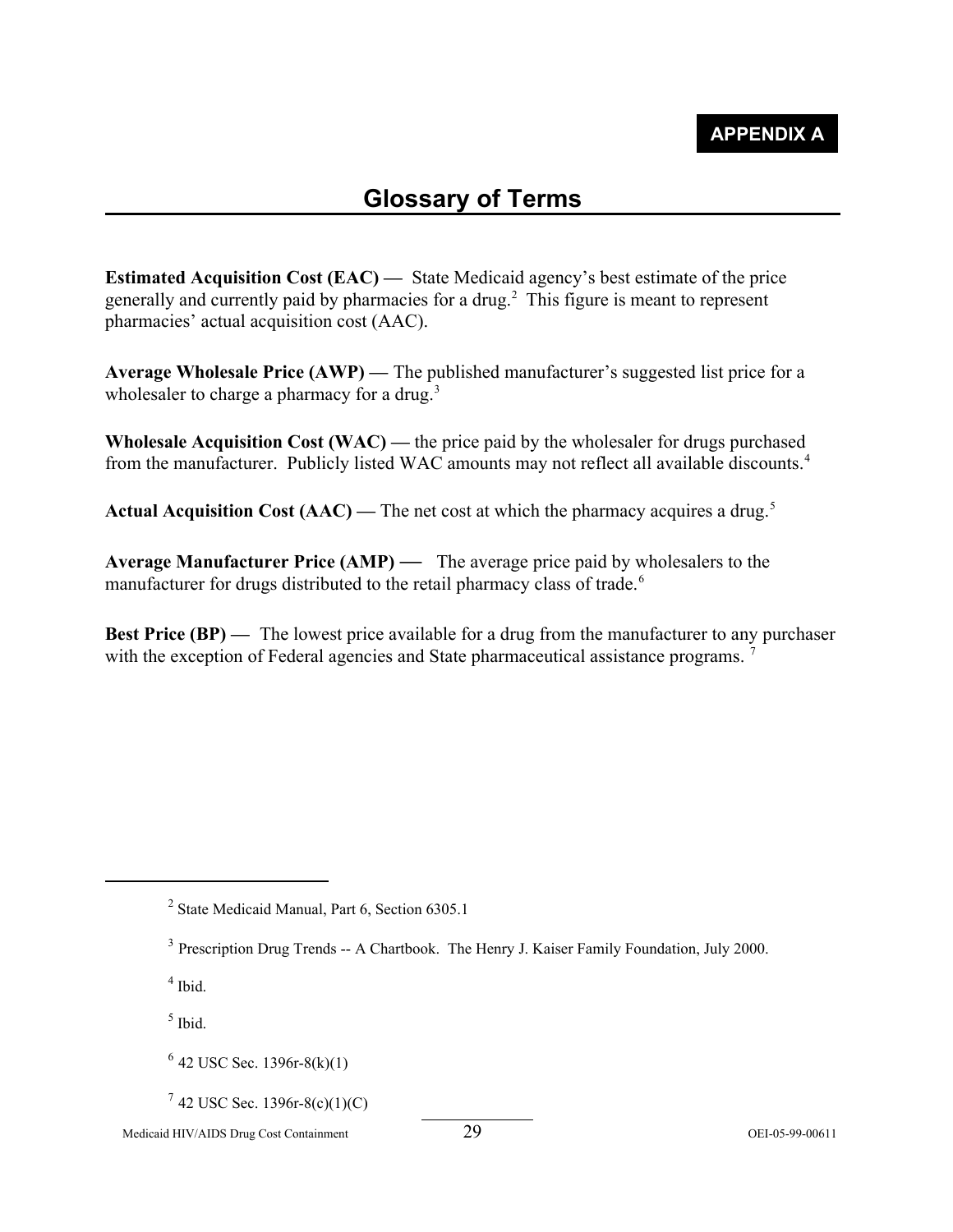# **List of Antiretroviral Pharmaceuticals**

| Pharmaceutical                        | Manufacturer                                  | <b>Activity</b><br><b>Class</b> | <b>Chemical / Mechanistic Class</b>               |  |
|---------------------------------------|-----------------------------------------------|---------------------------------|---------------------------------------------------|--|
| Crixivan (Indinavir)                  | Merck                                         | Antiviral                       | Protease Inhibitor                                |  |
| <b>Invirase (Saquinavir)</b>          | Hoffmann-La Roche                             | Antiviral                       | Protease Inhibitor                                |  |
| <b>Sustiva (Efavirenz)</b>            | DuPont                                        | Antiviral                       | Non-Nucleoside<br>Reverse Transcriptase Inhibitor |  |
| <b>Norvir (Ritonavir)</b>             | <b>Abbott Laboratories</b>                    | Antiviral                       | Protease Inhibitor                                |  |
| Viracept (Nelfinavir)                 | Agouron<br>Pharmaceuticals                    | Antiviral                       | Protease Inhibitor                                |  |
| <b>Retrovir (AZT)</b><br>(Zidovudine) | Glaxo Wellcome                                | Antiviral                       | Nucleoside<br>Reverse Transcriptase Inhibitor     |  |
| Epivir (3TC)                          | Glaxo Wellcome                                | Antiviral                       | Nucleoside<br>Reverse Transcriptase Inhibitor     |  |
| Videx (ddl)                           | Bristol Myers-Squibb                          | Antiviral                       | Nucleoside<br>Reverse Transcriptase Inhibitor     |  |
| D4T (Zerit)                           | <b>Bristol Myers-Squibb</b>                   | Antiviral                       | Nucleoside<br>Reverse Transcriptase Inhibitor     |  |
| Combivir (AZT/3TC)                    | Glaxo Wellcome                                | Antiviral                       | Nucleoside<br>Reverse Transcriptase Inhibitor     |  |
| <b>Fortovase (Saquinavir)</b>         | Hoffmann-La Roche                             | Antiviral                       | Protease Inhibitor                                |  |
| <b>Hivid</b><br>(Zalcitabine, ddC)    | Hoffmann-La Roche                             | Antiviral                       | Nucleoside<br>Reverse Transcriptase Inhibitor     |  |
| Viramune (Nevirapine)                 | Boehringer Ingelheim<br>Pharmaceuticals, Inc/ | Antiviral                       | Non-Nucleoside<br>Reverse Transcriptase Inhibitor |  |
| <b>Rescriptor (Delavirdine)</b>       | Pharmacia & Upjohn                            | Antiviral                       | Non-Nucleoside<br>Reverse Transcriptase Inhibitor |  |
| Ziagen (abacavir)                     | Glaxo Wellcome                                | Antiviral                       | Nucleoside<br>Reverse Transcriptase Inhibitor     |  |
| Agenerase (amprenavir)                | Glaxo Wellcome                                | Antiviral                       | Protease Inhibitor                                |  |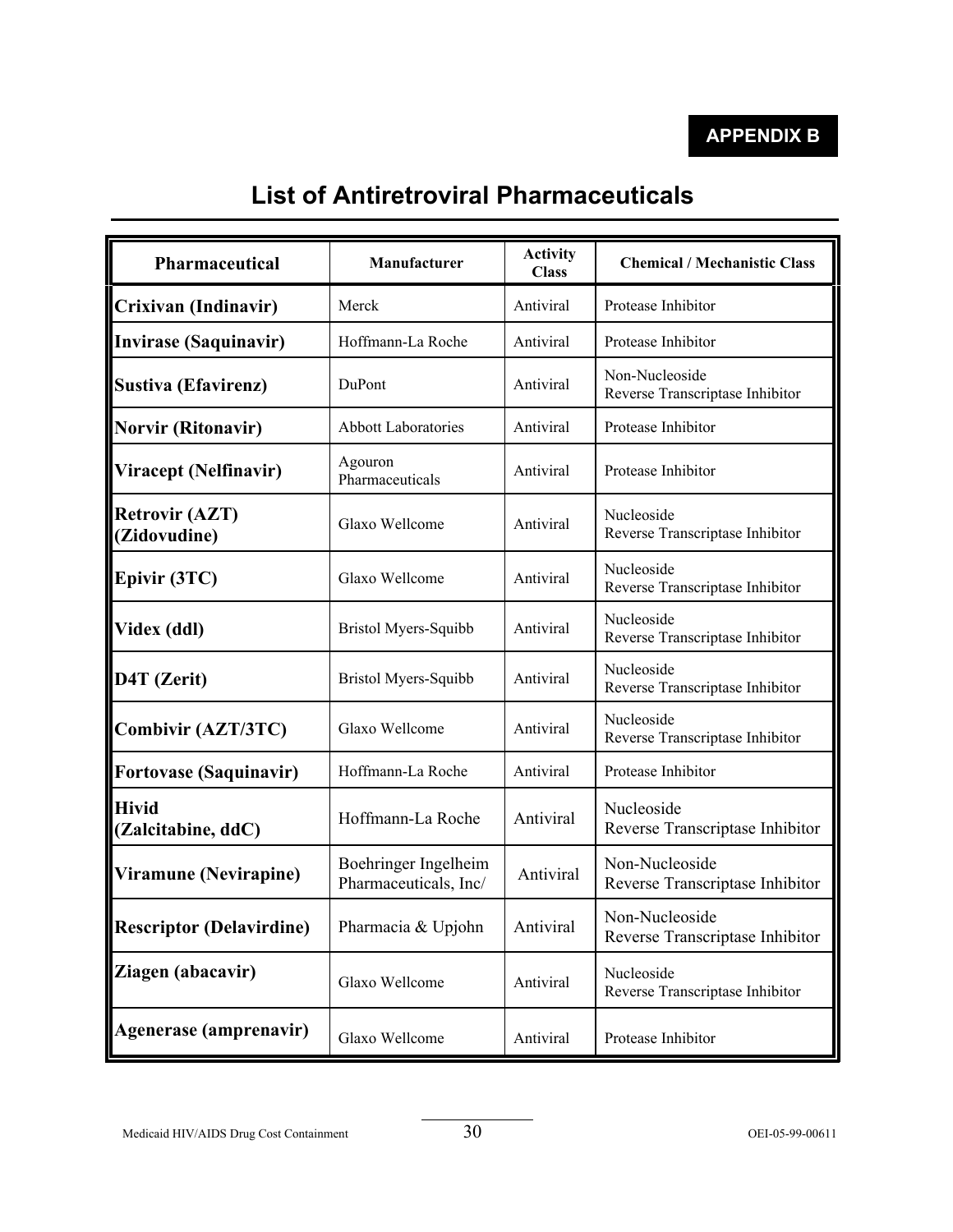## **Sampled States' Formulas for Estimating Acquisition Cost**

| <b>State</b>    | <b>EAC Calculation</b>                                     |
|-----------------|------------------------------------------------------------|
| California      | AWP - $5\%$ or Direct Price <sup>8</sup>                   |
| Florida         | $AWP - 13.25%$                                             |
| Georgia         | $AWP - 10\%$                                               |
| <i>Illinois</i> | $AWP - 10\%$                                               |
| Maryland        | lower of: AWP-10%, WAC+10%,<br>Direct+ $10\%$ <sup>9</sup> |
| Massachusetts   | $WAC + 10\%$                                               |
| New Jersey      | $AWP - 10\%$                                               |
| New York        | $AWP - 10\%$                                               |
| Pennsylvania    | $AWP - 10\%$                                               |
| Texas           | lower of : AWP - $15.5\%$ or WAC +<br>12%                  |

Medicaid HIV/AIDS Drug Cost Containment 31 OEI-05-99-00611

<sup>&</sup>lt;sup>8</sup> California has negotiated agreements with certain drug manufacturers to purchase drugs directly from the manufacturer. These agreements cover four of the drugs in our study, namely, Crixivan, Norvir, D4T and Rescriptor. Including these discounts, California Medicaid administrators estimate their average reimbursement formula is AWP- 12 percent.

<sup>&</sup>lt;sup>9</sup> Direct Price is the price at which the manufacturer sells directly to the pharmacy.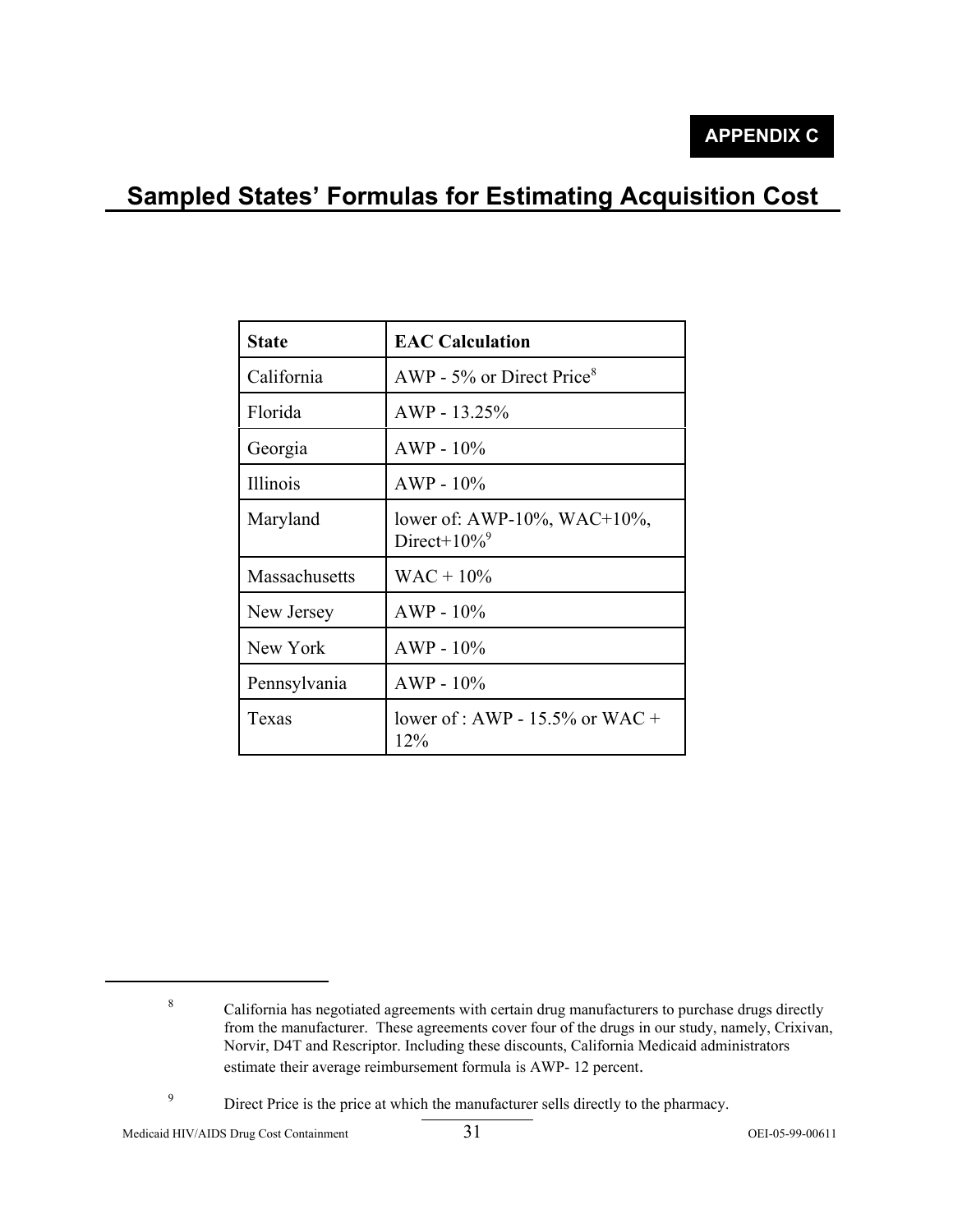## **Sampled States' Dispensing Fees**

| <b>State</b>  | <b>Dispensing Fee to Pharmacies</b>                       |  |  |
|---------------|-----------------------------------------------------------|--|--|
| California    | \$3.80                                                    |  |  |
| Florida       | \$4.23                                                    |  |  |
| Georgia       | \$4.33-\$4.63                                             |  |  |
| Illinois      | 10.4% of drug cost up to \$15.40<br>maximum <sup>10</sup> |  |  |
| Maryland      | \$4.21                                                    |  |  |
| Massachusetts | $$2.50 + $0.50$ beneficiary co-pay                        |  |  |
| New Jersey    | \$3.73-\$4.07                                             |  |  |
| New York      | \$3.50                                                    |  |  |
| Pennsylvania  | \$4.00                                                    |  |  |
| Texas         | $$5.27 + 2\%$ of drug cost                                |  |  |

<sup>&</sup>lt;sup>10</sup> For prescriptions that cost less than \$37.50, Illinois pays a flat fee of \$3.45. All of the drugs in our study cost more than \$37.50 per prescription.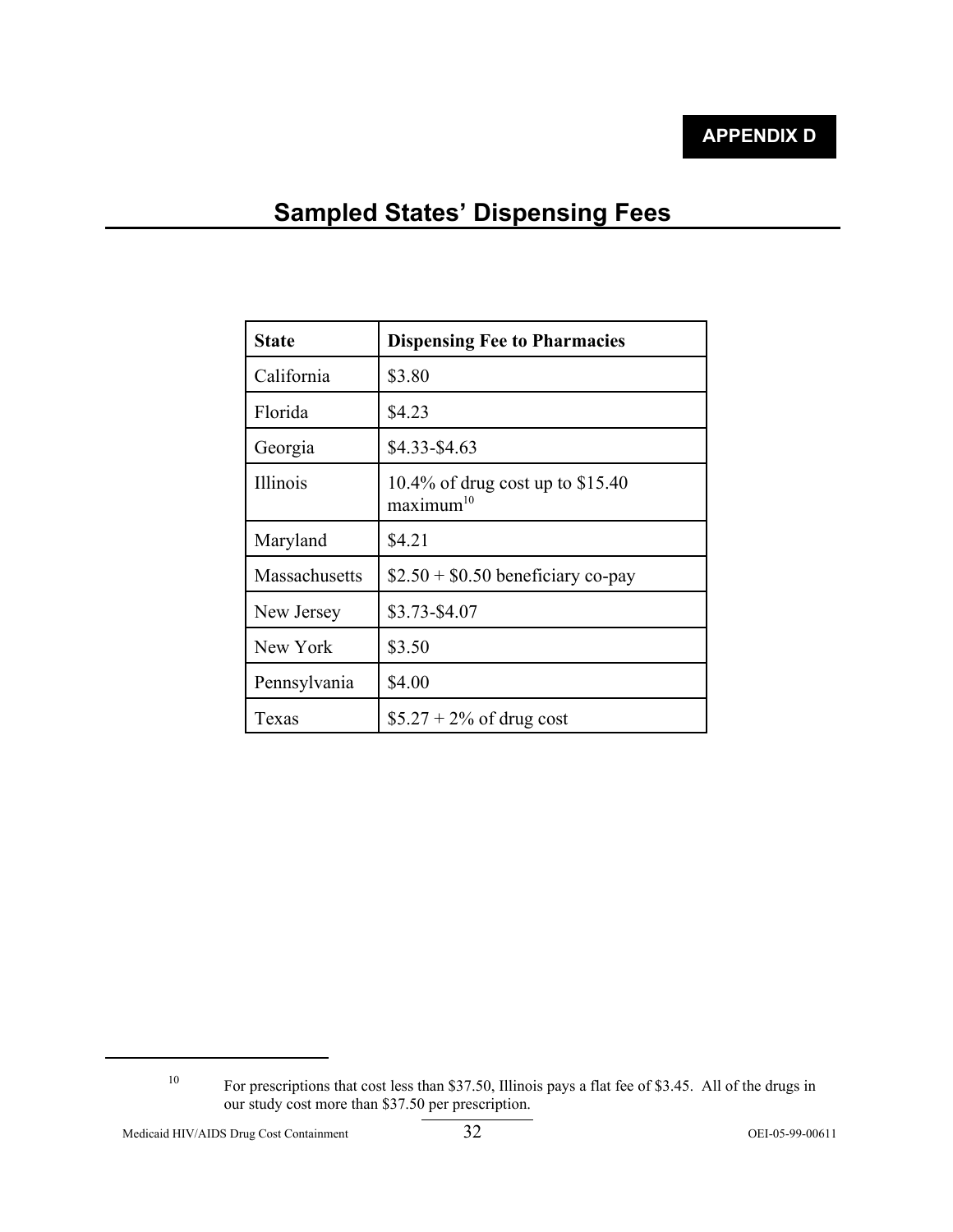**APPENDIX E** 

## **Agency Comments**

|              | <b>DEPARTMENT OF HEALTH &amp; HUMAN SERVICES</b>                              | Health Care Financing Administration                  |
|--------------|-------------------------------------------------------------------------------|-------------------------------------------------------|
|              |                                                                               | <b>Deputy Administrator</b><br>Washington, D.C. 20201 |
| DATE:        | 2001<br>18<br><b>MAY</b>                                                      |                                                       |
| TO:          | Michael F. Mangano<br>Acting Inspector General                                |                                                       |
| <b>FROM:</b> | Michael McMullan Hotchrael Uch GetClau<br><b>Acting Deputy Administrator</b>  |                                                       |
| SUBJECT:     | Office of Inspector General (OIG) Draft Report: "Cost Containment of HIV/AIDS |                                                       |

'Cost Containment of HIV/AIDS Drug Expenditures" (OEI-05-99-00611)

Thank you for the opportunity to comment on the above-referenced draft report. We appreciate OIG's efforts in comparing the amount that Medicaid reimburses for HIV/AIDS drugs to the prices paid by other government purchasers. We look forward to working with OIG on this and other issues pertinent to the Medicaid drug rebate program.

OIG offers several options in each recommendation for the Health Care Financing Administration (HCFA) to examine as potential means to lower Medicaid expenditures on antiretroviral drugs. We are in agreement with one option within each recommendation, and for legal reasons, we disagree with the remaining options. Our comments are as follows:

#### **OIG** Recommendation

For the 16 HIV/AIDS drugs examined, the Health Care Financing Administration should review the current reimbursement methodology and work with states to find a method that more accurately estimates pharmacy acquisition cost.

Develop safeguards to protect Medicaid from average wholesale price manipulations.  $\bullet$ 

#### **HCFA** Response

We agree, and believe that we already comply with this recommendation. While there are problems with the validity of the average wholesale price (AWP) and using it to estimate acquisition cost, we believe the states are given authority under current law to address this issue. Section 42 CFR 447.301 defines estimated acquisition costs as the state agency's "best estimate of the price generally and currently paid by providers for a drug marketed or sold by a particular manufacturer or labeler." States continue to retain responsibility for establishing these rates for drugs, and for developing and implementing any necessary safeguards.

The report also suggests that HCFA provide clear guidelines for acceptable calculations that will assist states in maintaining Medicaid's responsiveness to the pharmaceutical marketplace. It is further suggested that we reinforce these guidelines by requiring a more frequent reporting of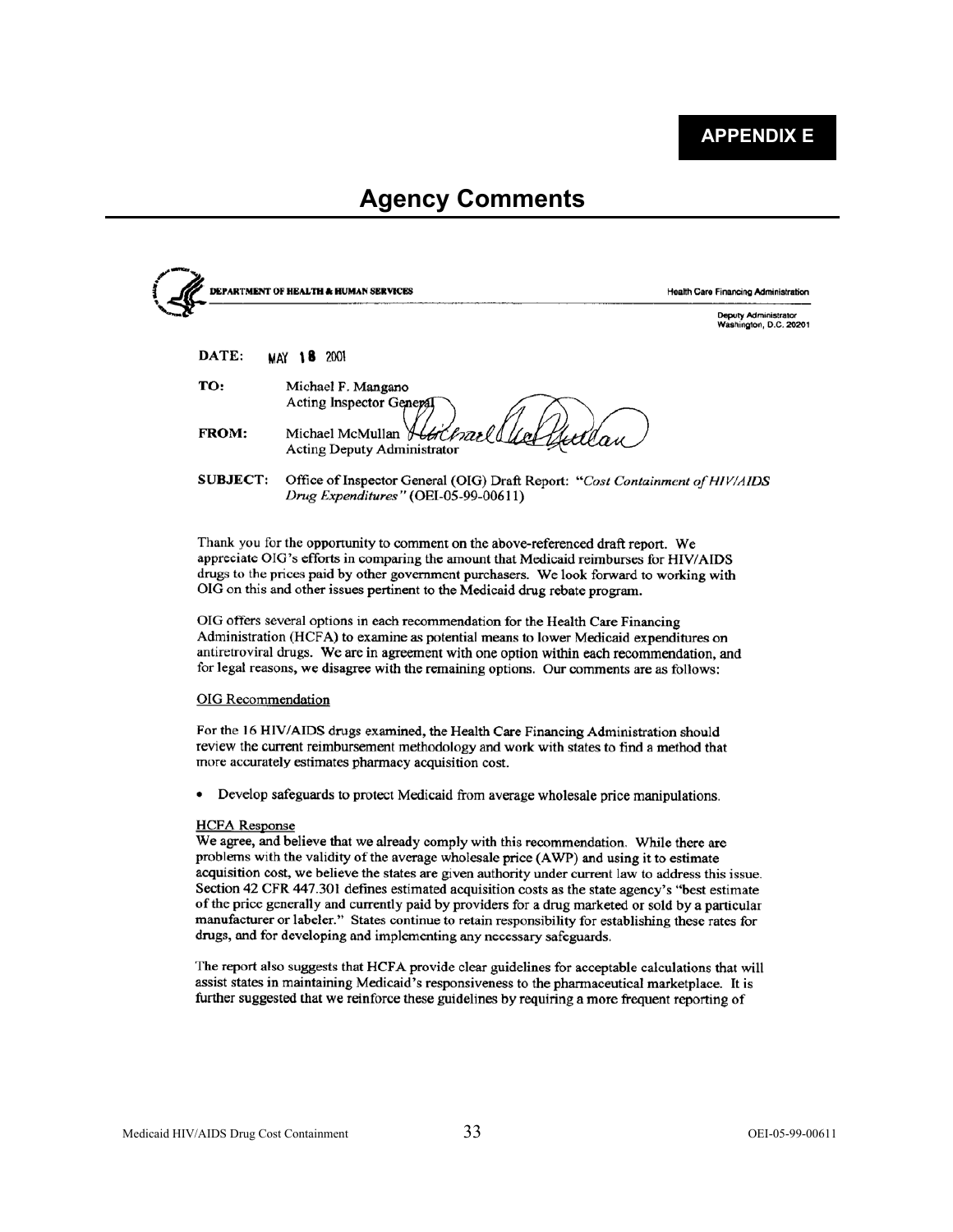#### Page 2- Michael F. Mangano

payment assurances by states. As section 42 CFR 447.333 requires, states must submit in their state plans, a description of "the agency's payment methodology for prescription drugs." We believe our regulations are sufficiently clear and that no further guidelines are necessary. In addition, as previously noted, states clearly retain the responsibility to establish payment methodologies for prescription drugs and to modify them as the marketplace changes. We encourage states to be proactive in monitoring the pharmaceutical marketplace, and to submit state plan amendments to HCFA, as necessary, to reflect changes in methodology as precipitated by the marketplace. However, we do not believe Federal price controls are the answer.

The report mentions that HCFA is working with state Medicaid programs to implement a revised AWP methodology that the Department of Justice has established with First Databank. We would note that the revised methodology only involves a limited set of drugs and not the set of drugs described in this report.

• Create national estimated acquisition cost for states based upon the average manufacturer price (AMP).

#### **HCFA** Response

We disagree. The current law precludes us from disclosing AMP, and this methodology is not workable on a drug-by-drug basis without such disclosure. The restrictions in section  $1927(b)(3)(D)$  of the Social Security Act (the Act) are as follows:

"Notwithstanding any other provision of law, information disclosed by manufacturers or wholesalers under [section 1927] is confidential and shall not be disclosed by the Secretary...in a form which discloses the identity of a specific manufacturer or wholesaler, [or] prices charged for drugs by such manufacturer or wholesaler...."

Given these provisions, it would be problematic for either HCFA or the States to establish a reimbursement methodology based on confidential drug prices.

Share AMP data with states so that they can accurately set Medicaid reimbursement rates.

#### **HCFA** Response

We disagree. Again, AMP data are confidential and cannot be shared with the states for these rate-setting purposes. Without disclosing the AMPs for specific drugs, we do not believe the recommendation could be implemented. However, we agree to examine the current dispensing fee as part of our state plan amendment review process, and we will do so whenever a state proposes a fee change in order to ensure that the state sets a reasonable fee as required by regulation.

#### **OIG** Recommendation

The HCFA should initiate a review of Medicaid rebates for the 16 HIV/AIDS drugs examined.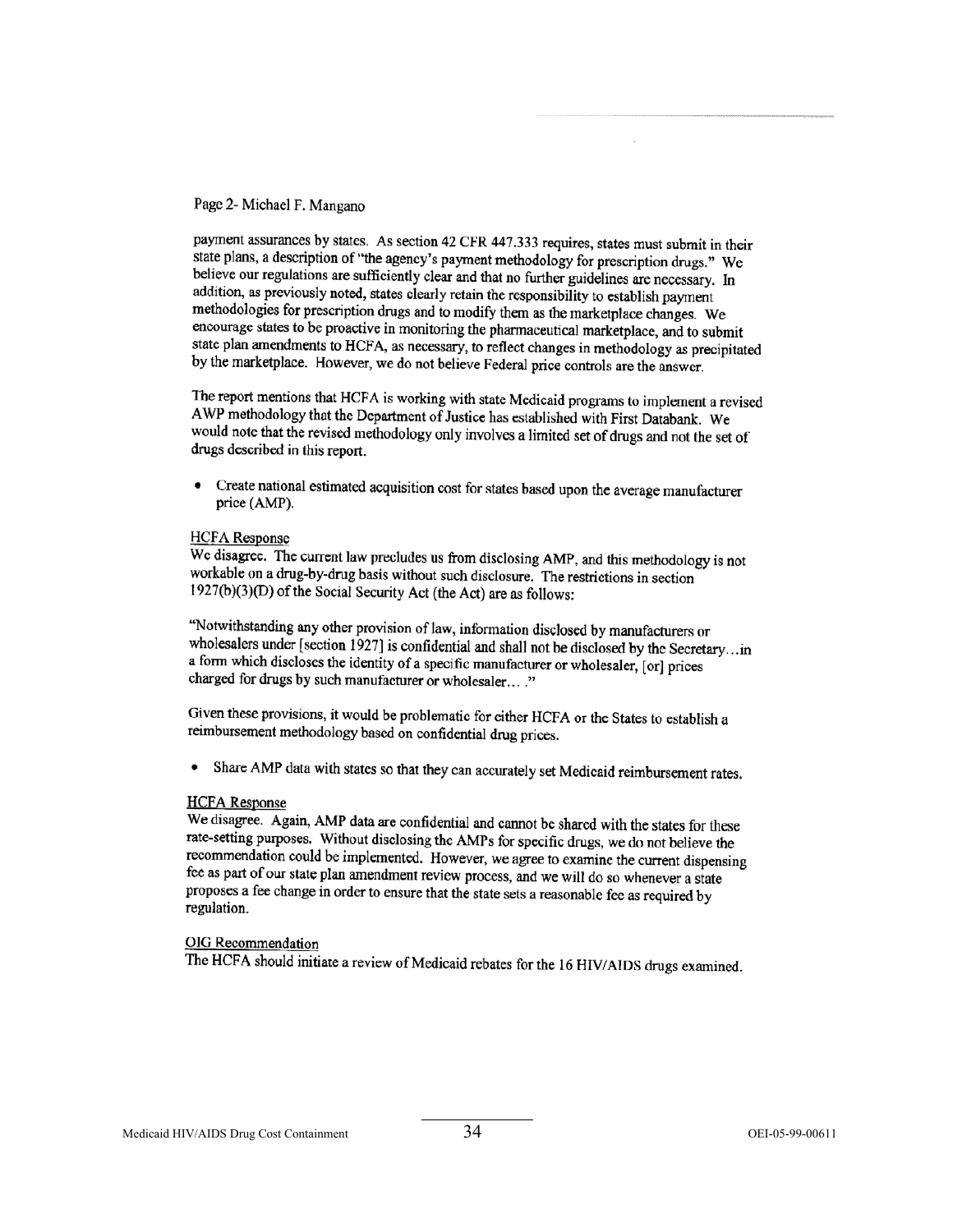Page 3- Michael F. Mangano

• Increase the rebate percentage of AMP.

#### **HCFA** Response

Current legislation precludes HCFA from making any changes to the rebate percentage of AMP. We will include this recommendation when we consider legislative changes for the Medicaid program.

Base the rebates on AWP rather than AMP.  $\bullet$ 

#### **HCFA** Response

We disagree. Current law precludes HCFA from making any changes to the rebate percentage of AMP. Our response to the OIG report "Need to Establish Connection Between the Calculation of Medicaid Drug Rebates and Reimbursement for Medicaid Drugs" (A-06-97-0052) provides a more detailed description of the issues surrounding this recommendation.

Attachmeni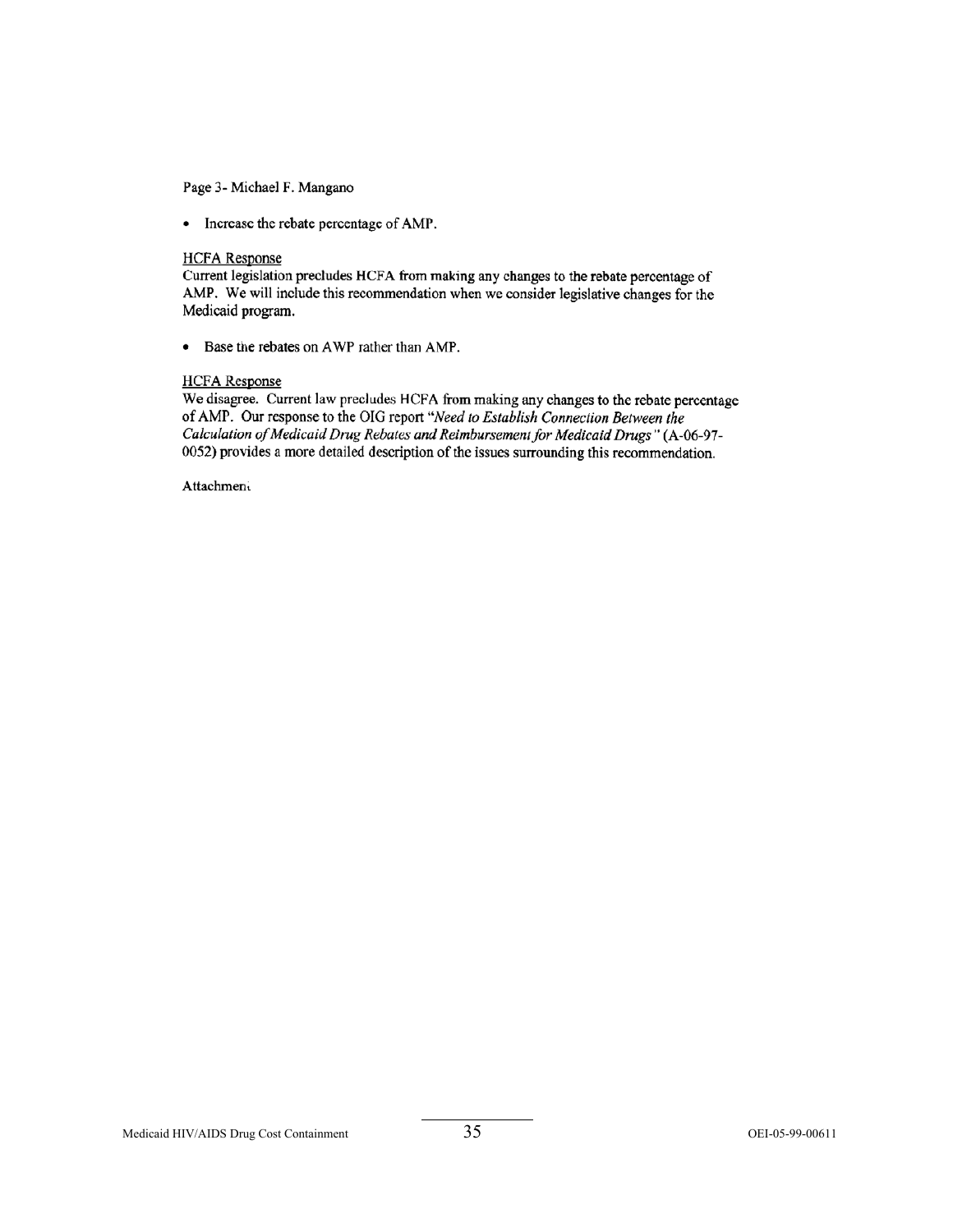Page 4- Michael F. Mangano

#### **Technical Comment**

Page 4, third paragraph: the characterization of the best price calculation is not accurate and should be revised. Section  $1927(c)(1)(C)$  of the Act defines "best price" as the lowest price available from the manufacturer to any wholesaler, retailer, provider, health maintenance organization, nonprofit entity, or governmental entity within the United States, excluding: (1) any prices charged to the Indian Health Service, the Department of Veteran Affairs, the Department of Defense, the Public Health Service (PHS), and PHS-covered entities; (2) any prices charged under the Federal Supply Schedule; (3) any prices used under state pharmaceutical assistance program prices; and (4) any depot and single award contract prices. The characterization on page 4 fails to recognize all the exclusions set forth in the statute.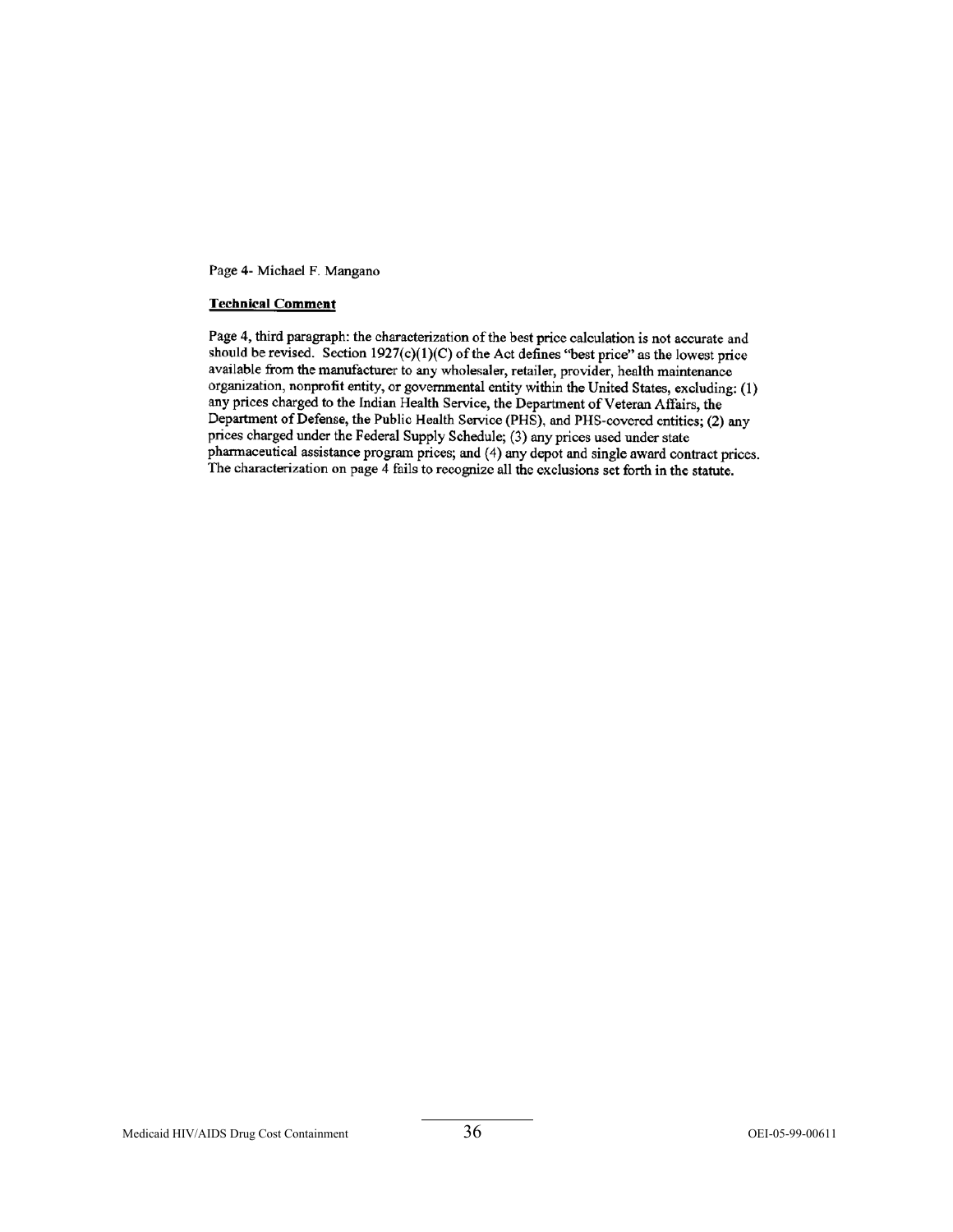## **Related Office of Inspector General Report Summaries**

## **Need to Establish Connection Between the Calculation of Medicaid Drug Rebates and Reimbursement for Medicaid Drugs (A-06-97-00052)**

| <b>Findings</b>                                                                                                                                                                                                | <b>Recommendations</b>                                                                                                                                                                      |
|----------------------------------------------------------------------------------------------------------------------------------------------------------------------------------------------------------------|---------------------------------------------------------------------------------------------------------------------------------------------------------------------------------------------|
| Manufacturers use inconsistent methods to calculate<br>AMP. Using AWP in place of AMP could have<br>resulted in 1.15 billion more in drug rebates for 100<br>brand name drugs in each CY of 1994 through 1996. | Submit a legislative proposal requiring rebates to be<br>based upon AWP.                                                                                                                    |
| There is no direct financial connection between the<br>calculation of drug rebates and reimbursements to<br>pharmacies                                                                                         | Establish safeguards to ensure that manufacturers do<br>not raise AWP if a proposal is enacted.                                                                                             |
| Requiring drug manufacturers to pay rebates based on<br>AWP would reduce the administrative burden at<br>HCFA and manufacturers.                                                                               | Study other viable alternatives to the current program<br>of using AMP to calculate the Medicaid rebates such<br>as the establishment of a flat percentage of<br>manufacturers gross sales. |

## **Medicaid Pharmacy: Actual Acquisition Cost of Generic Prescription Drug Products (A-06-97-00011)**

| <b>Findings</b>                                                                                                                                      | <b>Recommendations</b>                                                                                                                                                     |
|------------------------------------------------------------------------------------------------------------------------------------------------------|----------------------------------------------------------------------------------------------------------------------------------------------------------------------------|
| Pharmacies pay an average of 42.5 percent less than<br>AWP for generic drugs sold to Medicaid beneficiaries.                                         | HCFA <sup>11</sup> should work to ensure that States reimburse<br>the ingredient portion of Medicaid drugs in a manner<br>more consistent with the findings of this report |
| If reimbursement had been based on the estimates of<br>this report, Medicaid could have saved \$145.5 million<br>for CY 1994 and 1995 for 200 drugs. | HCFA should study any of the other factors, such as<br>dispensing fees, which they believe could significantly<br>impact pharmacy reimbursement.                           |

<sup>&</sup>lt;sup>11</sup> HCFA is the acronym for the Health Care Financing Administration. In June 2001, the Health Care Financing Administration was renamed the Centers for Medicare and Medicaid Services (CMS).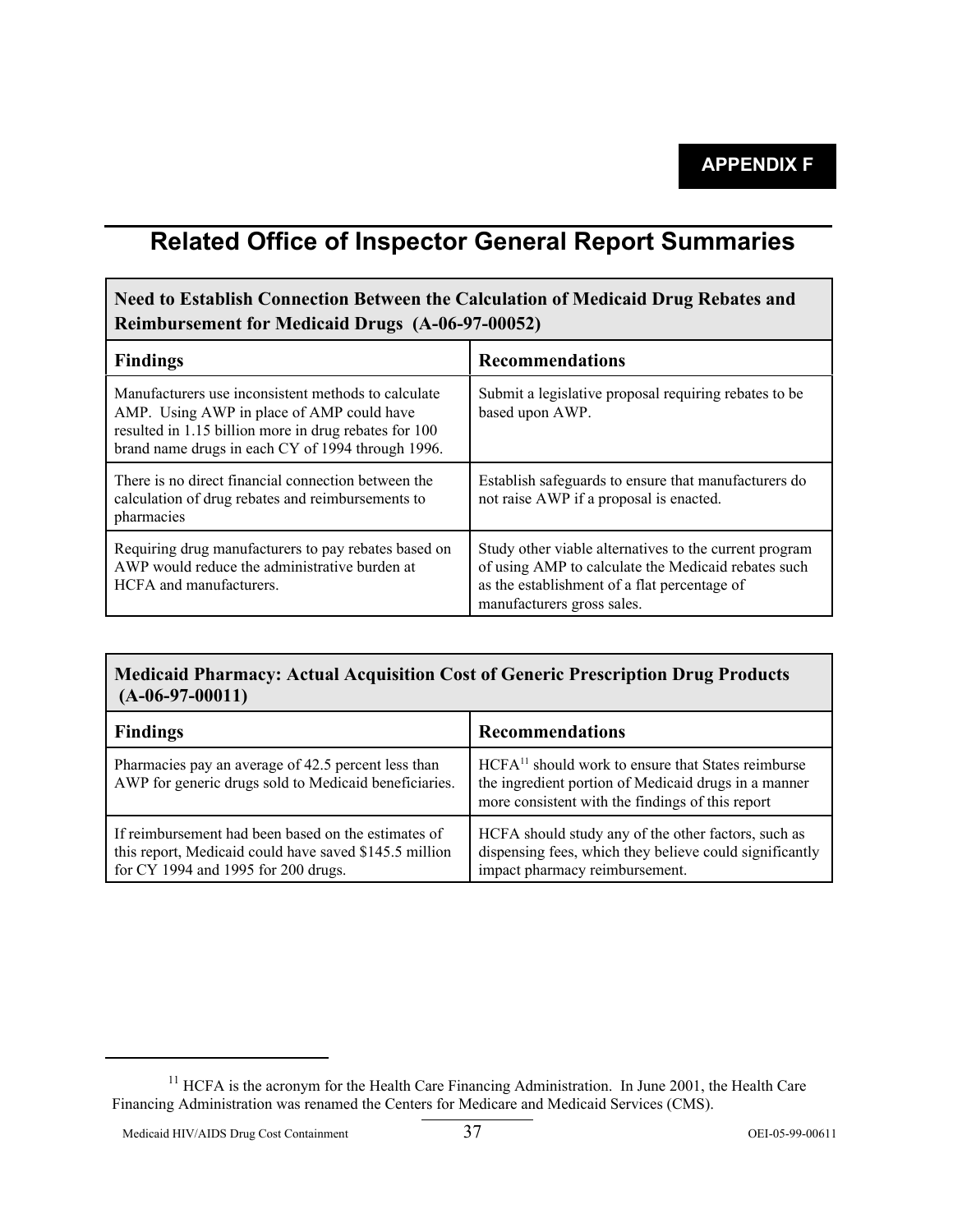## **Medicaid Pharmacy: Actual Acquisition Cost of Prescription Drug Products for Brand Name Drugs (A-06-97-00030)**

| <b>Findings</b>                                      | <b>Recommendations</b>                                  |
|------------------------------------------------------|---------------------------------------------------------|
| The actual acquisition cost for brand name drugs is  | HCFA should work to ensure that States reimburse the    |
| estimated to be a national average of 18.3 percent   | ingredient portion of Medicaid drugs in a manner more   |
| below AWP.                                           | consistent with the findings of this report             |
| If reimbursement had been based on the estimates of  | HCFA should study any of the other factors, such as     |
| this report, Medicaid could have saved \$225 million | dispensing fees, which they believe could significantly |
| for $100$ drugs in CY 1994.                          | impact pharmacy reimbursement                           |

## **Review of Pharmacy Acquisition Costs for Drugs Reimbursed Under the Medicaid Prescription Drug Program of CA, D.C., DE, FL, MD, MO, MT, NE, NJ, NC, VA (A-06-95-00062 through A-06-95-00072)**

**(This nationwide audit resulted in 11 separate, State-specific reports. )** 

| <b>Findings</b>                                                                                                                   |                   |          | <b>Recommendations</b>                                                                                                        |
|-----------------------------------------------------------------------------------------------------------------------------------|-------------------|----------|-------------------------------------------------------------------------------------------------------------------------------|
| The estimates of the extent that AWP<br>exceeded pharmacy purchase invoice prices<br>for brand name drugs and generic drugs were: |                   |          | The State Agencies should consider the results of their audit in<br>determining any future changes to pharmacy reimbursement. |
| <b>State</b>                                                                                                                      | <b>Brand Name</b> | Generic  |                                                                                                                               |
| <b>CA</b>                                                                                                                         | 17.5%             | 41.4%    |                                                                                                                               |
| DC                                                                                                                                | 17.3%             | 43.8%    |                                                                                                                               |
| DE                                                                                                                                | 19.3%             | 37%      |                                                                                                                               |
| FL                                                                                                                                | 20.2%             | 41.5%    |                                                                                                                               |
| <b>MD</b>                                                                                                                         | 18.7%             | 41.9%    |                                                                                                                               |
| MO                                                                                                                                | 18.5%             | 42.5%    |                                                                                                                               |
| <b>MT</b>                                                                                                                         | 16.2%             | 48.5%    |                                                                                                                               |
| NC                                                                                                                                | 16.9%             | $45.2\%$ |                                                                                                                               |
| NE                                                                                                                                | 18.7%             | 44.9%    |                                                                                                                               |
| <b>NJ</b>                                                                                                                         | 19.8%             | 42.5%    |                                                                                                                               |
| VA                                                                                                                                | 17.2%             | 45.1%    |                                                                                                                               |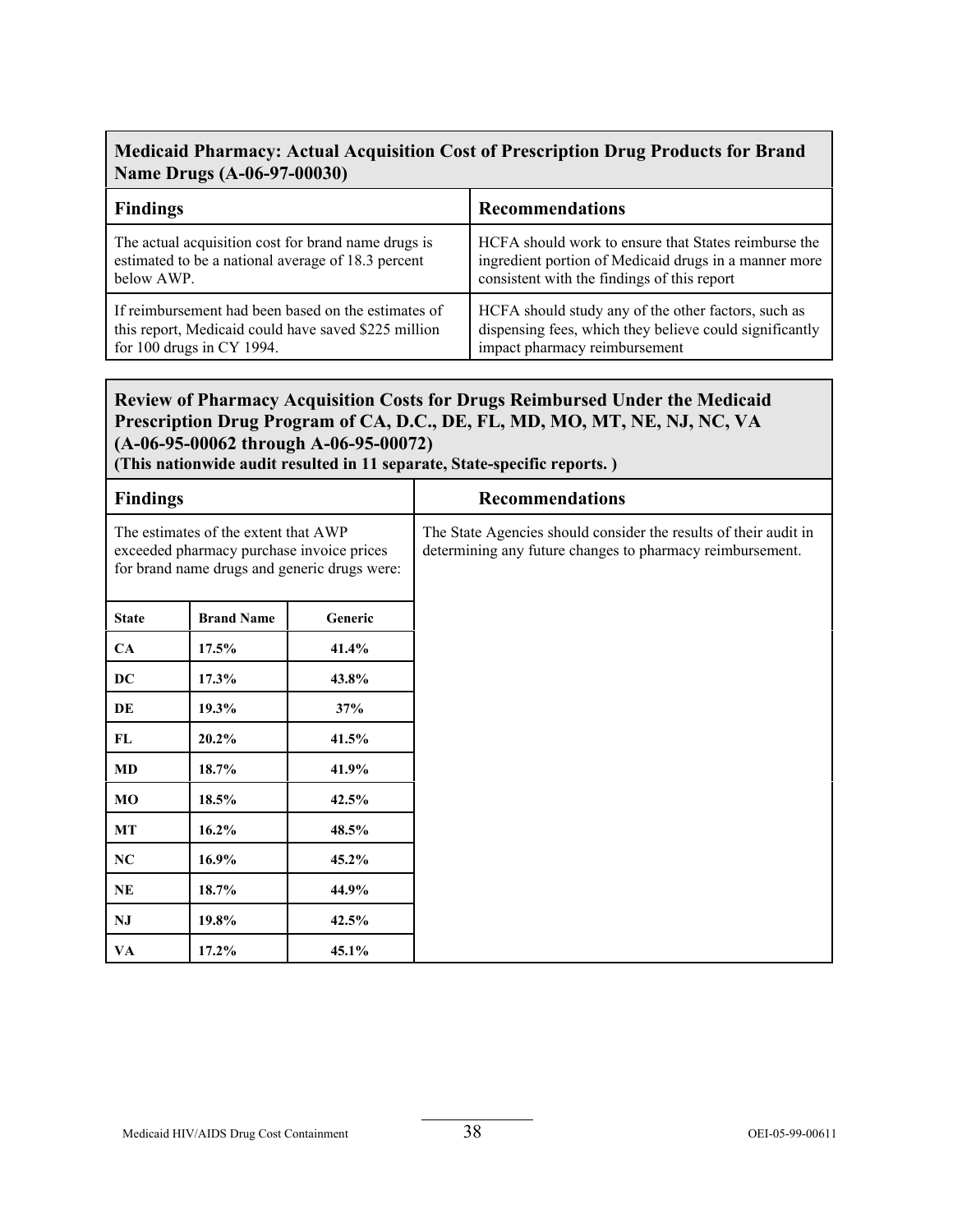## **Medicaid Drug Rebates: The Health Care Financing Administration Needs to Provide Additional Guidance to Drug Manufacturers to Better Implement the Program (A-06-91-00092)**

| <b>Findings</b>                                         | <b>Recommendations</b>                                                                                                                     |
|---------------------------------------------------------|--------------------------------------------------------------------------------------------------------------------------------------------|
| Manufacturers' calculations of AMP are inconsistent.    | HCFA should survey manufacturers to identify the<br>variations in determining AMP and develop a more<br>specific policy for manufacturers. |
| There are significant differences among                 | Establish requirements which provide for unrestricted                                                                                      |
| manufacturers' policies on the OIG's right of access to | access by Federal oversight agencies to manufacturer's                                                                                     |
| company records.                                        | records pertaining the rebate program                                                                                                      |
| There are significant differences among manufacturers   | Establish requirements which direct drug                                                                                                   |
| in the length of time records relating to drug rebates  | manufacturers to retain rebate records for a period of 2                                                                                   |
| are retained.                                           | years.                                                                                                                                     |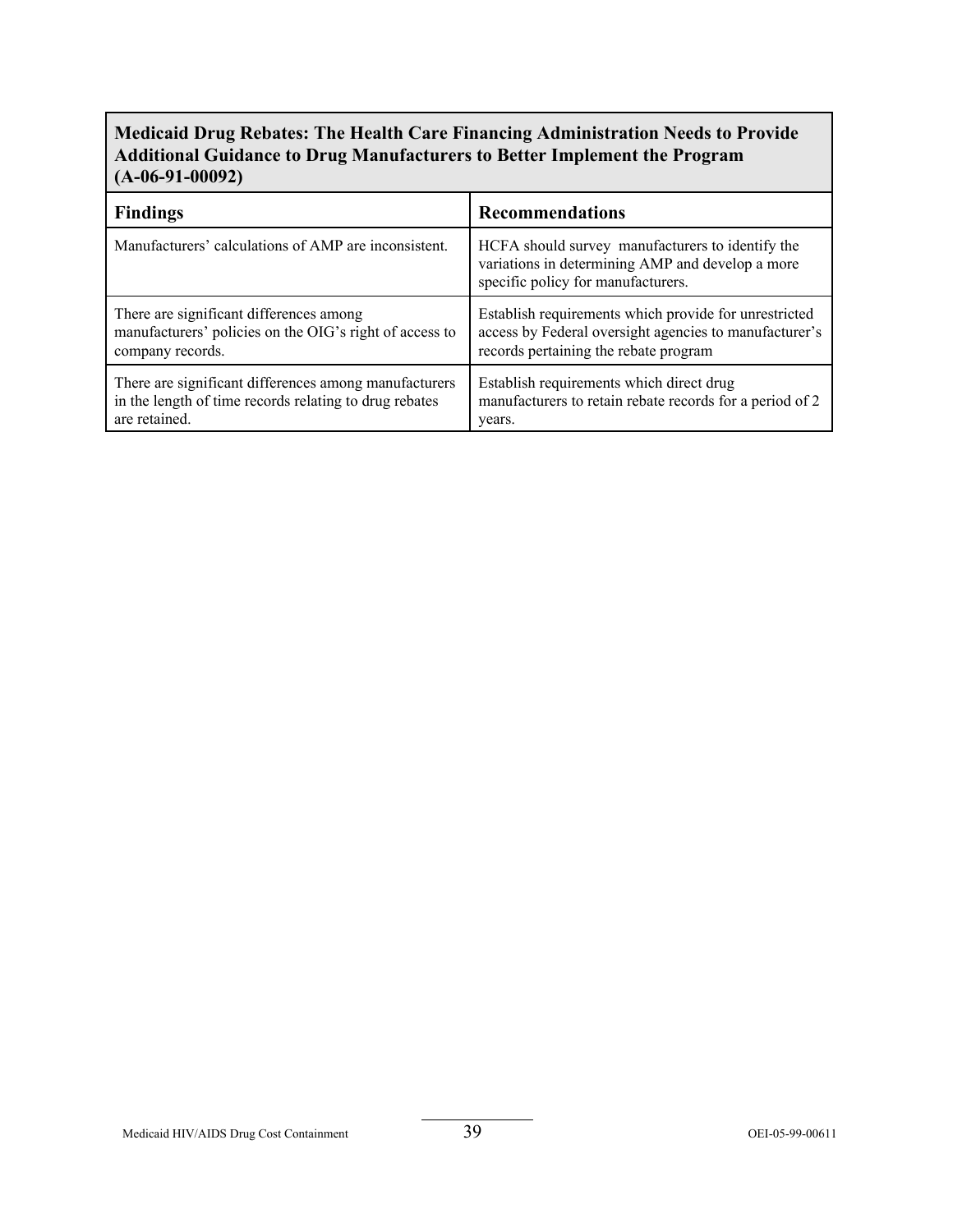# **Related Office of Inspector General Reports**

Excessive Medicare Payments for Prescription Drugs (OEI-03-97-00290)

Medicare Reimbursement of Albuterol (OEI-03-00-00311)

Medicare Reimbursement of End Stage Renal Disease Drugs (OEI-03-00-00020)

Need to Establish Connection Between the Calculation of Medicaid Drug Rebates and Reimbursement for Medicaid Drugs (A-06-97-00052)

Medicaid Pharmacy: Actual Acquisition Cost of Generic Prescription Drug Products (A-06-97- 00011)

Medicaid Managed Care and HIV/AIDS (OEI-05-97-00210)

Medicaid Pharmacy: Actual Acquisition Cost of Prescription Drug Products for Brand Name Drugs (A-06-96-00030)

Review of Pharmacy Acquisition Costs for Drugs Reimbursed Under the Medicaid Prescription Drug Program of California Department of Health Services (A-06-95-00062) Montana Dept. Of Public Health and Human Services (A-06-95-00068) Florida Agency for Health Care Administration (A-06-95-00065) North Carolina Department of Human Resources (A-06-95-00071) Delaware Department of Health and Social Services (A-06-95-00063) Virginia Department of Medical Assistance (A-06-95-00072) New Jersey Department of Human Services (A-06-95-00070) Nebraska Department of Social Services (A-06-95-00069) Missouri Department of Social Services (A-06-95-00067) District of Columbia Department of Human Services (A-06-95-00064) Maryland Department of Health and Mental Hygiene (A-06-95-00066)

Medicaid Drug Rebates: The Health Care Financing Administration Needs to Provide Additional Guidance to Drug Manufacturers to Better Implement the Program (A-06-91-00092)

Medicaid Drug Rebates: Inaccurate Reporting of Medicaid Drug Data by Pharmacies (A-06-91- 00056)

Medicaid Drug Rebates: Improvements Needed in the Health Care Financing Administration's Procedures to implement the Medicaid Drug Rebate Program (A-06-91-00102)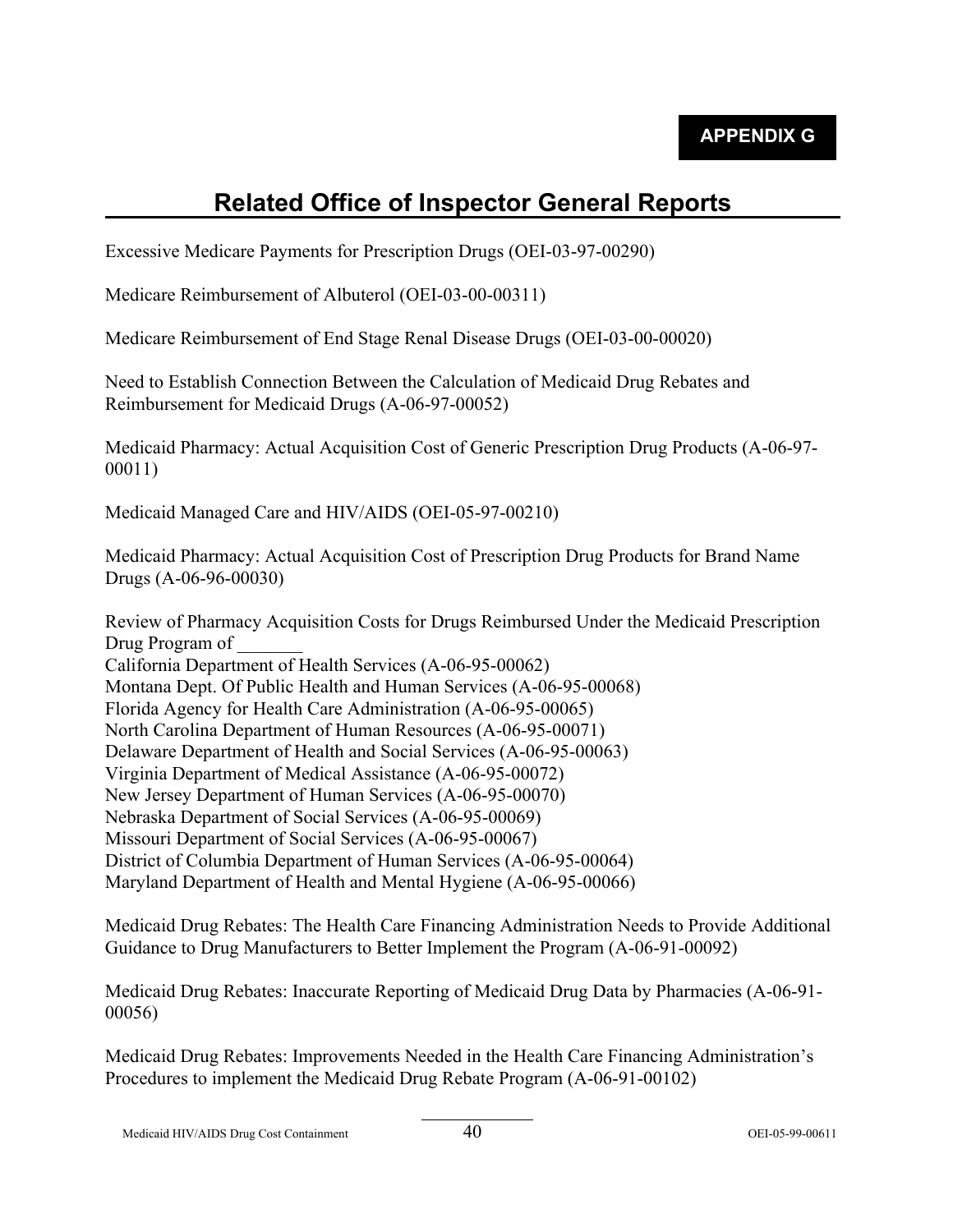- 1. Federal HIV/AIDS Spending: A Budget Chartbook. Fiscal Year 2000. The Henry J. Kaiser Family Foundation.
- 2. National Center for HIV, STD and TB Prevention, Division of HIV/AIDS Prevention, Centers for Disease Control and Prevention, "HIV/AIDS Among US Women: Minority and Young Women at Continuing Risk."
- 3. Owens, J., Chief, Medicaid Program Integrity, State of Florida, "New Approaches to Combat Fraud and Abuse in the Medicaid Prescribed Drug Program." Presented at Medicaid Drug Rebate Program Conference, Salt Lake City, September 2000.
- 4. 42 USC 1396r-8(d) regulates and defines the states' rights to restrict drugs or to impose preauthorization requirements.
- 5. 42 CFR 447.301
- 6. National Pharmaceutical Council, "Pharmaceutical Benefits Under State Medical Assistance Programs" 1999, p. 4-57.
- 7. Section 1927(c)(1)(C) of the Social Security Act defines "best price" as the lowest price available from the manufacturer to any wholesaler, retailer, provider, health maintenance organization, nonprofit entity, or governmental entity within the United States, excluding: (1) any prices charged to the Indian Health Service, the Department of Veteran Affairs, the Department of Defense, the Public Health Service (PHS), and PHS-covered entities; (2) any prices charged under the Federal Supply Schedule; (3) any prices used under state pharmaceutical assistance program prices; and (4) any depot and single award contract prices.
- 8. Centers for Disease Control and Prevention's HIV/AIDS Surveillance Report
- 9. Federal Ceiling prices limit the pharmaceutical prices paid by the Department of Veterans' Affairs, Department of Defense, Public Health Service and the Coast Guard.
- The full complexity of these formulas are not represented. Only the basic elements have been included in order to more vividly portray the fundamental differences between the various formulas. For instance, the Medicaid rebate is actually the greater of 15.1 percent of AMP or AMP minus the manufacturer's "Best Price". 10
- 11. Veteran's Health Care Act of 1992, Title VI, Sec. 603(h)(5)
- 12. [SSA 1927] 42 USC Sec. 1396r-8(k)K1)
- 13. State Medicaid Manual, Part 6, Section 6305.1